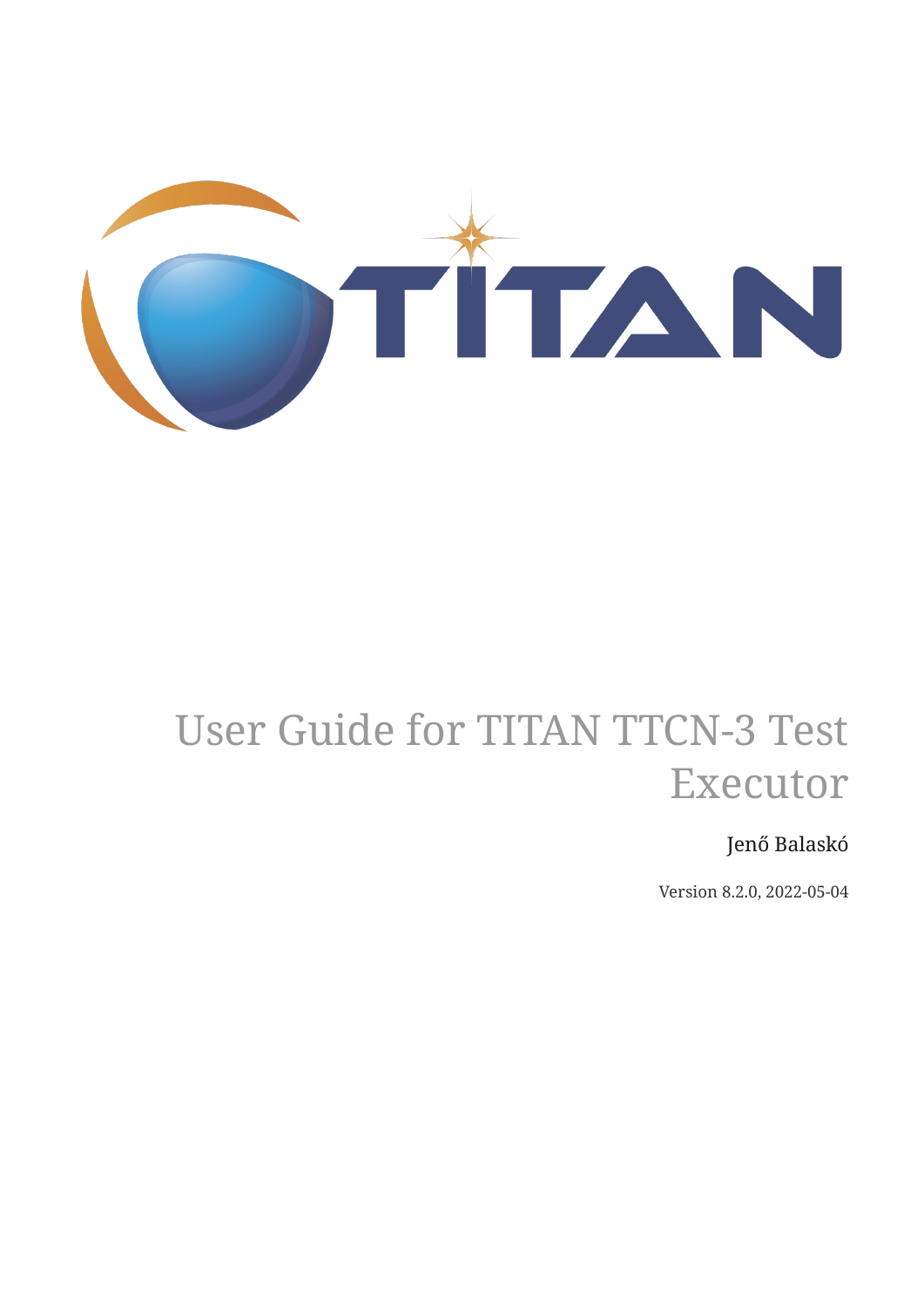# **Table of Contents**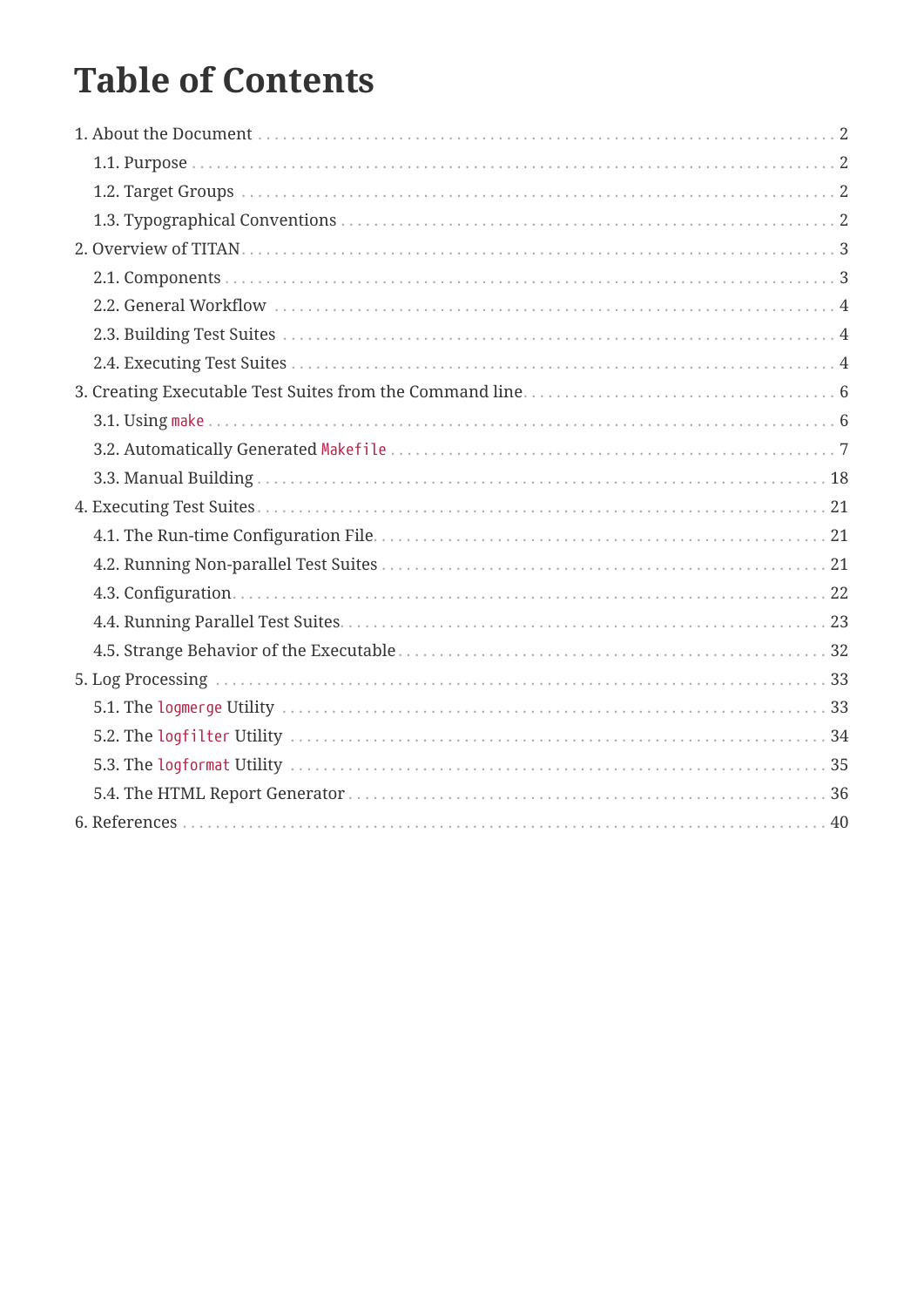### **Abstract**

This document describes detailed information on using the TITAN TTCN-3 Toolset, creating, compiling and executing test suites.

### **Copyright**

Copyright (c) 2000-2022 Ericsson Telecom AB

All rights reserved. This program and the accompanying materials are made available under the terms of the Eclipse Public License v2.0 that accompanies this distribution, and

<https://www.eclipse.org/org/documents/epl-2.0/EPL-2.0.html>

#### **Disclaimer**

The contents of this document are subject to revision without notice due to continued progress in methodology, design and manufacturing. Ericsson should have no liability for any error or damage of any kind resulting from the use of this document.

#### **Contents**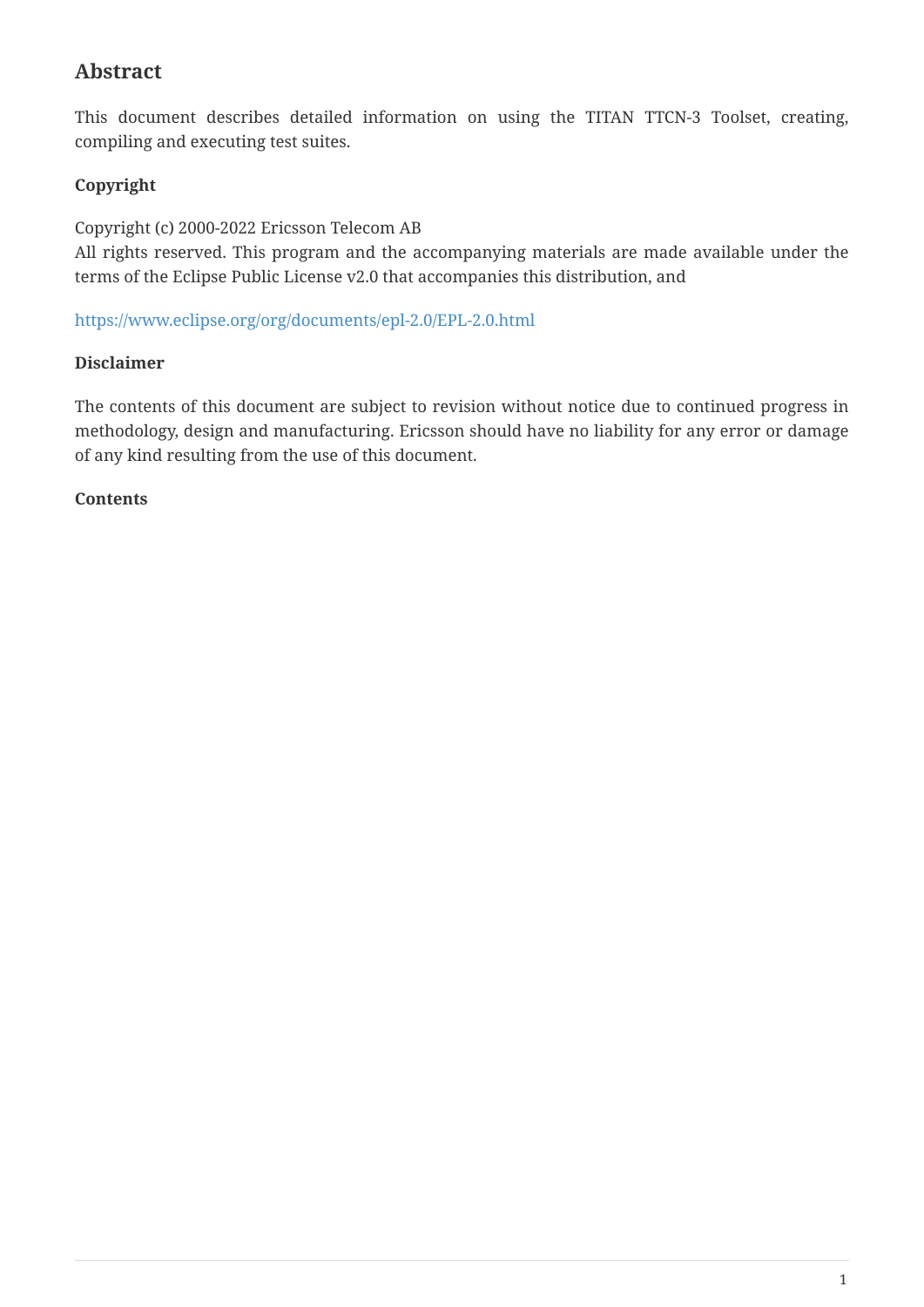# <span id="page-3-0"></span>**Chapter 1. About the Document**

## <span id="page-3-1"></span>**1.1. Purpose**

The purpose of this document is to provide detailed information on using the TITAN toolset, that is, creating test suites from TTCN-3, ASN.1 modules, and test port files, by modifying a Makefile and using make to build executables.

## <span id="page-3-2"></span>**1.2. Target Groups**

This document is intended for users of the TITAN TTCN–3 Test Toolset. In addition to this document, readers requiring additional information on creating and building test suites or writing test ports are referred to the [TITAN Programmer's Technical Reference for TITAN TTCN-3 Test Executor.](https://gitlab.eclipse.org/eclipse/titan/titan.core/tree/master/usrguide/referenceguide)

**NOTE** Test port writing requires a sound knowledge of C++ programming.

## <span id="page-3-3"></span>**1.3. Typographical Conventions**

This document uses the following typographical conventions:

- **Bold** is used to represent graphical user interface (GUI) components such as buttons, menus, menu items, dialog box options, fields and keywords, as well as menu commands. Bold is also used with '+' to represent key combinations. For example, **Ctrl+Click**
- The character '**/**' is used to denote a menu and sub-menu sequence. For example, **File / Open**.
- Monospaced font is used represent system elements such as command and parameter names, program names, path names, URLs, directory names and code examples.
- **Bold monospaced** font is used for commands that must be entered at the Command Line Interface (CLI).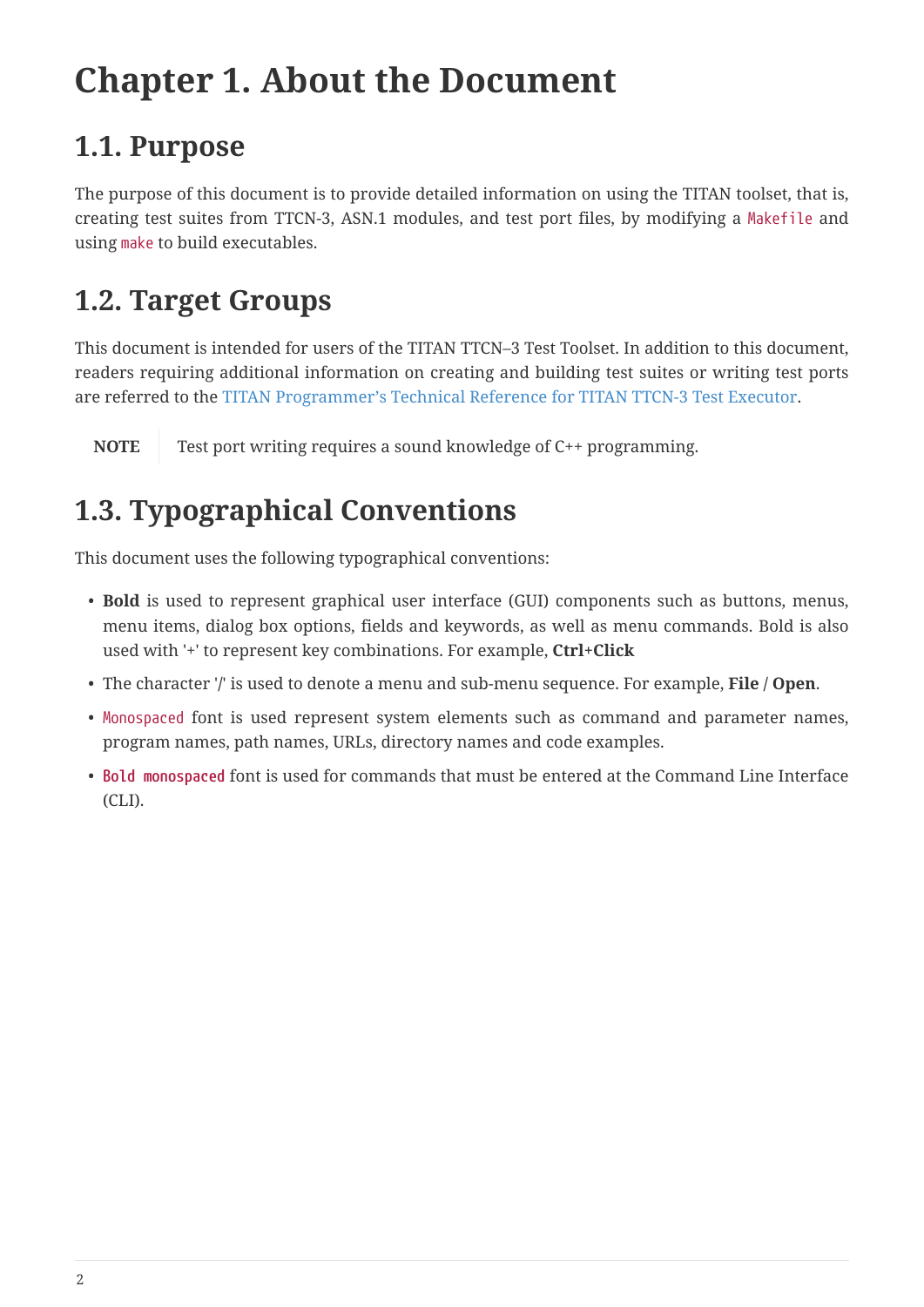# <span id="page-4-0"></span>**Chapter 2. Overview of TITAN**

This Test Executor is an implementation of the TTCN–3 Core Language standard with support of ASN.1. There are limitations to supported TTCN–3 language constructs in the Test Executor. In addition, there are some non-standard extensions to the TTCN–3 language implemented by TITAN. Information on these limitations and extensions and also some clarifications of how the standard has been implemented in TITAN, refer to the [TITAN Programmer's Technical Reference for TITAN](https://gitlab.eclipse.org/eclipse/titan/titan.core/tree/master/usrguide/referenceguide) [TTCN-3 Test Executor.](https://gitlab.eclipse.org/eclipse/titan/titan.core/tree/master/usrguide/referenceguide)

## <span id="page-4-1"></span>**2.1. Components**

The main components are the following:

- <span id="page-4-2"></span> $\bullet\,$  The  $\,$  Compiler, which translates TTCN–3 and ASN.[1](#page-6-0) modules $^{[1]}$  into C++ program code.
- The **Base Library**, written in C++ language, which contains important supplementary functions for the generated code.
- The **Test Port(s)**, which facilitate the communication between the TTCN–3 Test System and the System Under Test (SUT).

The generated C++ modules as well as the Test Ports should be compiled to binary object code and linked together with the Base Library using a traditional C++ compiler.

All parts, except the protocol specific Test Ports, are included in the binary package of the Test Executor. The Test Executor is a protocol and platform independent tool that can be easily adapted to any kind of protocols by writing the appropriate Test Port. The generated C++ code is exactly the same on all platforms, provided that the pre-compiled Base Library that matches the operating system and C++ compiler is used. The Test Port may use operating system calls or external library functions for sending or receiving messages towards System Under Test so it may become platform dependent.

Writing a Test Port is not an easy task for the first time, but the Compiler alleviates it by generating an empty skeleton for each function to be written. This skeleton is also useful for checking the correctness of an existing test suite because the Executable Test Program can be linked with this empty Test Port. In this case the resulting program actually does nothing, but the successful linking means that no modules or functions are missing from the test suite.

This document describes building and running test suites using the command line.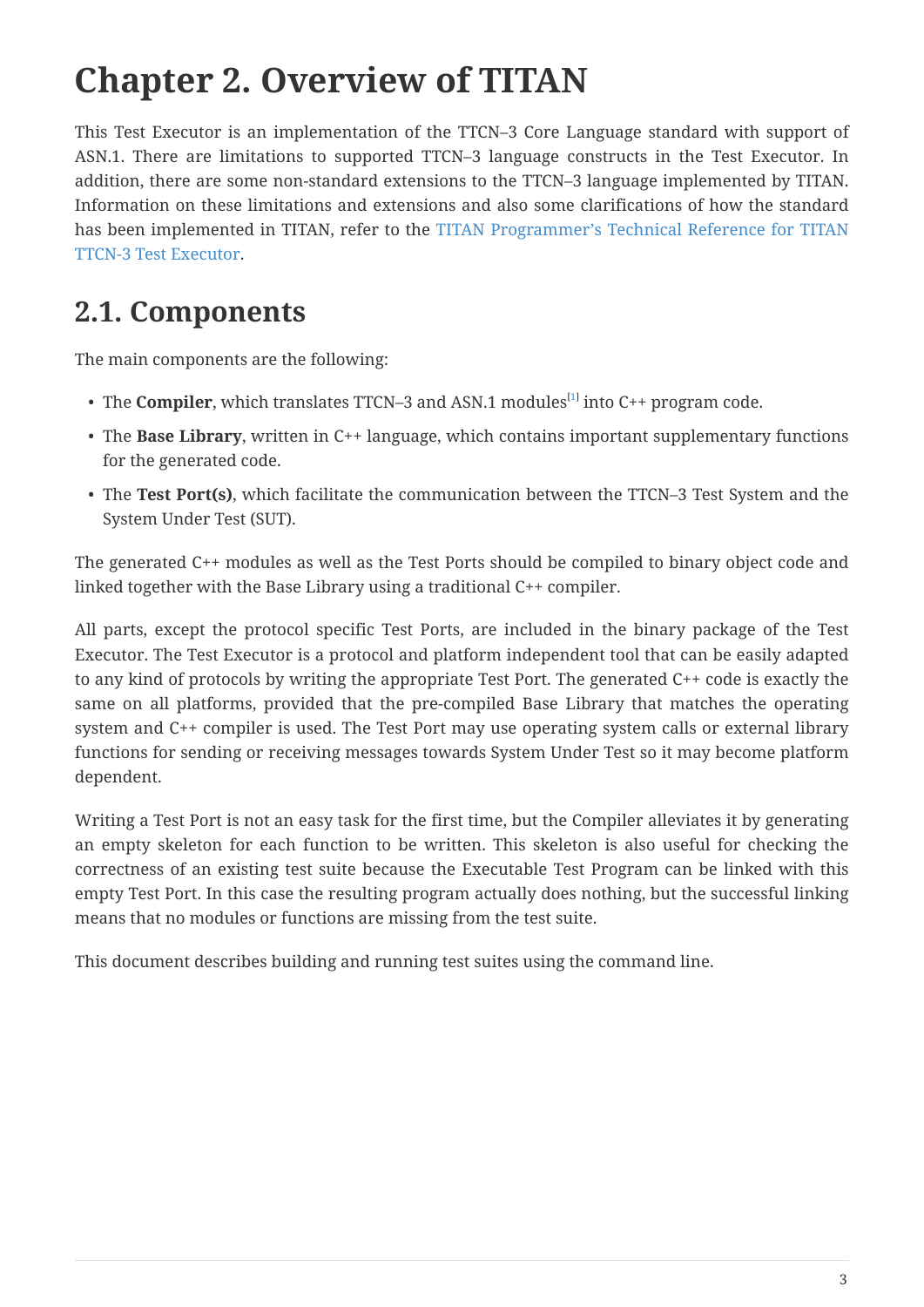

*Figure 1. Titan structure*

## <span id="page-5-0"></span>**2.2. General Workflow**

- Generating and editing a Makefile
- Building the executable
- Executing test suites
- Analyzing the execution log files.

## <span id="page-5-1"></span>**2.3. Building Test Suites**

Creating a TTCN–3 test suite involves building an executable from the initial modules (TTCN–3, ASN.1 or both) and test port files. The process basically comprises creating and modifying a Makefile and using the make command to build the executable.

For detailed information, refer to [Creating Executable Test Suites from the Command-line.](#page-7-0)

## <span id="page-5-2"></span>**2.4. Executing Test Suites**

After the test suite has been created a suitable configuration file has been built, the executable is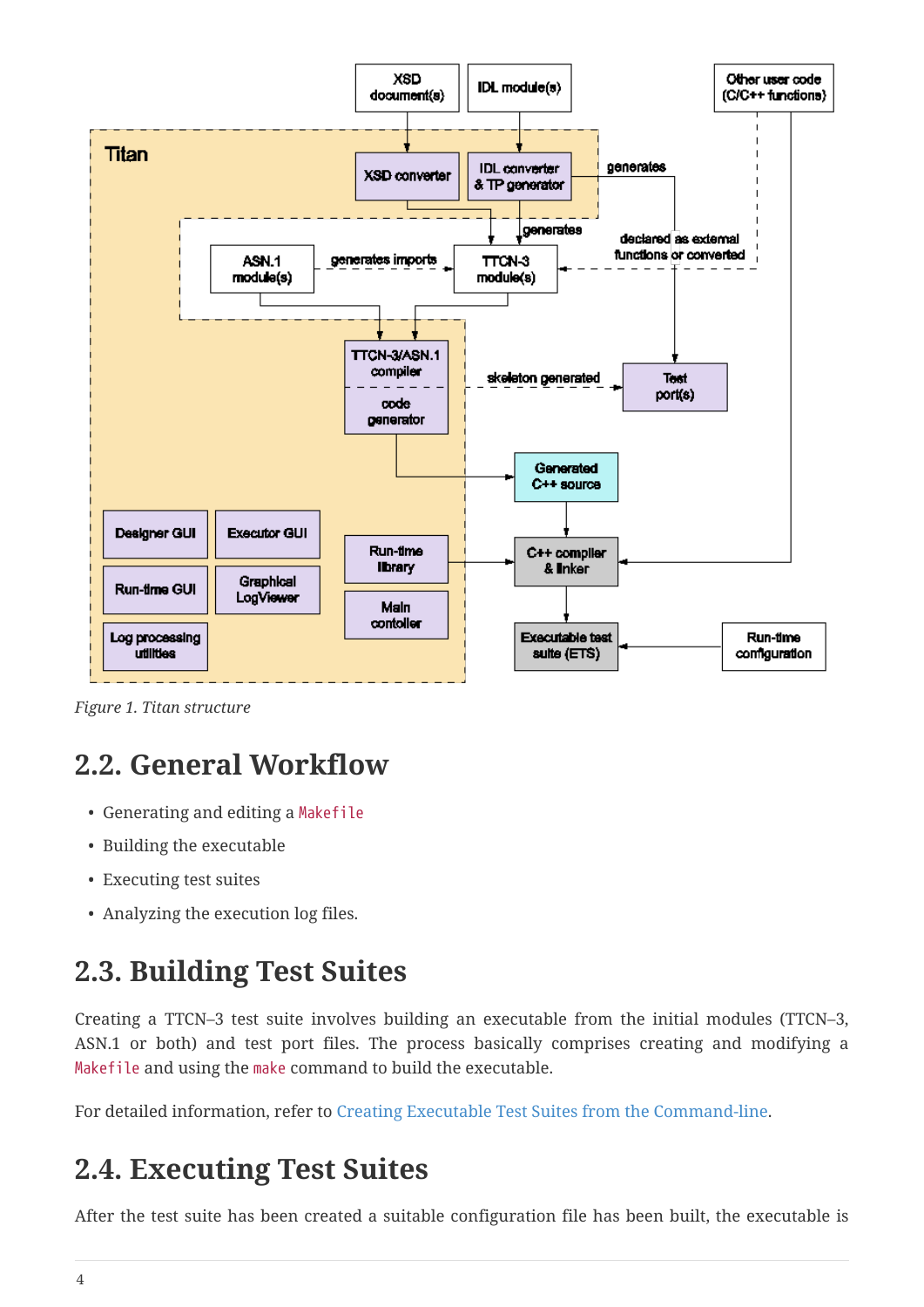ready to run.

The test executor can operate in single or parallel mode. The single mode—also called non-parallel mode—is thought for TTCN–3 test suites built around a single test component. It is forbidden to create parallel test components in single mode: the test suite is not supposed to contain any create operation otherwise the test execution will fail. The parallel mode, on the other hand, offers fullfeatured test execution including distributed and parallel execution. The goal of introducing the single operating mode was to eliminate redundancies and thereby increase the speed of execution. It is possible to execute non-parallel test suites in parallel mode, but doing so results in unnecessary overhead. The C++ code generated by the compiler is suitable for both execution modes, there are no command line switches to select mode. The only difference is that different Base Libraries must be linked in single and parallel modes.

For detailed information on executing test suites in single or parallel mode, refer to [Executing Test](#page-22-0) [Suites.](#page-22-0)

<span id="page-6-0"></span>[\[1\]](#page-4-2) Compilation of ASN.1 modules is necessary only if the test suite imports type definitions from ASN.1 modules.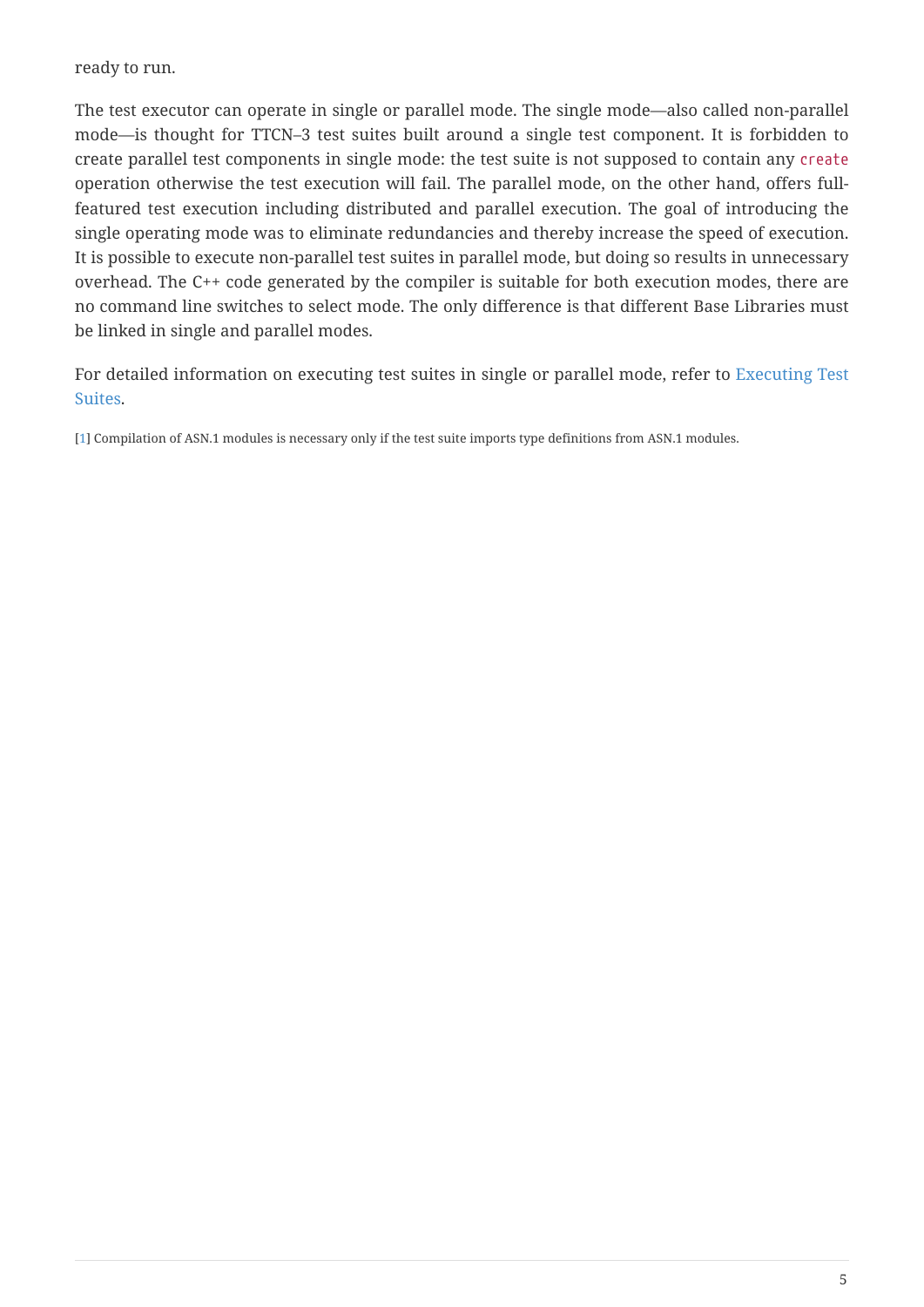# <span id="page-7-0"></span>**Chapter 3. Creating Executable Test Suites from the Command line**

This section describes the elementary commands that comprise the build process. The primary audience of this section is the group of users who want to integrate TTCN–3 to a new or an existing build system.

## <span id="page-7-1"></span>**3.1. Using** make

This section gives an example about how to create a new Makefile or modify an existing one manually to make it capable of handling TTCN–3 test suites. For example, if using many external libraries and program modules with TTCN–3, it can be beneficial to write an own Makefile.

The generated skeleton is always a good starting point for a custom Makefile.

The following lines are mandatory in the Makefile:

```
TTCN3_MODULES = MyModule.ttcn
ASN1_MODULES =
GENERATED_SOURCES = MyModule.cc
GENERATED_HEADERS = MyModule.hh
$(GENERATED_SOURCES) $(GENERATED_HEADERS): $(TTCN3_MODULES) $(ASN1_MODULES)
$(TTCN3_DIR)/bin/compiler $(TTCN3_MODULES) $(ASN1_MODULES)
```
TTCN3\_MODULES and ASN1\_MODULES contain the names of the TTCN–3 and ASN.1 files, respectively.

The variables GENERATED SOURCES and GENERATED HEADERS store the name of the source and header files that the compiler will generate. This rule calls the compiler with an argument list that contains the name of all TTCN–3 and ASN.1 files. Beginning from version 1.2.pl0 the compiler does *not* duplicate the underscore ("\_") characters in output file names, so you may safely use such module and file names that contain this character.

To compile the generated C++ code using make, the following rule in the Makefile is also needed:

.cc.o:

g++ -c -I\$(TTCN3\_DIR)/include -Wall \$<

In this case simply issue the command **make MyModule.o** and the two translation steps will be performed automatically in a row.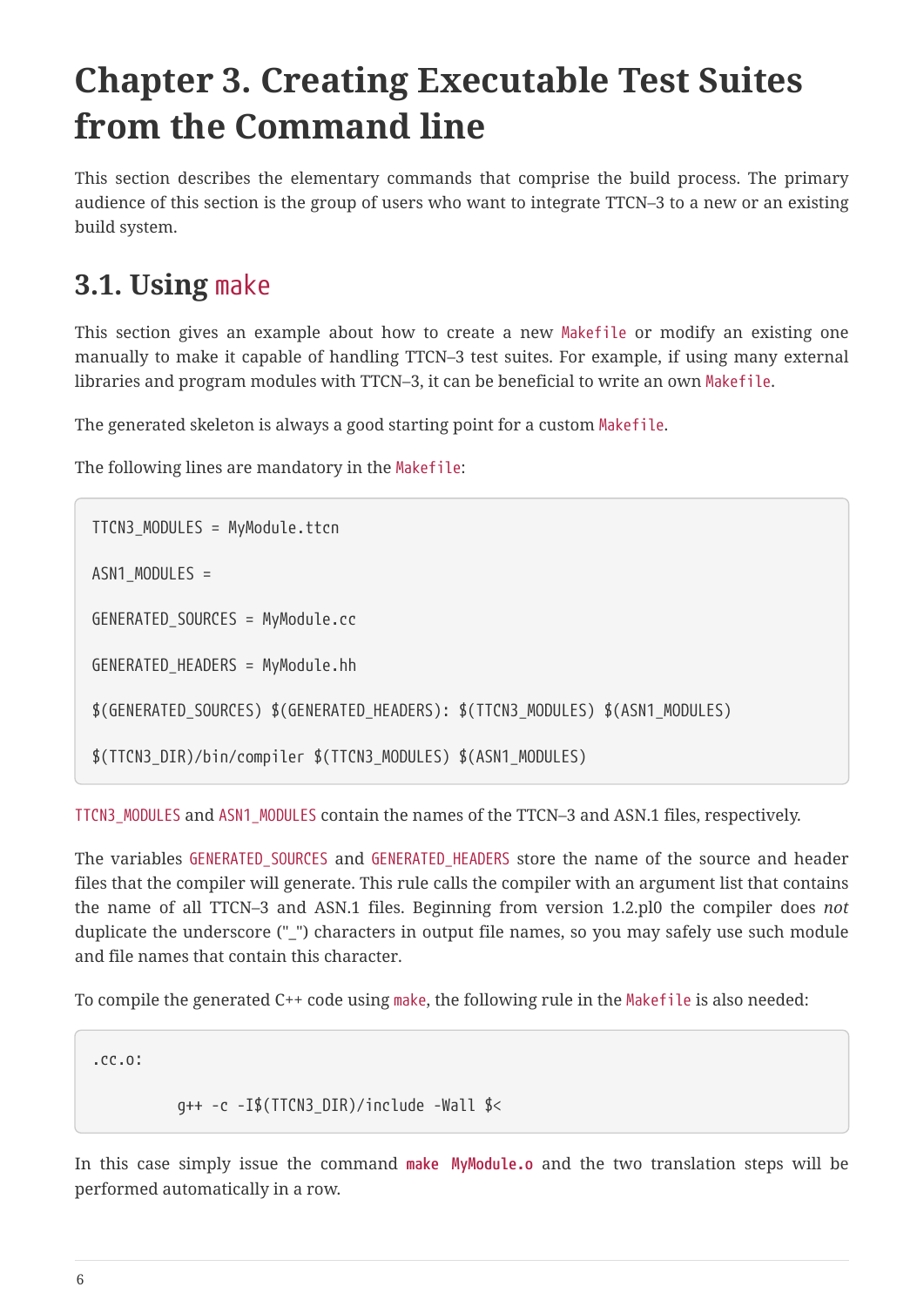### **3.1.1. Rules for Modular Test Suites**

The compiler supports modular TTCN–3 test suites as well. Each module is translated to a separate C++ header and source file. These source files can be compiled by the C++ compiler one-by-one separately.

The importing mechanisms work in the following way. For example, two TTCN-3 modules are present in files A.ttcn and B.ttcn, respectively. Definitions of module A may be used from module B, so the import from A all; statement must be added to module B. The modules A and B **must** be translated by the compiler in one step to A.cc, A.hh, B.cc and B.hh. During the compilation from TTCN–3 to C++ of module B, the import statement will be translated to #include "A.hh". This statement will be put to the beginning of B.hh, so you can refer to any definitions of A in module B. But note that when compiling B.cc, A.hh must exist and it must be up to date.

Thus, additional rules are needed in the Makefile. It is recommended adding them automatically using the utility makedepend <sup>[[2](#page-21-0)]</sup>. Run the following command:

<span id="page-8-1"></span>**makedepend -I\$TTCN3\_DIR/include A.cc B.cc**

This will add the rules to the end of the Makefile and they will be updated upon re-running makedepend. For further details please consult the manual page of makedepend.

Multiple imports of the same module are handled correctly. For example, if importing all definitions of module C from both modules A and B in the previous example, all three C++ source files will compile correctly.

## <span id="page-8-0"></span>**3.2. Automatically Generated** Makefile

This section describes the automatically generated Makefile, its structure, the supported commands and the possibilities for customization.

### **3.2.1.** Makefile **Generation**

The Makefile for a project can be generated using the Makefile generator tool ttcn[3](#page-21-1)\_makefilegen  $^{\text{\tiny{[3]}}}$ . A project usually consists of some TTCN–3 and ASN.1 modules and at least one test port and results in an executable test suite.

Makefile generation is performed with the following command syntax:

```
$TTCN3_DIR/bin/ttcn3_makefilegen [options] <Main module> {Module}* {Test_Port}*
{Other_File}*
```
- [options] can be one or more of the options that are listed in the TITAN Programmer's Technical Reference for [TITAN Programmer's Technical Reference for TITAN TTCN-3 Test Executor](https://gitlab.eclipse.org/eclipse/titan/titan.core/tree/master/usrguide/referenceguide).
- <Main module> is the main TTCN–3 Core Language module. The argument can be either a file name (with or without path) or a module name. The name of the desired executable will be derived from the name of this module unless the -e option is used.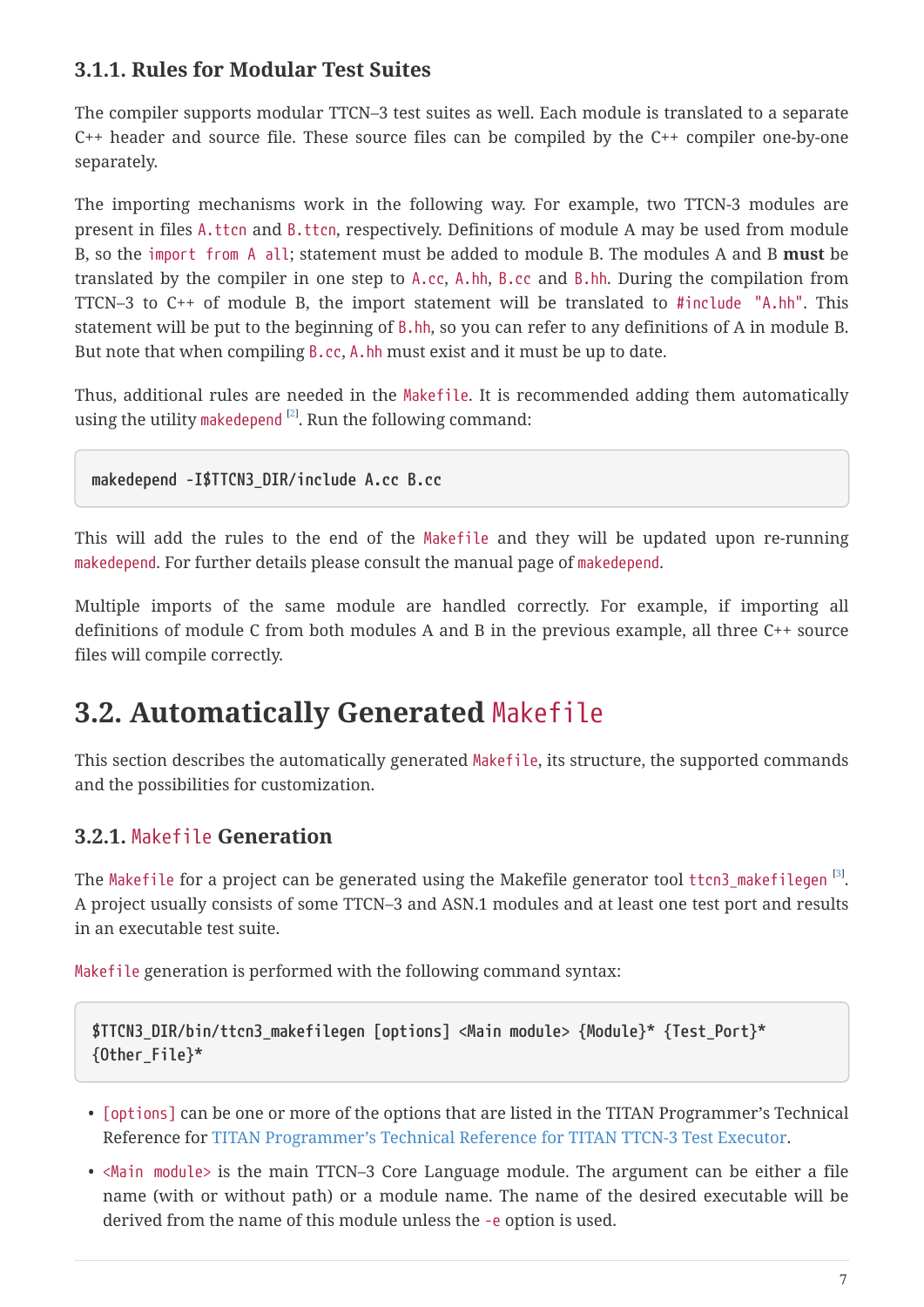- {Module}\* are additional TTCN–3 or ASN.1 modules, which are directly or indirectly referenced (imported) from the main module and thus required for building the executable test suite. Each argument should be a file name (with or without path) or a module name.
- {Test Port}\* specifies names of all test ports or other required C++ program modules. The names can be given with or without suffix.
- {Other File}\* specifies the names of other files (configuration files, shell scripts, and so on) that are used in this project.

For detailed content of the generated Makefile, refer to [Makefile Structure](#page-12-0).

#### Makefile **Generation Algorithm**

Before generating the Makefile the Makefile generator tries to figure out the file name, module type and module name for each argument automatically. It uses some heuristics which yield correct results in most cases, but not always. Typically, the algorithm works perfectly with shell wildcards. For example, if all source files reside in the same directory the following command will generate the right Makefile:

#### **\$TTCN3\_DIR/bin/ttcn3\_makefilegen \*.ttcn \*.asn \*.c**\*

The Makefile generator looks for an existing file for each argument. It tries the given argument without any suffix, then the following list of suffixes are tried in this order: .ttcn, .ttcn3, .3mp, .ttcnpp, .ttcnin, .asn, .asn1, .cc, .c, .hh, .h, .cfg, .prj. Once a file is found, the Makefile generator tries to guess its type as described below. If no suitable file is found for a given argument the Makefile generator prints an error message and exits.

In the case of TTCN–3 preprocessing (using the -p command line argument) the TTCN–3 files with special suffix .ttcnpp will be added to the list of TTCN–3 modules which need to be preprocessed before compilation. Files with the .ttcnin suffix will be added to the list of TTCN–3 include files (without the -p switch these will be added to the other files section of the Makefile).

Then the Makefile generator tries to classify the file in the following categories based on the contents and/or the suffix:

- TTCN–3 modules (based on contents)
- ASN.1 modules (based on contents)
- TTCN–3 include files (based on suffix, only with -p)
- C/C++ source files (based on suffix)
- C/C++ header files (based on suffix)
- other files (the rest)

The Makefile generator has two built-in "light" parsers that can decide whether a file is a TTCN–3 or ASN.1 module, respectively. Those parsers read only the first few lines of the input and do not check the syntactical correctness of the modules. They are capable of retrieving the module name as well.

If the Makefile generator ensured that the file is neither a TTCN–3 nor an ASN.1 module then it checks whether the file has .cc, .c, .hh or .h suffix. The content of the file is not examined anymore.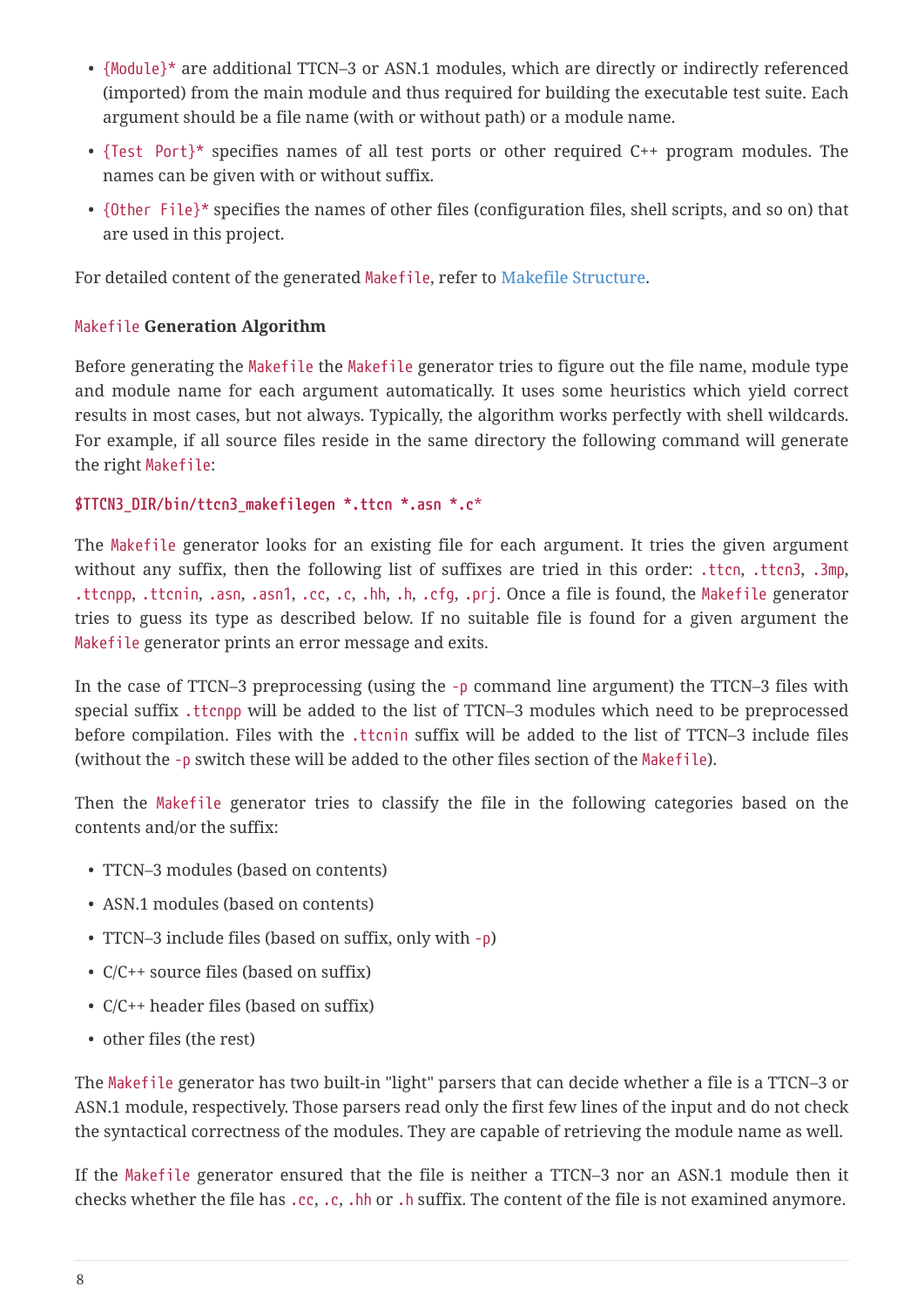The remaining files (configuration files and so on) will be added to the other files' section of the Makefile. These files do not take part in the build process, but they are added to the archive files created using the Makefile.

After the classification, the Makefile generator filters out the redundant generated C++ files. If a given C/C++ file was found to be generated from one of the given TTCN–3 or ASN.1 modules, a warning is printed and the file will be dropped from the list of C/C++ files. That is, the file will not be added to the list of user source files since it is already a member of the generated sources. This feature is useful if one wants to regenerate the Makefile using the shell wildcard \*.cc while the generated files from the previous compilation are still present.

In the next step the algorithm tries to complete the list of  $C/C++$  files by checking the pairs of header and source files. If a C/C++ source file was identified and a header file with the same name exists (only the suffix differs) too, the Makefile generator will add the header file automatically. This step is performed in the reverse direction too: the Makefile generator can find an existing source file based on the header file given to it. Of course a C++ source file can exist without a header file or vice versa.

The Makefile generator continuously checks the uniqueness of files and module names. If the same file was given more than once in the command line the repeated argument is simply ignored and a warning message is displayed. It is not allowed to use two or more different TTCN–3 or ASN.1 files containing modules with the same name because the generated C++ files would clash. For similar reasons the user C/C++ files cannot have identical names even if they are located in different directories.

Finally the Makefile is generated based on the resulting data. If the Makefile generator finds an existing Makefile in its working directory, it will not be overwritten unless the option -f is used.

It is always assumed that the working directory of the generated Makefile will be the same as the current working directory of the Makefile generator even if the Makefile is placed into another directory using the -o switch.

<span id="page-10-0"></span>When a path name passed to the Makefile generator contains a directory part the Makefile generator analyzes and canonizes the directory name by resolving relative directory references (such as . or ..) and symbolic links pointing to directories  $^{[4]}$  $^{[4]}$  $^{[4]}$ . If the path name does not contain any directory part or it turns out that the file is located in the current working directory the generated Makefile will refer to the file using a simple file name without any directory. Files located in other directories will be referenced in a uniform way using either absolute or relative path names depending on whether the command line switch -a was specified or not. Thus it is not relevant whether the file was given as relative or absolute path name in the command line.

The Makefile is generated based on the following assumptions:

- Each object and if applicable, shared object file is located in the same directory as the C/C++ source file it is derived from. This allows the use of efficient wildcard rules.
- The TTCN–3 /ASN.1 compiler will place all generated C++ files in the current working directory.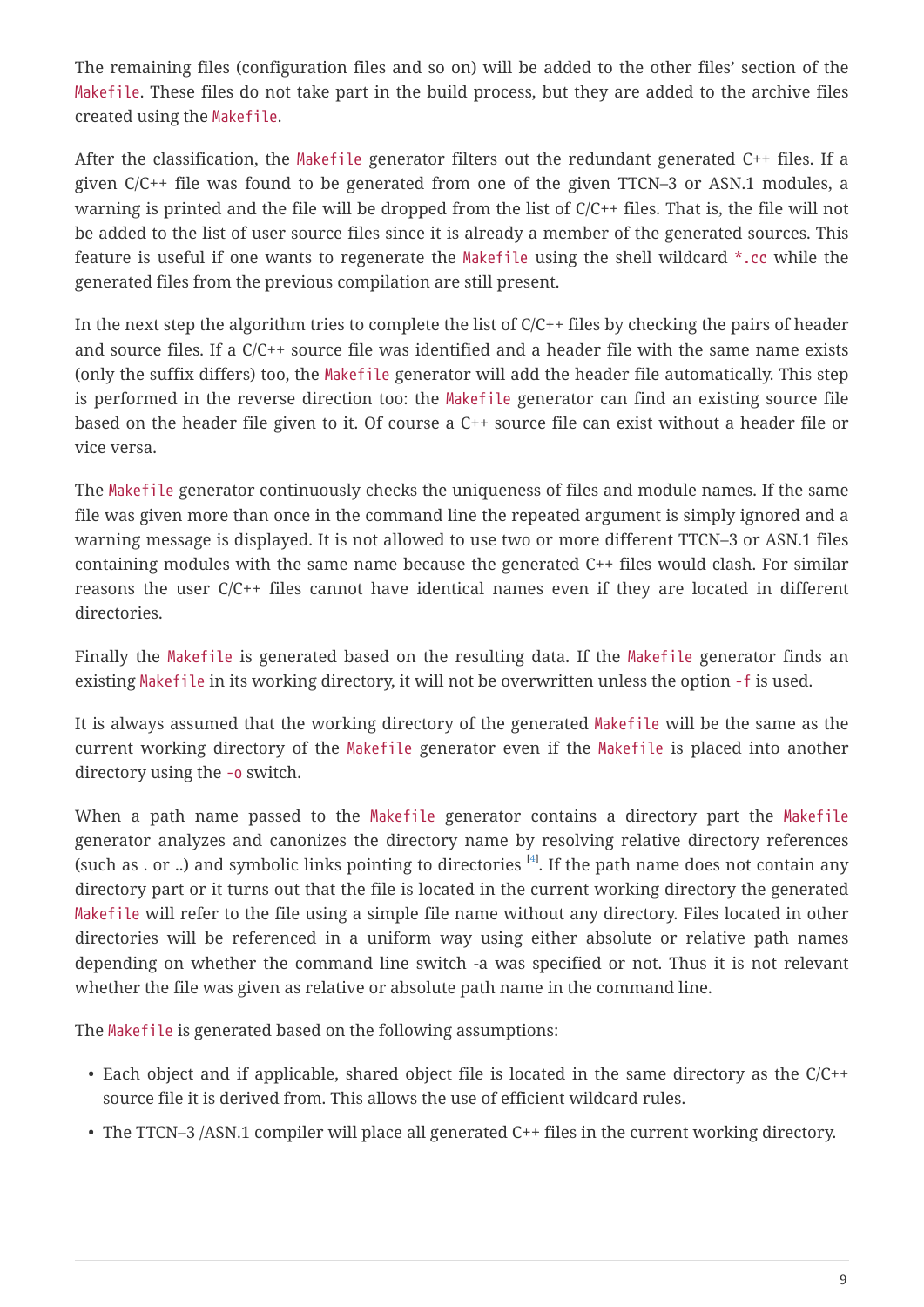#### **Use of** GNU make

If option -g is used, the resulting Makefile will be less redundant as it will use some suffix substitution rules. These rules are supported only by GNU make, other versions of the make utility will find such Makefiles erroneous.

The more of the file naming conventions below are fulfilled, the more suffix substitution rules can be applied in the generated Makefile. If the rules are only partially fulfilled, the Makefile will be also correct, but it will be more difficult to maintain. It is recommended to follow these rules especially when starting a new project.

- Unless option -c is used, all TTCN–3, ASN.1 and C++ modules should reside in the current working directory. If these files are stored in a different scheme (for example in a hierarchical directory tree) symbolic links can be used to collect all input files into one build directory.
- The suffix should be .ttcn for TTCN-3 modules, .asn for ASN.1 modules and .cc for C/C++ files.
- The file name (without suffix) should be identical to the module name. If the name of the ASN.1 module contains a hyphen, the corresponding file name should contain an underscore character instead. For example, the TTCN–3 module My\_Module should be stored in My\_Module.ttcn and the file containing ASN.1 module My-ASN1-Module should be named as My\_ASN1\_Module.asn.
- Each C/C++ module should have a header file with identical name, but with the suffix .hh.

#### **Use of Central Storage**

Option -c can be used to create a Makefile that can use pre-compiled files from one or more central directories to save disk space and compilation time. Such Makefiles have different layout and more complex build rules.

The central directories should contain those common modules that do not change frequently (type definitions, test ports, external functions, test configurations, and so on). The central directories should be updated and maintained by the project administrators while the individual testers are developing their test cases in their working directory based on the common files. Moreover, it is allowed to create a hierarchy of central directories, that is, to use a directory that takes files from other central directories as a central directory of another project. In such cases the files of all central directories should be passed to the compiler for Makefile generation.

In addition to the above mentioned ones the following assumptions are used in these Makefiles:

- The compiler will generate C++ files only for those TTCN–3 and ASN.1 modules that are located in the current working directory. The generated C++ files of the remaining TTCN–3 and ASN.1 modules should be located in the same directory as the respective module. If a module is located in a directory other than the current working directory and it does not have pre-compiled files a symbolic link must be created in the current working directory, which should point to the file containing the module.
- Object and if applicable, shared object files will be created only from those C/C++ source files that are located in the current working directory. Object and if applicable, shared object files of the remaining source files should be located in the same directory as the respective source file.
- The TTCN–3 and ASN.1 modules of central directories should not import definitions from the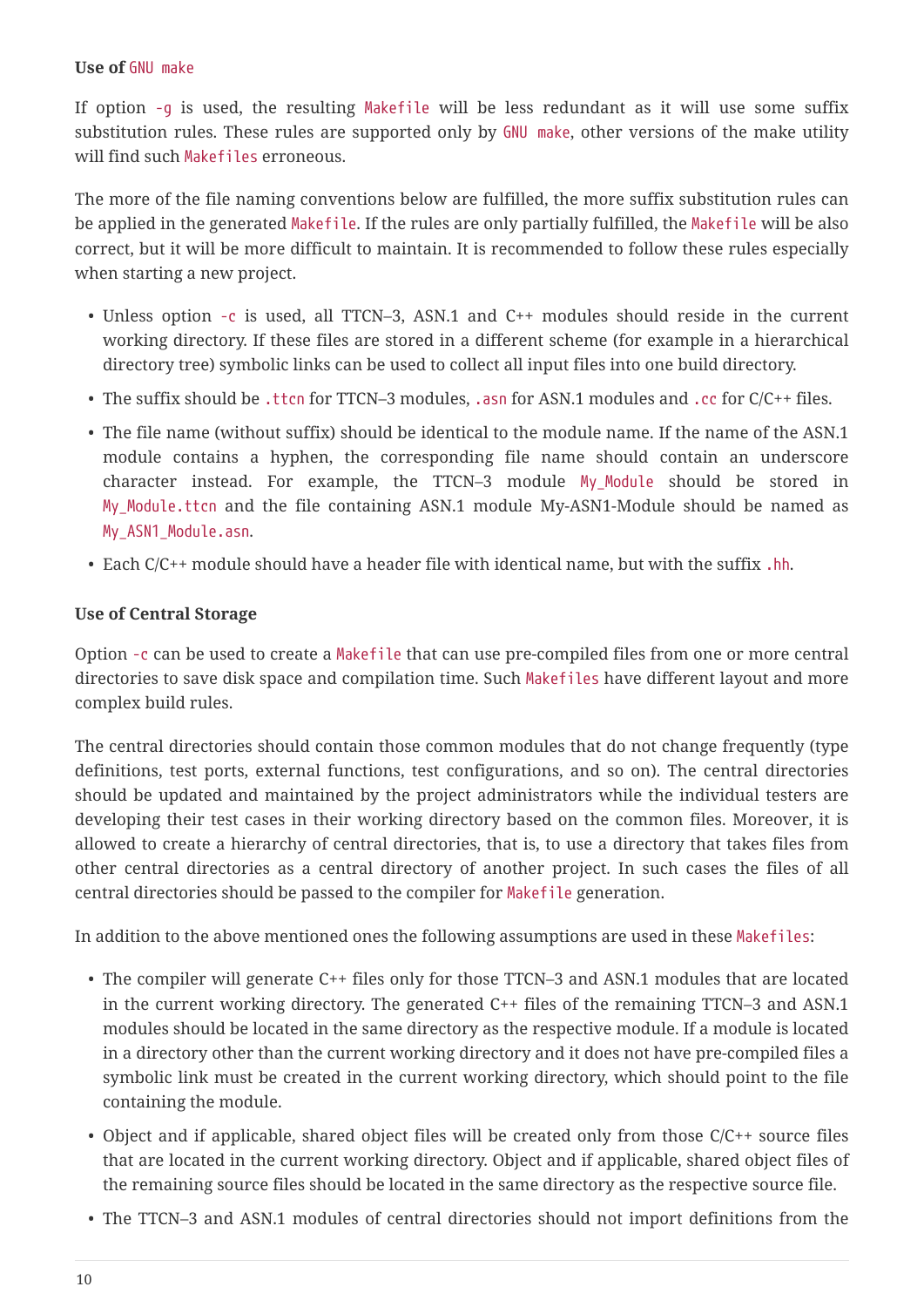modules of the current working directory. Importing in the reverse direction is allowed, of course.

- C/C++ files of central directories should not include header files of the current working directory. Local C/C++ files can include headers from other directories.
- <span id="page-12-1"></span>• The generated C++ files and object and if applicable, shared object files of all central directories must be up-to-date before invoking make. Otherwise the build process will fail immediately with an error message <sup>[[5](#page-21-3)]</sup>. In case of multi-level hierarchy of central directories the re-compilation should be performed in bottom-up order in the central directories.
- All directories must use the same environment, that is, same hardware platform, operating system, version of TTCN–3 Executor and C++ compiler, command line switches, and so on, for building. Otherwise compilation or run-time errors may occur.

Note that when a pre-compiled TTCN–3 or ASN.1 module is taken from a central directory the following three files will be used from the central directory during the build process. Thus it is essential to keep all these files always consistent and up-to-date.

- The module itself when performing the semantic analysis on the local modules importing it.
- The generated C++ header file when compiling the generated C++ files of the importing modules.
- The object and if applicable, the shared object file when linking the executable.

#### **TTCN–3 Preprocessing**

Preprocessing of TTCN–3 source code is supported with the use of the option -p. The TTCN–3 source files to be preprocessed must have the suffix .ttcnpp; these files will be preprocessed with the C preprocessor before being compiled. The compiler will detect all TTCN–3 files, including the ones containing directives for the preprocessor, but only the ones with the suffix .ttcnpp will be preprocessed. If any other suffix is used the user has to edit the Makefile manually to add the file to the list of files which will be preprocessed. The output of the preprocessing will be an intermediate file with the extension .ttcn. Do not use the extension .ttcn for any TTCN–3 file that will be preprocessed; also avoid using the same name for different .ttcn and .ttcnpp files. Files included in .ttcnpp files with C preprocessor directive #include should have suffix .ttcnin.

### <span id="page-12-0"></span>**3.2.2.** Makefile **Structure**

This section presents the internal structure of the generated Makefile.

For example, the following command will generate a Makefile for TTCN–3 test suite "Hello, world!", which can be found in binary distribution:

#### **\$TTCN3\_DIR/bin/ttcn3\_makefilegen -gs MyExample.ttcn PCOType.cc MyExample.cfg**

The Makefile generator creates the Makefile with the following content:

```
# This Makefile was generated by the Makefile Generator
# of the TTCN-3 Test Executor version 1.6.pl5
# for Adam Delic (edmdeli@ehubuux110)
# on Tue Oct 10 13:53:04 2006
```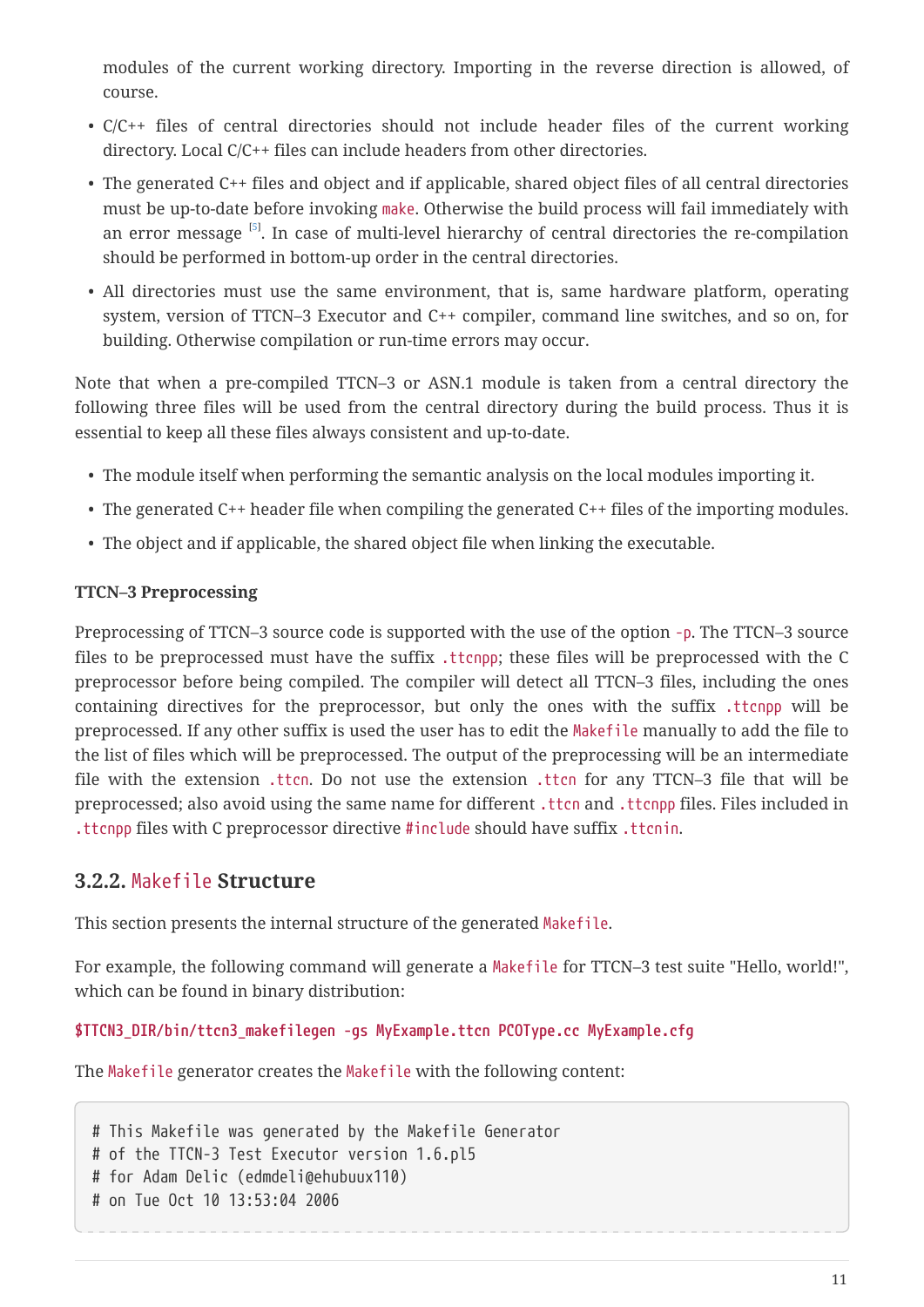```
# Copyright (c) 2000-2021 Ericsson Telecom AB
# The following make commands are available:
# - make, make all Builds the executable test suite.
# - make archive Archives all source files.
# - make check Checks the semantics of TTCN-3 and ASN.1
# modules.
# - make port Generates port skeletons.
# - make clean Removes all generated files.
# - make compile Translates TTCN-3 and ASN.1 modules to
# {cpp}.
# - make dep Creates/updates dependency list.
# - make objects Builds the object files without linking
# the executable.
# - make tags Creates/updates tags file using ctags.
# WARNING! This Makefile can be used with GNU make only.
# Other versions of make may report syntax errors in it.
#
# Do NOT touch this line...
#
.PHONY: all archive check clean dep objects
#
# Set these variables...
#
# The path of your TTCN-3 Test Executor installation:
# Uncomment this line to override the environment variable.
# TTCN3_DIR =
# Your platform: (SOLARIS, SOLARIS8, LINUX, FREEBSD or WIN32)
PLATFORM = SOLARIS8
# Your {cpp} compiler:
CXX = q++# Flags for the {cpp} preprocessor (and makedepend as well):
CPPFLAGS = -D$(PLATFORM) -I$(TTCN3_DIR)/include
# Flags for the {cpp} compiler:
CXXFLAGS = -Wall# Flags for the linker:
LDFLAGS =# Flags for the TTCN-3 and ASN.1 compiler:
COMPILER_FLAGS = -L
# Execution mode: (either ttcn3 or ttcn3-parallel)
TTCN3_LIB = ttcn3
# The path of your OpenSSL installation:
# If you do not have your own one, leave it unchanged.
OPENSSL_DIR = $(TTCN3_DIR)
# Directory to store the archived source files:
ARCHIVE_DIR = backup
#
# You may change these variables. Add your files if necessary...
#
# TTCN-3 modules of this project:
TTCN3_MODULES = MyExample.ttcn
```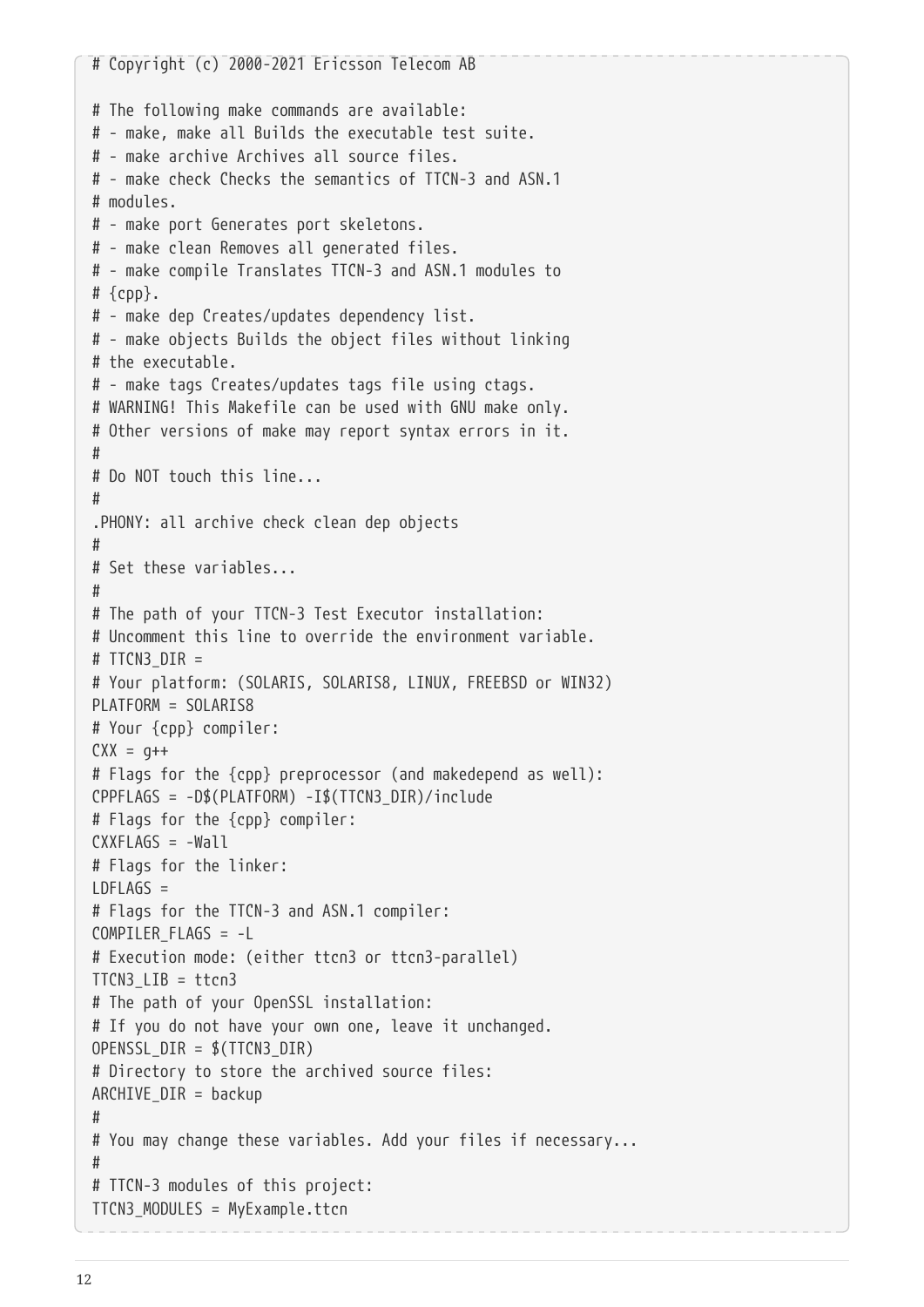```
# ASN.1 modules of this project:
ASN1 MODULES =
# {cpp} source & header files generated from the TTCN-3 & ASN.1
# modules of this project:
GENERATED SOURCES = $(TTCN3 MODULES:.ttcn=.cc) $(ASN1 MODULES:.asn=.cc)
GENERATED HEADERS = $(GENERATED SOURCES:.cc=.hh)
# C/{cpp} Source & header files of Test Ports, external functions
# and other modules:
USER_SOURCES = PCOType.cc
USER HEADERS = $(USER SOURCES:.cc=.hh)
# Object files of this project that are needed for the executable
# test suite:
OBJECTS = $(GENERATED_SOURCES:.cc=.o) $(USER_SOURCES:.cc=.o)
# Other files of the project (Makefile, configuration files, and so on)
# that will be added to the archived source files:
OTHER_FILES = Makefile MyExample.cfg
# The name of the executable test suite:
TARGET = MyExample
#
# Do not modify these unless you know what you are doing...
# Platform specific additional libraries:
#
SOLARIS_LIBS = -lsocket -lnsl
SOLARIS8_LIBS = -lsocket -lnsl
LINUX_LIBS =FREEBSD_LIBS =
WIN32 LIBS =
#
# Rules for building the executable...
#
all: $(TARGET) ;
objects: $(OBJECTS) ;
$(TARGET): $(OBJECTS)
$(CXX) $(LDFLAGS) -o $0 $0 \
-L$(TTCN3 DIR)/lib -L$(TTCN3 LIB) \
-L$(OPENSSL_DIR)/lib -lcrypto $($(PLATFORM)_LIBS)
.cc.o .c.o:
$(CXX) -c $(CPPFLAGS) $(CXXFLAGS) -o $@ $<
$(GENERATED_SOURCES) $(GENERATED_HEADERS): compile
@if [ \cdot ] -f \ $@ ]; then $ (RM) compile; $ (MAKE) compile; fi
check: $(TTCN3_MODULES) $(ASN1_MODULES)
$(TTCN3 DIR)/bin/compiler -s $(COMPILER FLAGS) $
port: $(TTCN3_MODULES) $(ASN1_MODULES)
$(TTCN3 DIR)/bin/compiler -t $(COMPILER FLAGS) $
compile: $(TTCN3_MODULES) $(ASN1_MODULES)
$(TTCN3_DIR)/bin/compiler $(COMPILER_FLAGS) $ˆ - $?
touch $@
tags: $(TTCN3_MODULES) $(ASN1_MODULES) \
$(USER_HEADERS) $(USER_SOURCES)
$(TTCN3_DIR)/bin/ctags_ttcn3 --line-directives=yes $ˆ
clean:
```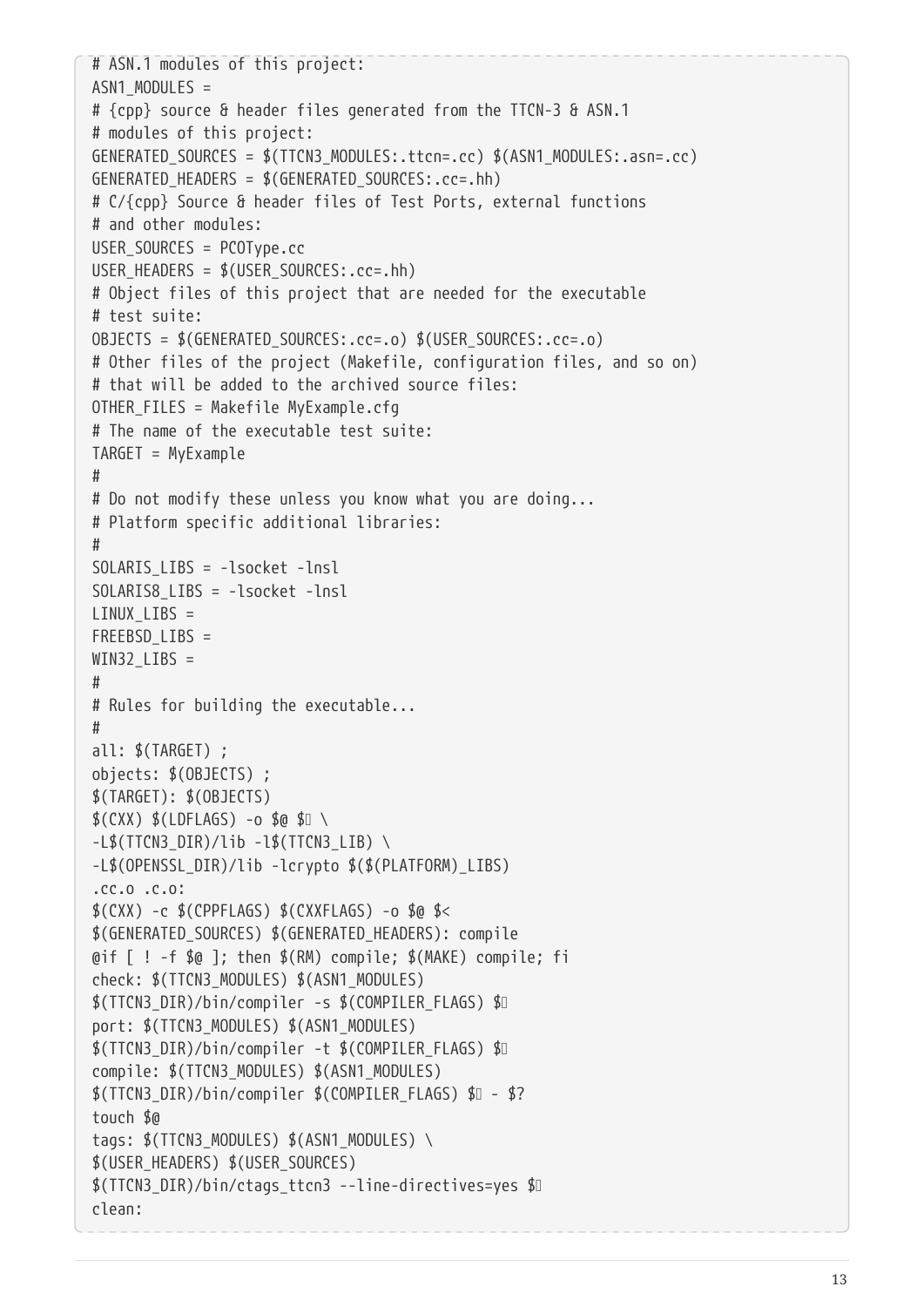```
-$(RM) $(TARGET) $(OBJECTS) $(GENERATED_HEADERS) \
$(GENERATED_SOURCES) compile \
tags *.log
dep: $(GENERATED_SOURCES) $(USER_SOURCES)
makedepend $(CPPFLAGS) $
archive:
mkdir -p $(ARCHIVE_DIR)
tar -cvhf - $(TTCN3 MODULES) $(ASN1 MODULES) \
$(USER HEADERS) $(USER SOURCES) $(OTHER FILES) \setminus| gzip >$(ARCHIVE_DIR)/ Ubasename $(TARGET) .exe -\
Udate U+%y%m%d-%H%MUU.tgz
#
# Add your rules here if necessary...
#
```
### <span id="page-15-2"></span>**3.2.3. Editing the Generated** Makefile

Assume that the TTCN–3 and ASN.1 modules together with the test ports have been written and a Makefile skeleton has been generated. The Makefile generator recognizes the operating environment and sets up some compiler/linker flags accordingly. The path to the TTCN–3 test executor installation must be set in TTCN3\_DIR before starting to use make. If OpenSSL is installed and proprietary shared libraries will be used, the variable OPENSSL\_DIR may be changed to point to the directory of the proprietary OpenSSL installation. In the above "Hello, world!" example the user also needs to change the execution mode (variable TTCN3\_LIB) to non-parallel.

Always perform the following checklist before the first build of the executable test suite from the generated Makefile:

- Verify that the variable TTCN3\_DIR is set to point to the root directory of the TTCN–3 test executor installation. If this variable is automatically set in the login script, this line can be removed from the Makefile.
- <span id="page-15-0"></span> $\bullet$  Ensure that the variable PLATFORM is set to match the test execution platform  $^{[6]}$  $^{[6]}$  $^{[6]}$ .
- Verify that the variable TTCN3\_LIB contains the name of the appropriate Base Library for the chosen operating mode, that is,` ttcn3` for single and ttcn3-parallel for parallel execution mode!
- The variable CXX should point to the name or full path of the C++ compiler.
- <span id="page-15-1"></span>• The variables CPPFLAGS, CXXFLAGS and LDFLAGS should contain the extra command line switches to be passed to the C\\++ preprocessor, compiler and linker, respectively $^{[7]}$  $^{[7]}$  $^{[7]}$ . For example, profiling or optimization is set here.
- Using the variable COMPILER\_FLAGS you can pass additional command line options to the TTCN–3 /ASN.1 compiler.
- Ensure that the version of the TTCN–3 /ASN.1 compiler used is identical to the version of Base Library it is linked with. In case of version mismatch the generated C++ source files will not compile and an #error notification will be received. This means that changing to another version of TTCN–3 Test Executor, a full re-build of all modules using make clean must be performed.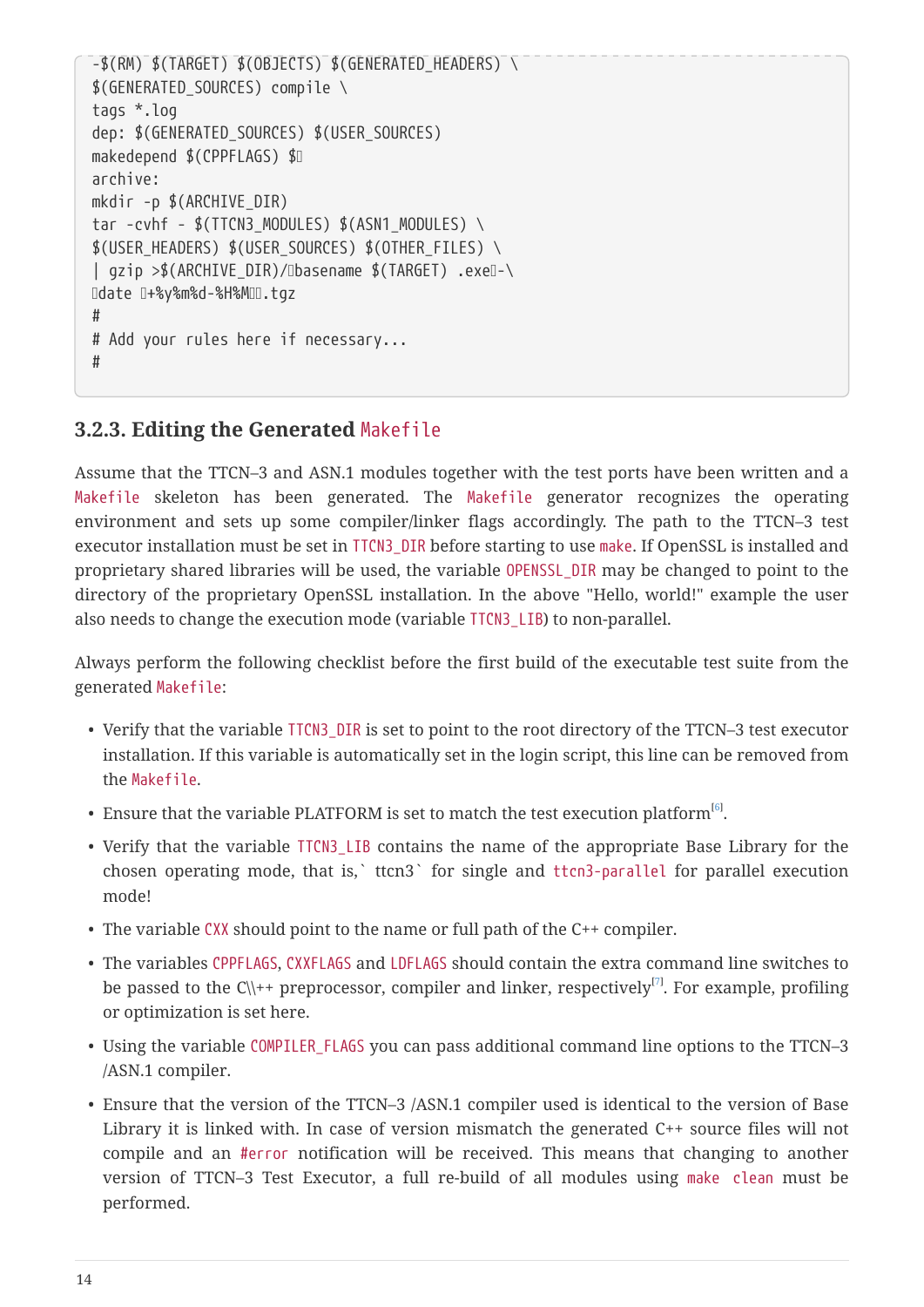- Make sure to always build test ports from their source distribution. A version mismatch between the object and if applicable, shared object files may cause improper linkage or unpredictable behavior. It is thus contra-indicated to link precompiled test port objects and if applicable, shared objects into your executable (for example taken from a central repository). If the Makefile was generated with the option -p check also:
- The variable CPP should point to the name or full path of the used C preprocessor.
- Command line options for the C preprocessor can be given using the CPPFLAGS TTCN3 variable.

**WARNING** do not confuse it with the CPPFLAGS variable, which is used on the generated C++ code.

• Specify additional files which are included (#include directive) into ttcnpp files with the variable TTCN3\_INCLUDES. These files will be checked (modification time) at every build to determine if any dependent files need to be recompiled. Any file with extension .ttcnin will be added to TTCN3\_INCLUDES by the Makefile generator.

### **3.2.4. Available Commands**

The generated Makefile supports the following:

• **make all**, **make**

Creates or updates the executable test suite. Performs only those steps of compilation that are really necessary, that is, the output of which is outdated.

• **make archive**

<span id="page-16-0"></span>Creates a backup copy of all source files and other files in a tar-gzip archive stored in directory set by the variable ARCHIVE\_DIR  $^{[8]}$  $^{[8]}$  $^{[8]}$ . The command can be applied periodically: to avoid overwriting older versions, a time stamp containing the current date and time is included in the name of the archive file. The output of this command can be attached to trouble reports submitted for the TTCN–3 compiler or other parts of the TTCN–3 toolset.

• **make check**

Checks the syntax and semantics of the TTCN–3 and ASN.1 modules. This command does not create or update any generated files.

• **make clean**

Removes all generated files (generated C++ files, object and TITAN generated shared object files and the executable) and log files. This command is useful when changing to another version of the test executor or simply for saving disk space.

#### • **make compile**

Translates the TTCN–3 and ASN.1 modules to C++. It is useful when the user wants to carry out the compilation of the generated C++ code later. As a result, an empty file named compile is created in the working directory. The attributes of this file contain the date and time of the last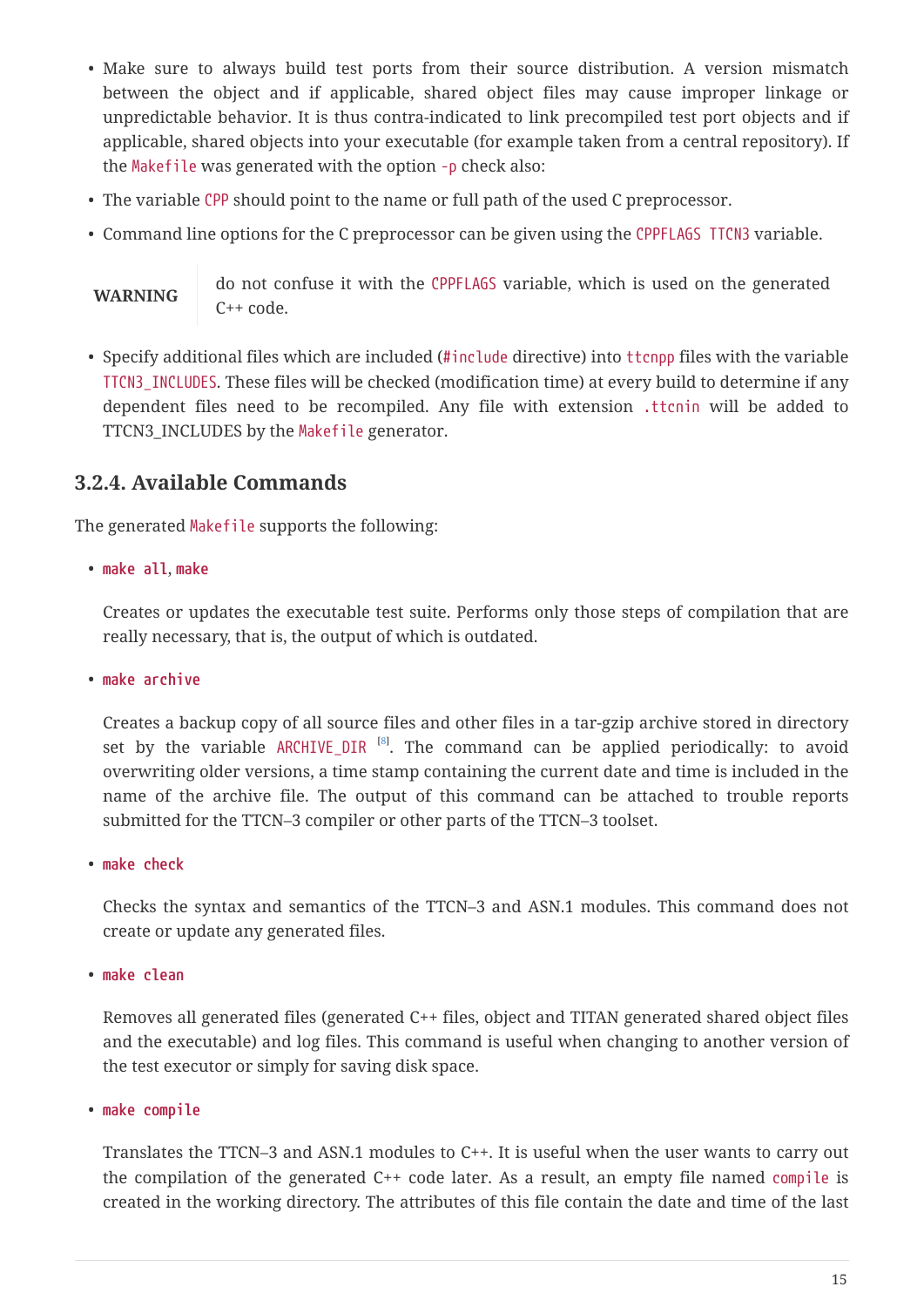compilation, which helps the compiler in selective code generation. It is not recommended to change this file manually. The compiler will be invoked only if one or more of the TTCN–3 or ASN.1 modules were modified after that timestamp, otherwise the generated C++ files are up to date.

#### • **make diag**

Lists general information about the environment and the build. This information can be useful to fix build problem by the developers or the support team. The output contains:

- the compiler related information (titan version, build date, C[]++ version, license information, see command "compiler Iv"),

- main controller related information (titan version, C++ compiler version, build date, license information, see command "mctr\_cli [v"),

- C++ compiler information (see command **"g++ -v"**),

- library creator info ( see command "ar  $\mathbb{I}v$ "),

- values of environment variables \$TTCN3\_DIR, `\$ OPENSSL\_DIR, \$XML\_DIR, \$PLATFORM.

• **make dep**

Obsolete. Creates or updates the dependency list between the C++ header and source files by invoking the utility makedepend. This command must be invoked before the first compilation or when the list of modules or test ports has changed. It is also necessary to run make dep if an import statement has been added or removed in a module. The command implies make compile and after that it modifies the Makefile itself. Used only with older gcc versions.

• **make objects**

Creates or updates the object files created from the C++ source files. This command has the same effect as make all except that the executable test suite is not linked in the final step.

• **make port**

Creates Test Port skeleton header and source files for all port types in the input TTCN-3 modules. Existing Test Port files will not be overwritten.

• make shared objects Creates the shared object files from object files, compiled with -fPIC. This target is present only when dynamic linking is enabled. For detailed information, refer to the [TITAN Programmer's Reference.](https://gitlab.eclipse.org/eclipse/titan/titan.core/tree/master/usrguide/referenceguide)

• **make run**

Creates or updates the executable test suite and then runs it. This is only recommended for simple test suites in single mode. Running requires a configuration file; its name by default is config.cfg. This file has to be written by the user.

### **3.2.5. Building the Executable**

Issue the command make dep when finished creating and editing the Makefile. This command will translate all TTCN–3 and ASN.1 modules to C++ and will find the dependencies between them automatically. The Makefile will be modified; many lines will be appended to it.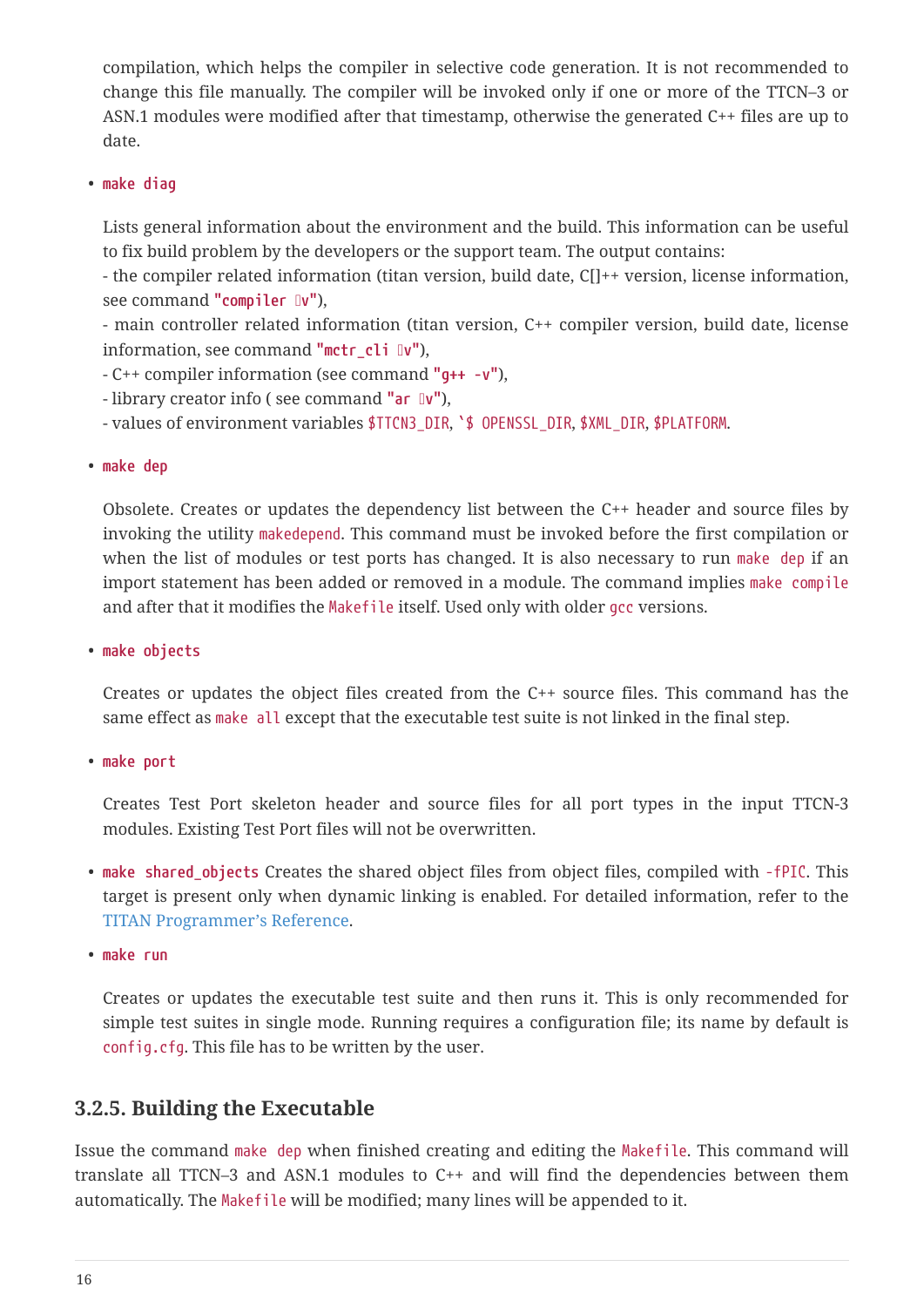Finally, issue the make command, which will build the executable test suite. If any of the source files (TTCN–3 or ASN.1 modules or test port source files) has been changed, issue the make command to get an up-to-date binary.

If TTCN–3 or ASN.1 modules or test ports are need to be added or removed to or from the project, regenerate the Makefile skeleton or change the variables TTCN3\_MODULES, ASN1\_MODULES, GENERATED\_HEADERS, GENERATED\_SOURCES, OBJECTS or SHARED\_OBJECTS accordingly. If a new test port or other C/C++ module should be added, add it to the lines USER\_HEADERS, USER\_SOURCES and OBJECTS or SHARED\_OBJECTS.

#### **WARNING** It is recommended to use the makedepend utility together with make. This ensures that all dependencies are handled correctly. Therefore, make dep command must be issued before the first use of make and whenever the module hierarchy (imports) changes! If no make dep command is issued then in some cases two make commands shall be issued for the successful compilation.

Use the command make clean to remove all generated files.

### **3.2.6. Modifying the Generated** Makefile

**NOTE**

this is a deprecated feature; whenever possible, a .tpd (Titan project descriptor) file should be used instead.

When there is a Makefile in a project, it should be updated each time a further file is added or removed from the project.

However, some manual modifications were made to the originally created Makefile skeleton, regeneration of the Makefile will cause the manually performed changes to be lost. To avoid this situation, write a shell script containing the Makefile updates, and configure this shell script to be automatically run after each instance of Makefile regeneration.

This way, there is no need to perform the same manual updates upon every Makefile generation and file addition process.

The shell script example below can be used to automate the modification of the Makefile with the updates every time it is regenerated.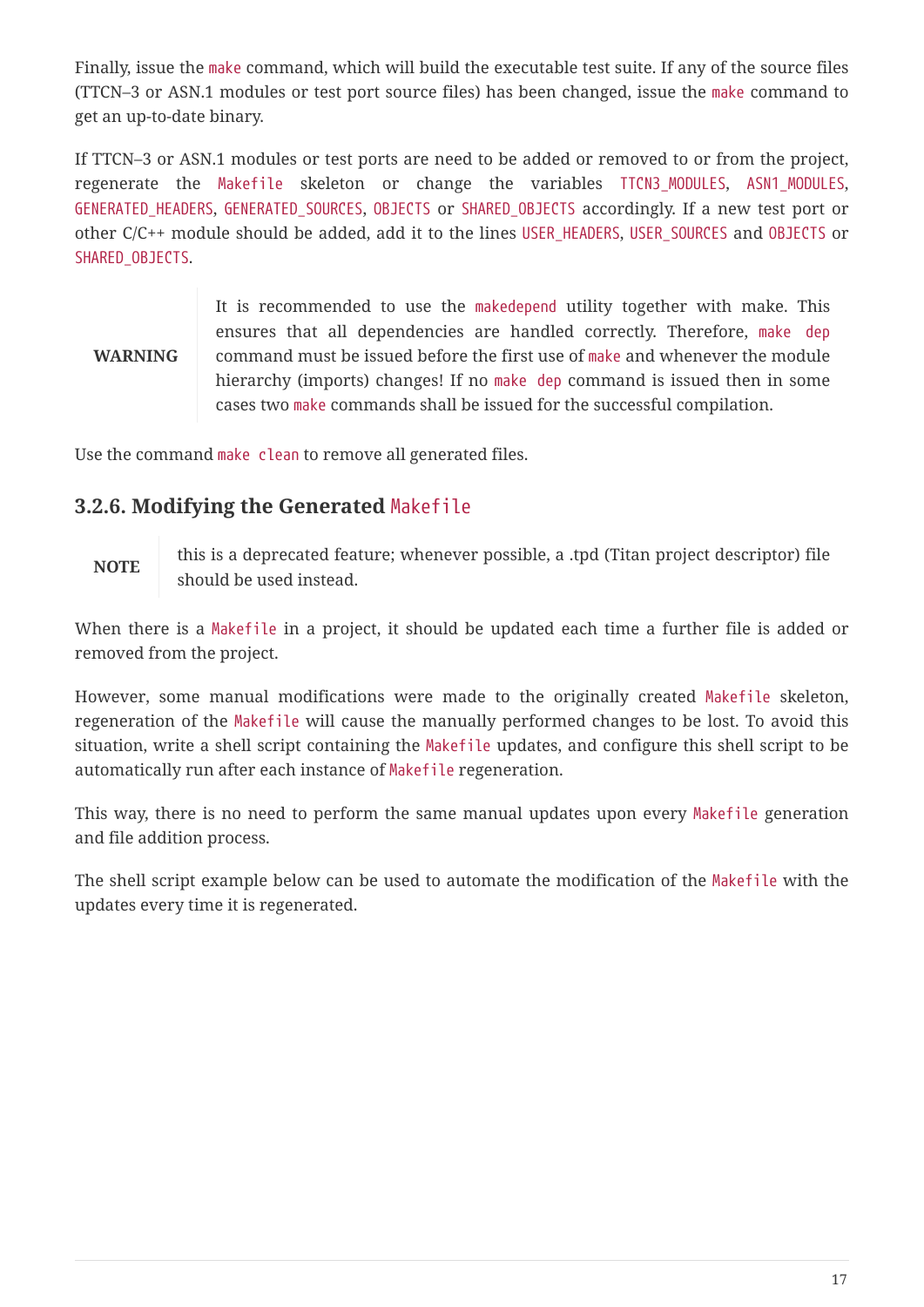*Example Shell Script for* Makefile *Modification*

```
#!/bin/sh
editcmd='s/CPPFLAGS = -D$(PLATFORM) -I$(TTCN3 DIR)\/include/CPPFLAGS = -D$(PLATFORM)
-I$(TTCN3_DIR)\/include -I$(ERLANG_DIR)\
/include -I$(OPENSSL_DIR)\/include/g
s/TTCN3_LIB = ttcn3-parallel/TTCN3_LIB = ttcn3/g
s/OPENSSL DIR = $(TTCN3DIR)/OPENSSLDIR = \sqrt{mnt}\TITCN/\Tools\/openssl-0.9.7d/g
s/\square makedepend/ \/mnt\/TTCN\/Tools\/makedepend-R6.6\
/bin\/makedepend/g
/ARCHIVE DIR = ./ {
a\
a\
# Directory for ERLANG:
a\
ERLANG_DIR = /OTP/LXA_11930_R9C_6/lib/erl_interface-3.4.2
}
s/-lcrypto $($(PLATFORM)_LIBS)/-lcrypto \\/g
/-lcrypto \\/ {
a\
-L$(ERLANG_DIR)/lib -lerl_interface -lei $($(PLATFORM)_LIBS)
}
'if \, \int'uname' = SunOS ]
then
case luname -Ii in
5.6) editcmd="$editcmd
s/CXX = g++/CXX = \frac{\log(\frac{1}{g}m\cdot\sin\frac{1}{g}+f)}{g''};;
5.7) editcmd="$editcmd
s/CXX = g++/CXX = \frac{\text{max}}{\text{max}}/TTCN\frac{\text{max}}{\text{max}}/TGC-3.0.4-\text{sol7}\frac{\text{min}}{\text{min}}/T.;;
5.8) editcmd="$editcmd
s/CXX = g++/CXX = \frac{\sqrt{\log(1)}{gnu}\gamma} s/CXX = \/usr\/local\/gnu\/gnu28\/gcc3.0.4_shared_sol8\
/bin\/g++/g"
;;
*) echo IUnsupported Solaris version. I; exit 1
esac
else echo IThis script runs on Solaris only. I; exit 1
fi
sed -e "$editcmd" <$1 >$2
```
## <span id="page-19-0"></span>**3.3. Manual Building**

This section contains information useful for the experienced users who are using a build framework other than make for TTCN–3 -based testing.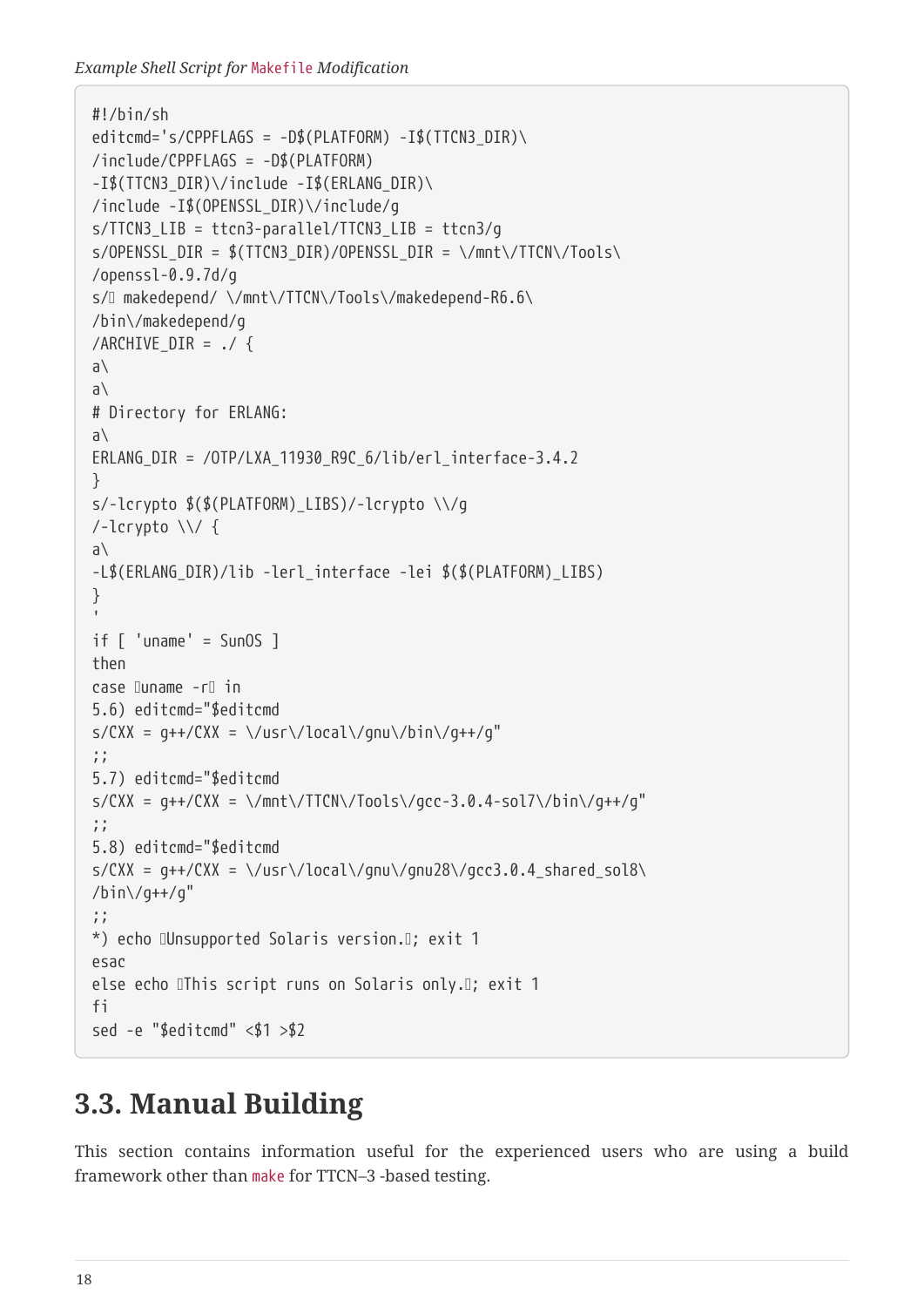## **3.3.1. Compiling the Generated C++ Code**

If the TTCN–3 test suite was successfully translated to C++, it's a good idea to check if the generated code contains any errors. The simplest way is to compile it using a C++ compiler. Since the generated code refers to the base library, run the following command:

#### **g++ -c -I\$TTCN3\_DIR/include -Wall MyModule.cc**

In the following, using of an GNU C++ compiler is assumed. If the TTCN–3 /ASN.1 compiler did not report any errors in the input test suite, the generated C++ code must be correct (that is, compile without errors). After certain TTCN–3 warnings (such as unreachable statements) the generated code may trigger similar warnings in the C++ compiler.

The generated code has been tested on various versions of GNU C++ and Sun Workshop C++ compilers. However, the code should work with any standard-compliant C++ compiler since it does not depend on hardware or compiler specific features. If the generated code fails to compile on a supported platform and C++ compiler the situation is considered as a compiler bug and a Trouble Report can be issued  $^{[9]}$  $^{[9]}$  $^{[9]}$ .

<span id="page-20-0"></span>The switch -c tells the GNU C++ compiler to compile only and not to build an executable because, for example, the main function is missing from the generated code. The switch -I adds the \$TTCN3\_DIR/include directory to the compiler's standard include path. The optional argument, -Wall, forces the compiler to report all warnings found in its input. This argument can be used in GCC only.

The result after a successful compilation is an object file named MyModule.o and if applicable, a shared object file named MyModule.so. If compilation fails, a lot of error messages may be generated. For example, a misspelled type name in an included test port can totally confuse the C++ compiler. That's why it is recommended to analyze the reason of the first error message only.

### **3.3.2. Linking the Executable**

In order to get the executable test suite, the following files must be linked:

- The object and if applicable, shared object files generated from all used TTCN–3 modules.
- The object and if applicable, shared object files generated from all used ASN.1 modules.
- The object and if applicable, shared object files generated from all used test ports and any libraries that are used in the test ports.
- The parallel ttcn3-parallel or the non-parallel ttcn3 version of the TTCN3 Base Library depending on the chosen operating mode. They reside in \$TTCN3\_DIR/lib.
- The shared library of OpenSSL, that is \$TTCN3\_DIR/lib/libcrypto.so.

Assuming only one TTCN–3 module (called MyModule) and one test port (called MyTestPort), the linking command will be the following for parallel operation mode:

```
g++ -o MyModule MyModule.o MyTestPort.o -L$TTCN3_DIR/lib-lttcn3-parallel -lcrypto
```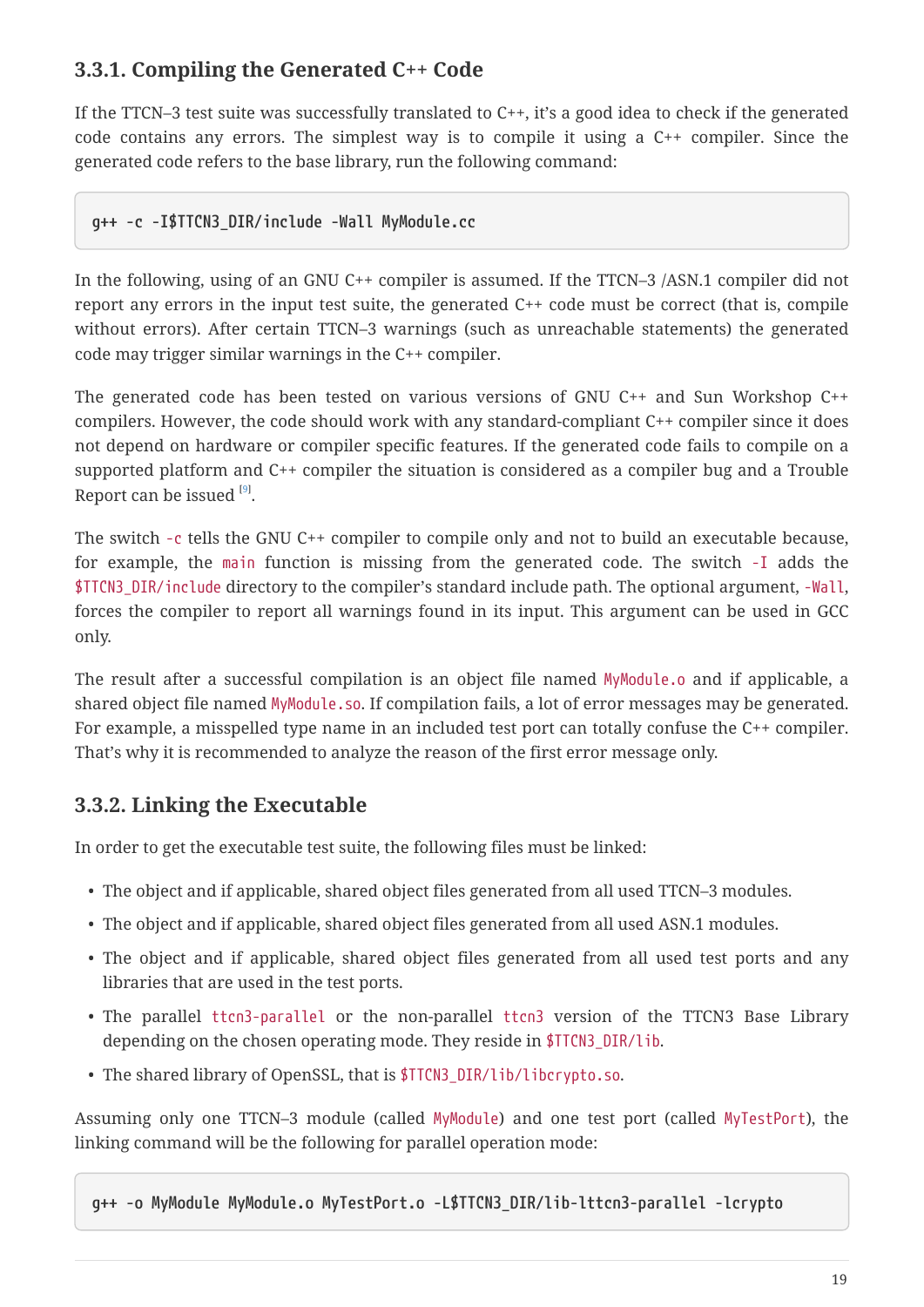The linking command for single operation mode:

**g++ -o MyModule MyModule.o MyTestPort.o -L\$TTCN3\_DIR/lib -lttcn3 -lcrypto**

The name of the executable file will be MyModule in both cases.

### **3.3.3. Dynamic Linking**

In order to save disk and memory space, the TTCN–3 Base Library may be dynamically linked to the executable. In this case use the following command in single mode:

**g++ -o MyModule MyModule.o MyTestPort.o -L\$TTCN3\_DIR/lib -lttcn3-dynamic -lcrypto**

In parallel mode use **-lttcn3-parallel-dynamic** instead of **-lttcn3-dynamic**.

When running the executable, add the directory \$TTCN3\_DIR/lib to the system library path (which is specified in /etc/ld.so.conf on most of UNIX systems) or simply add it to the environment variable LD\_LIBRARY\_PATH.

From version 1.8pl2, ttcn3\_makefilegen supports the generation of (per module) shared objects. If this option is enabled with the -l command line switch, the project's working directory (together with the central storage directories, if applicable) should be added to LD\_LIBRARY\_PATH in addition to \$TTCN3\_DIR/lib. Otherwise, the resulting executable may not run. If moving the executable from one machine to another, all the generated shared object (.so) files should be copied as well. For more information about the -l command line switch, please consult the [TITAN Programmer's Technical](https://gitlab.eclipse.org/eclipse/titan/titan.core/tree/master/usrguide/referenceguide) [Reference for TITAN TTCN-3 Test Executor](https://gitlab.eclipse.org/eclipse/titan/titan.core/tree/master/usrguide/referenceguide).

<span id="page-21-0"></span>[\[2\]](#page-8-1) The makedepend utility is available on all supported platforms. It usually can be found in the X11 development package.

<span id="page-21-1"></span>[\[3\]](#page-8-2) Up to version 1.6pl4 Makefile generation was part of the compiler (using the -M option).

<span id="page-21-2"></span>[\[4\]](#page-10-0) Symbolic links pointing to files will not be resolved.

<span id="page-21-3"></span>[\[5\]](#page-12-1) If an object and if applicable, a shared object file of a central directory is not up-to-date, but make is invoked it tries to build that file instead of printing an error message. The build will usually fail due to missing access rights. This is a known limitation of this Makefile system that cannot be easily solved in a generic way.

<span id="page-21-4"></span>[\[6\]](#page-15-0) The test suite must be translated on the same platform on which it will be executed.

<span id="page-21-5"></span>[\[7\]](#page-15-1) For the detailed list and explanation of possible command line switches, refer to the manual page of the used C++ compiler

<span id="page-21-6"></span>[\[8\]](#page-16-0) The value archive should not be assigned to the variable ARCHIVE\_DIR otherwise the make archive command will work incorrectly. Choose other directory name, like backup.

<span id="page-21-7"></span>[\[9\]](#page-20-0) The Trouble Report must include the compiler error message(s), all input files and command line switches of the TTCN–3 /ASN.1 compiler, the platform and the exact version of TITAN TTCN–3 Test Executor and the C++ compiler. It is highly appreciated if the user could minimize the input by dropping out irrelevant modules and definitions.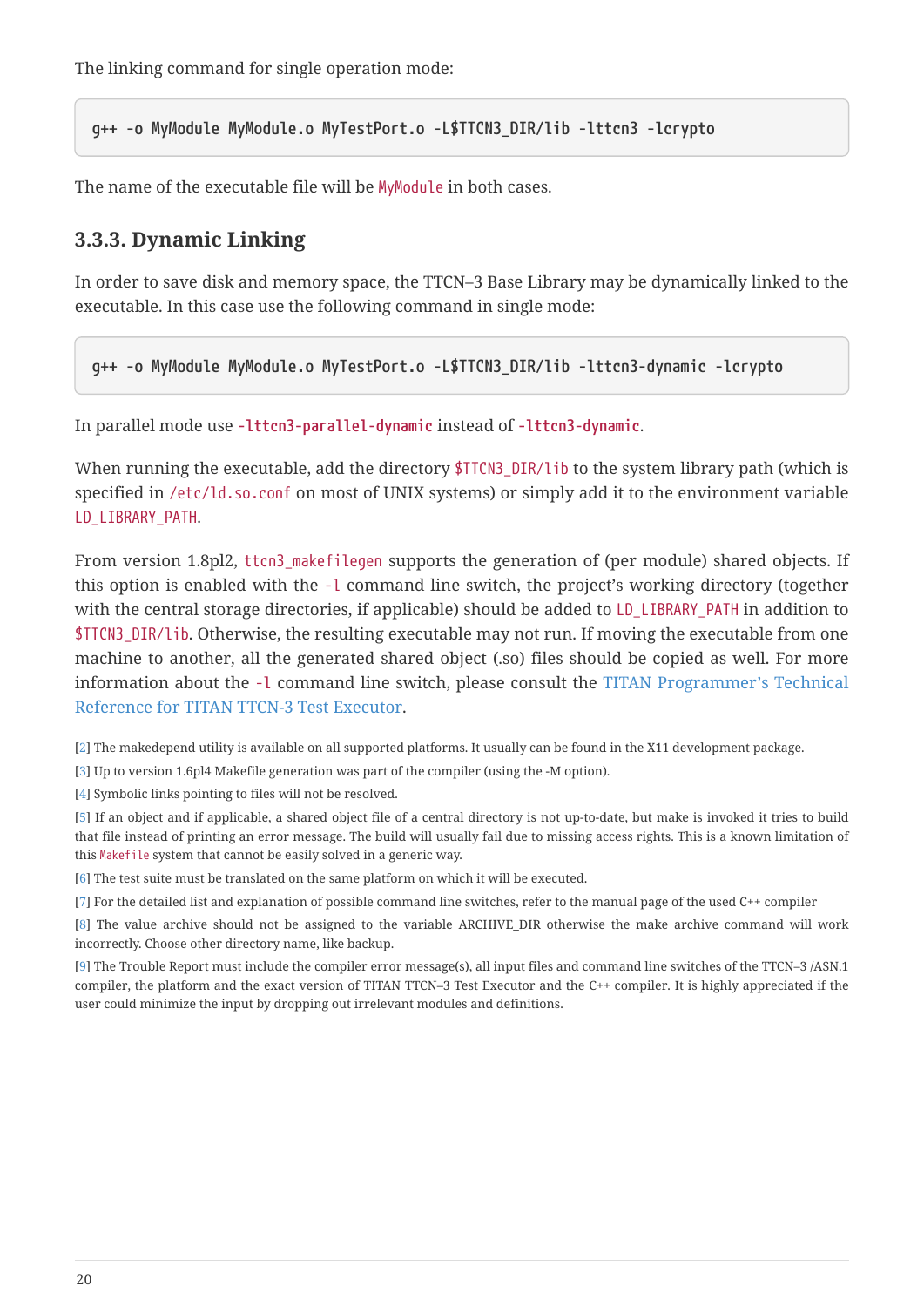# <span id="page-22-0"></span>**Chapter 4. Executing Test Suites**

This chapter describes the modalities of test suite execution.

## <span id="page-22-1"></span>**4.1. The Run-time Configuration File**

The behavior of the executable test program is described in the run-time configuration file.

Each section of the configuration file begins with a section name within square brackets. Different sections use different syntax, thus the section name determines the possible syntax of the members.

Refer to the [TITAN Programmer's Technical Reference for TITAN TTCN-3 Test Executor](https://gitlab.eclipse.org/eclipse/titan/titan.core/tree/master/usrguide/referenceguide) for details of the runtime configuration file including descriptions of each of its sections and examples.

## <span id="page-22-2"></span>**4.2. Running Non-parallel Test Suites**

If an application is built for single operation mode the resulting executable contains the ETS itself.

It takes a single optional parameter (the name and path of its configuration file) and two optional command line switches related to debugging:

• **-h**

Automatically halts execution at the beginning, when the first test case's or control part's execution begins, and displays the debugger's user interface (debugging must be activated).

• **-b file** Automatically executes the specified batch file (containing debugger commands) at the beginning of the program's execution.

The ETS also accepts the command line options -l and -v with the following semantics:

• **-l**

Lists the names of all control parts and individually executable test cases of the ETS to standard output. The list is suitable as the [EXECUTE] section of a configuration file. Refer to [TITAN](https://gitlab.eclipse.org/eclipse/titan/titan.core/tree/master/usrguide/referenceguide) [Programmer's Technical Reference for TITAN TTCN-3 Test Executor](https://gitlab.eclipse.org/eclipse/titan/titan.core/tree/master/usrguide/referenceguide) for more details.

• **-p**

Lists the names of all module parameters of the ETS to standard output. Each module parameter in the list is prefixed with its module's name.

• **-v**

Prints the tool version, license information and the name, compilation time, checksum and (if available) the version info of the participating modules.

If the ETS contains exactly one module with a control part, then a configuration file need not be specified. In this case, running the ETS with no parameters will execute the control part. If more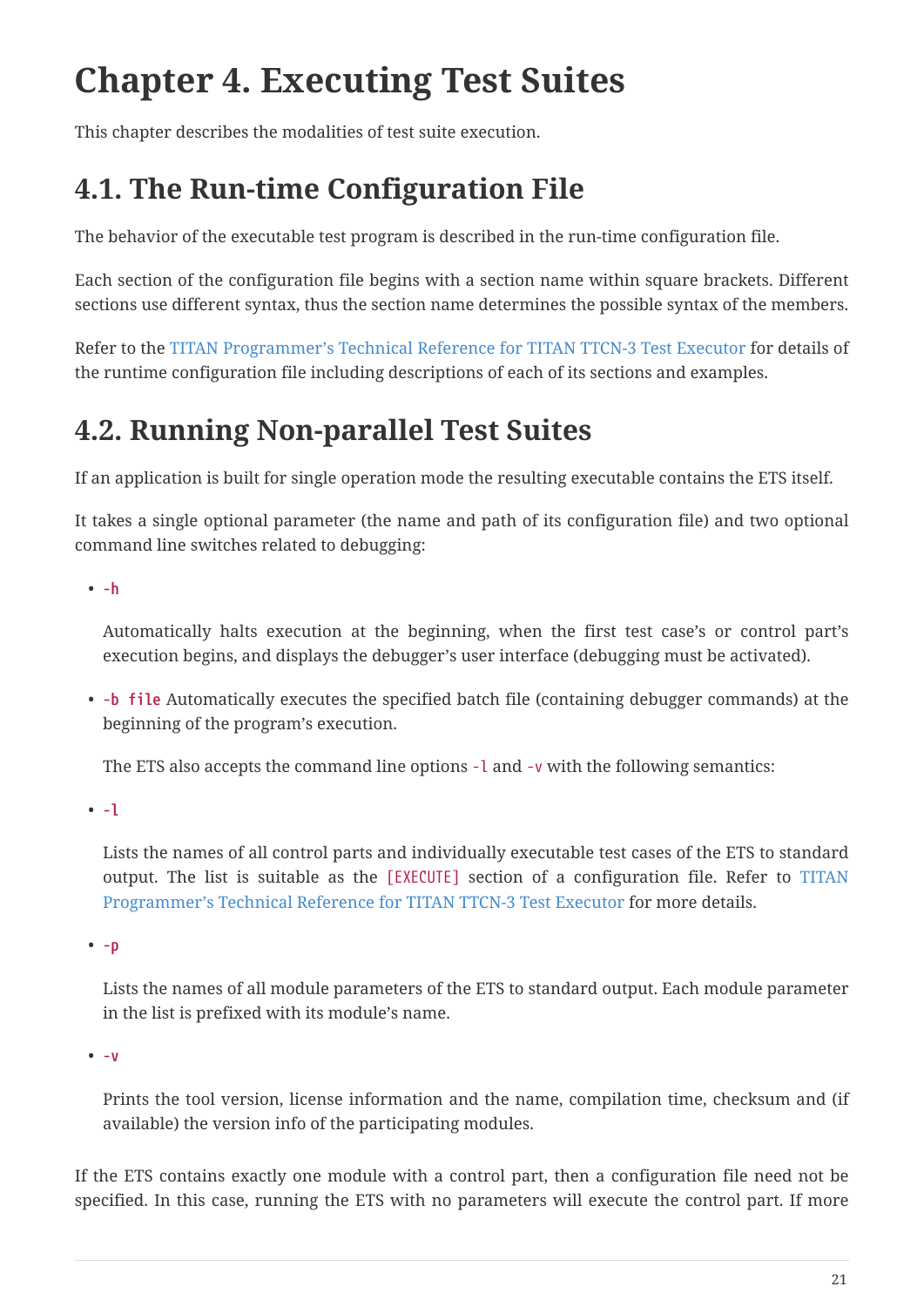than one control part is present (or none at all) then the configuration file is mandatory.

The ETS blocks until all test cases are executed as specified in the section [EXECUTE] of its configuration file. Console log messages are displayed on the terminal, while the execution log is written into LogFile.

ETSes built for single operation mode are unable to act as HCs thus these cannot be executed in the parallel environment. The test suite should be re-linked with the parallel version of Base Library instead if this was the intention (see [Editing the Generated Makefile](#page-15-2) for information on editing the Makefile).

## <span id="page-23-0"></span>**4.3. Configuration**

The TITAN runtime environment uses configuration files to control execution of the test suites. An ordinary text editor can be used to create and modify configuration files. The configuration file (with the default extension .cfg) is a simple text file consisting of the following sections:

• Module parameters

This section contains the value of each parameter that is defined in the TTCN-3 or ASN.1 modules of the project.

• Logging

This section indicates logging conditions: the name of the log file, category and component based logging filters or the like.

• Testport parameters

This section specifies the parameters that are passed to the test ports during the execution of the test suite.

• Define

This section contains definitions of macros that can be used in other configuration file sections (except Include) for entry of recurring values.

• Include

Paths to additional configuration files may be listed in this section. The host controller takes into account the values listed in those configuration files, too.

• External commands

This section contains shell scripts that are called whenever a control part or a test case is started or terminated.

• Execute

This section indicates which parts of the test suite will be executed. This section is mandatory in single execution mode. Only test cases without parameters, or test cases where every parameter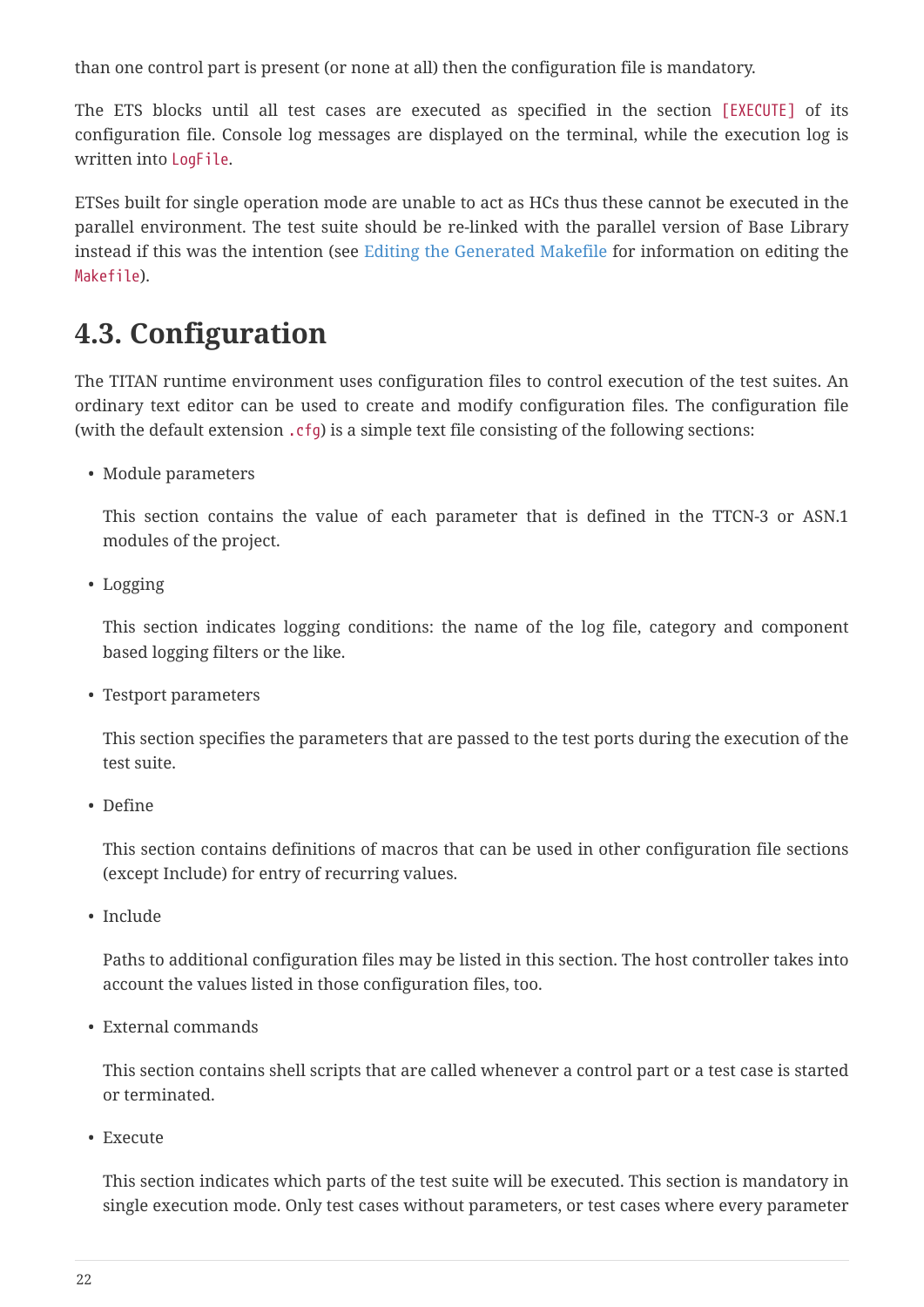has a default value, can be started from this section. Testcases with parameters can be started from the control part.

The following sections are used only in parallel mode:

• Groups

This section specifies a groups of hosts used in the Components section.

• Components

This section contains the rules that restrict the location of PTCs.

• Main controller

This section controls the behavior of the main controller when executing a test suite.

TITAN processes the configuration file sequentially. If a section occurs several times in the configuration file, all sections will be processed without an error message.

Refer to the corresponding chapter of the [TITAN Programmer's Technical Reference for TITAN](https://gitlab.eclipse.org/eclipse/titan/titan.core/tree/master/usrguide/referenceguide) [TTCN-3 Test Executor](https://gitlab.eclipse.org/eclipse/titan/titan.core/tree/master/usrguide/referenceguide) for details of the runtime configuration file including descriptions of each of its sections and examples.

## <span id="page-24-0"></span>**4.4. Running Parallel Test Suites**

The test execution in parallel mode comprises the following steps:

- 1. Start Main Controller. (See [The TTCN-3 Main Controller](#page-26-0))
- 2. Start Host Controllers, that is, the executable test suite, on all participating computers. (See [The](#page-30-0) [TTCN–3 Host Controller\)](#page-30-0)
- 3. Create MTC.
- 4. Start the control part or a selection of test cases of a TTCN–3 module on MTC.
- 5. View the verdicts of executed test cases on MC.
- 6. Terminate MTC after the end of execution.
- 7. Terminate HCs and MC.
- 8. Analyze the logs of each test component.

## **4.4.1. Parallel TTCN–3 Execution Architecture**

The components of test environment form two main groups: the Test System and the SUT. As TTCN–3 is used for black box testing, that is, the test suite does not assume anything about the internal structure of the SUT, this section describes the internal structure of Test System only. The Test System consists of one or more test components, whose behaviors are entirely described in a TTCN–3 test suite. The test system has other components for special purposes, listed below.

Each component of the test system runs independently, they are different processes of the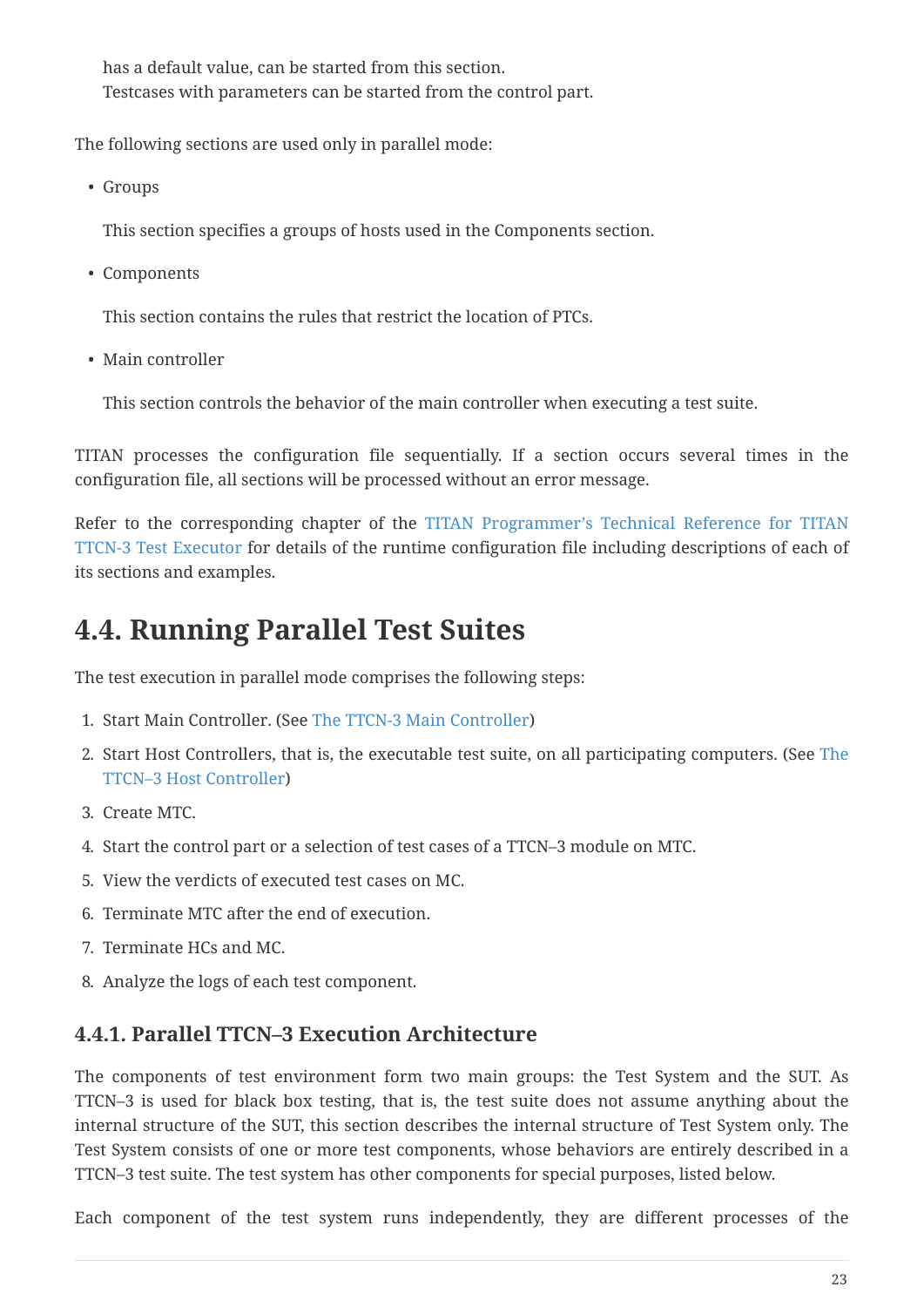operating system. Every component executes one single thread of control. The components can be located on different machines and, of course, there can be more than one component running on the same computer. In the latter case scheduling among them is provided by the scheduler of the operating system. Regardless of their roles, all test components execute binary code generated from the same C++ source code. Their code consists of three parts: the code generated from the test suite by the TTCN–3 compiler, the Test Ports and the TTCN–3 Base Library.

The components communicate with each other using TCP connections with proprietary protocols and platform independently encoded abstract messages. The components form three groups according to their functionality.



*Figure 2. Components of parallel test execution*

#### • **Main Controller (MC)**

The Main Controller is a stand-alone application delivered with the distribution  $(\frac{\text{STICN3}}{\text{DIR/bin/mctr}})$ . It is started manually by the user and runs in one instance during the entire test execution. MC provides the user with CLI to the test executor system. It arranges the creation and termination of Main Test Component on user request and the execution of module control part. It shows the user the verdicts of executed test cases. MC has many hidden tasks that can only be performed in a centralized way, for example component reference assignment, verdict collection, and so on. MC maintains a control connection with all other components.

#### • **Host Controller (HC)**

Host Controllers are instances (processes) of the executable test program, that is, the translated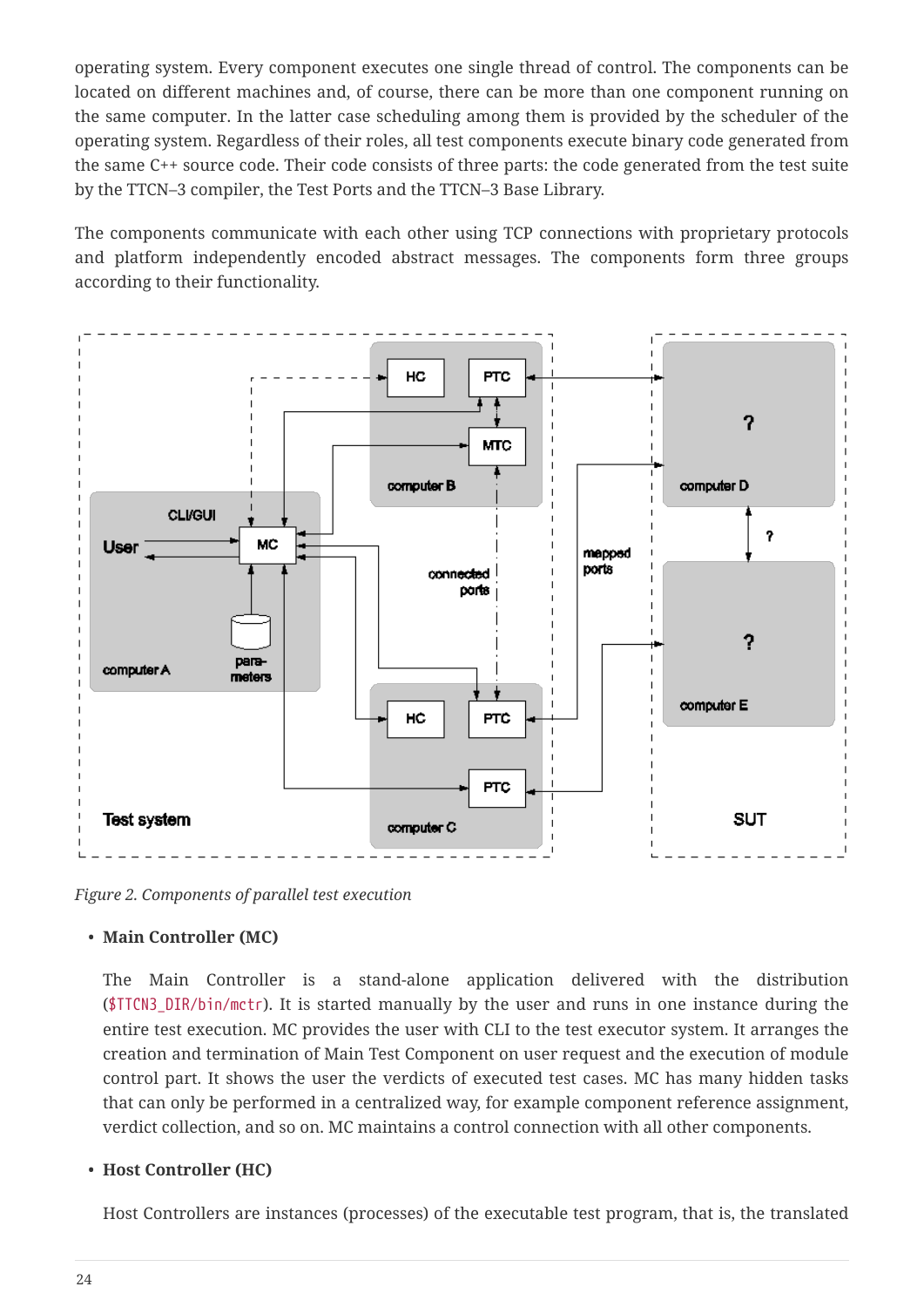test suite linked with Test Ports and Base Library. Exactly one HC should be run on each computer that participates in (distributed) TTCN–3 test execution. HCs are started by the user manually on all participating computers. They maintain a connection to MC and if MC wants a new test component to be created on that host, HC duplicates itself and its child process will act as the new test component.

#### • **Test Component (TC)**

Can be either the Main Test Component or a Parallel Test Component.

### • **Main Test Component (MTC)**

The Main Test Component is an instance of the executable test program that is firstly created on a user request. There is exactly one MTC in the Test System. It can execute the control part of a TTCN–3 module if requested by the user. If a test case is executed MTC changes its component type to the type specified in the runs on clause of the testcase. Note that MTC is the only one test component that can change its component type. MTC maintains a control connection to MC.

### • **Parallel Test Component (PTC)**

Parallel Test Components are also instances of the same executable test program. TCs execute TTCN–3 functions written by the user in the same way as in non-parallel mode. They are automatically created by HC when requested from the MTC or other PTCs. PTCs also maintain a connection to MC.

### <span id="page-26-0"></span>**4.4.2. The TTCN–3 Main Controller**

The binary executable of Main Controller is \$TTCN3 DIR/bin/mctr cli. It takes the optional configuration file [\(The Run-time Configuration File\)](#page-22-1) as its single argument. The variables in the section [MAIN CONTROLLER] of the configuration file determine important MC properties, for detailed information refer to the [TITAN Programmer's Technical Reference for TITAN TTCN-3 Test Executor](https://gitlab.eclipse.org/eclipse/titan/titan.core/tree/master/usrguide/referenceguide).

The Main Controller has two operation modes: interactive and batch mode. In interactive mode the user can control and monitor the test execution from a CLI. Batch mode is useful for automated and unattended execution of parallel and distributed tests. The actual operation mode depends on the configuration file and is determined at program startup. If the option NumHCs is set in the [MAIN CONTROLLER] section, the MC starts in batch mode, otherwise interactive mode is selected.

### **Interactive Mode**

After starting MC in interactive mode a welcome screen and command prompt appear.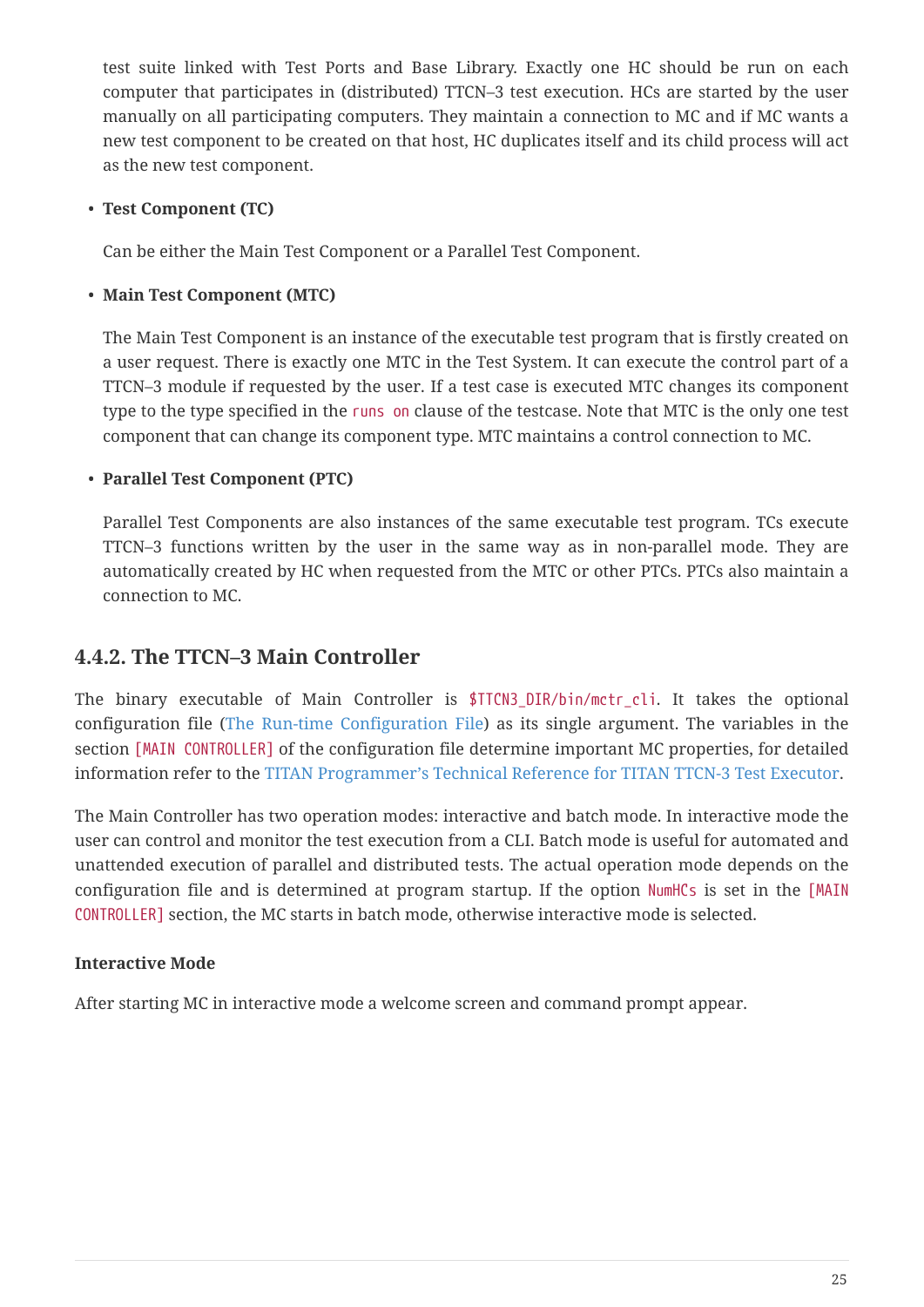```
$ mctr_cli
*************************************************************************
* TTCN-3 Test Executor - Main Controller 2 *
* Version: 7/CAX 105 7730 R2A *
* Copyright (c) 2000-2021 Ericsson Telecom AB *
* All rights reserved. This program and the accompanying materials *
* are made available under the terms of the Eclipse Public License v2.0 *
* which accompanies this distribution, and is available at *
* https://www.eclipse.org/org/documents/epl-2.0/EPL-2.0.html *
*************************************************************************
MC@HU-00000670: Listening on TCP port 60227.
MC2
```
The MC command line interface uses the editline library which is compatible with the GNU readline editing functionality. In addition to its powerful line editing functions it provides command completion, line history and help function.

Command completion is activated using the tabulator key. It presents the list of applicable commands according to the typed prefix. The typing of the command is concluded when a single alternative remains (for example pressing key c followed by the tabulator puts the cmtc command onto the command line).

The last couple of entered command lines are stored in the history buffer. The implementation is based on GNU history library. The buffer elements can be browsed with the cursor keys or an incremental search backward can be performed following a <CTRL>-r keystroke and a lot more. History buffer contents are automatically saved and loaded when the mctr cli is started or stopped into a file named .ttcn3 history located in the home directory. Note that console log messages as well as notifications of HC connection establishments are printed on the MC's screen and may disrupt its contents.

The following commands are accepted by the MC:

- help [command] displays the list of available commands or a short use information about the command submitted as parameter.
- cmtc [hostname] creates the MTC on the given host. If the optional hostname is omitted, the MTC will be created on the host whose HC has connected first. Once an MTC is created, this command cannot be used before terminating the MTC via emtc.
- <span id="page-27-0"></span>• smtc [module name[.control|.testcase name|.\*]] is used to start test execution. smtc has a single optional parameter defining the name of the module or test case to start. The MTC must exist and it must be in idle state when using this command. smtc is a non-blocking command, there is a prompt and it is possible to issue other commands while the test case execution is proceeding. When the module name argument is used (with or without the .control suffix) then smtc starts executing the control part of that module.  $^{[10]}$  $^{[10]}$  $^{[10]}$  When it is intended to select a single test case for execution, smtc is told using the format module name.testcase name. Only those test cases can be executed individually that have no formal parameters, or every formal parameter has a default value. It is also possible to execute all individually startable test cases defined inside a module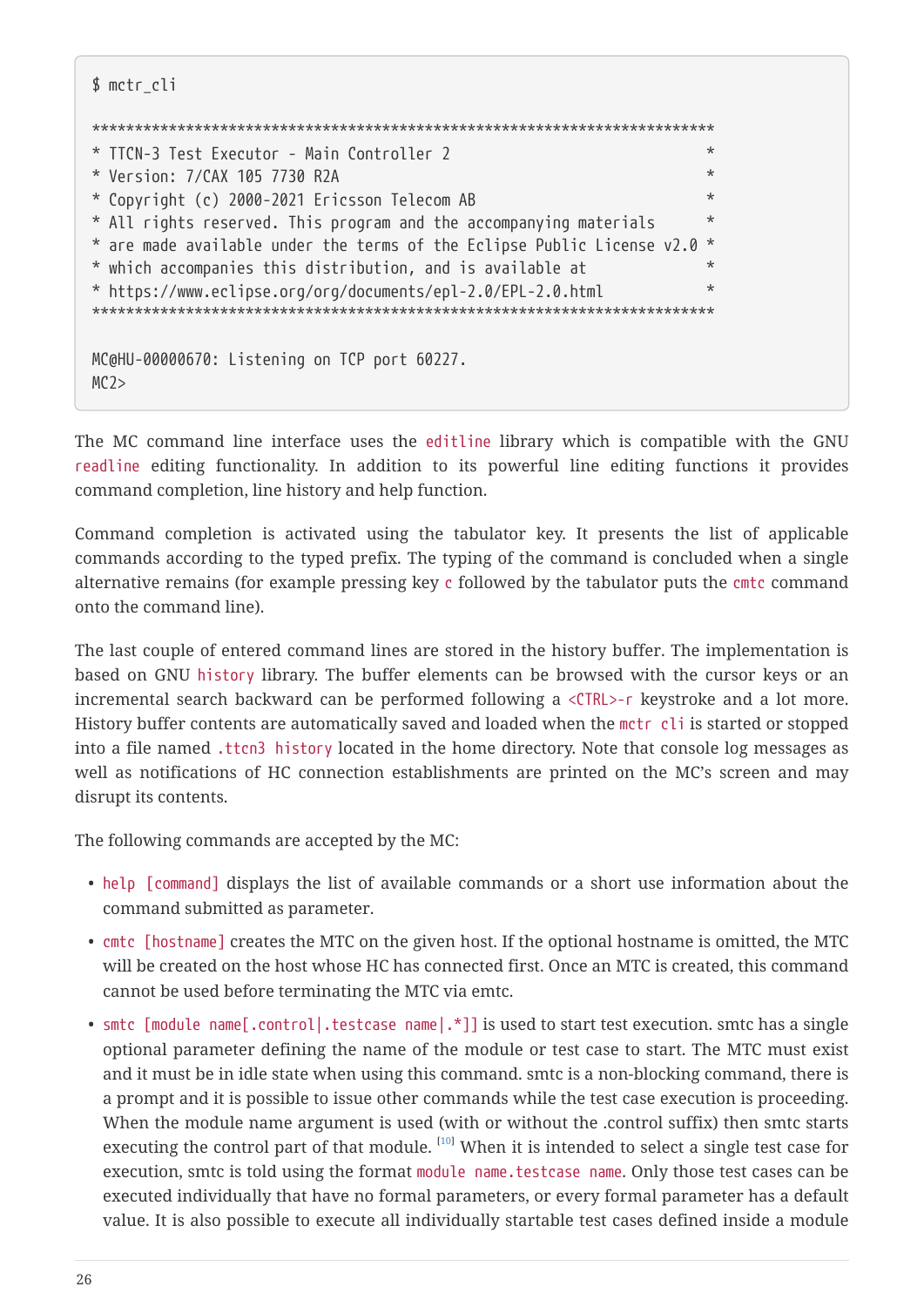by specifying the module name.\* as smtc parameter. In case the optional parameter is omitted, the contents of the [EXECUTE] section of the configuration file are run after each other if that section was specified.

- emtc terminates MTC. When using this command MTC must be in idle state, that is, it cannot be killed.
- info prints statistics and status information of the currently connected HCs and test components.
- reconf instructs MC to re-read and re-distribute its configuration file to the connected HCs. This feature is useful when restarting a test campaign involving multiple HCs, because the tester configuration can be altered eliminating the drawback of restarting and reconnecting all elements of the test set-up manually.
- stop terminates test execution. The verdict of the actual test case will not be considered in the statistics of the test suite.
- pause [on|off] sets whether to interrupt test execution after each test case. For setting the state of the pause function on or off values can be used. If the state of the pause function is on and the actual test case is finished, the execution is stopped until the continue command is issued. If pause is in off state and the actual test case is finished, the execution is continued with the next test case. Using pause without these options it simply prints the state of the pause function.
- continue resumes interrupted test execution.
- log [on|off] enables/disables console logging. It can be set using on or off. If log is in off state no log messages will be printed to MC's console. Using log without these options it simply prints the state of logging.
- ! prefix is used to execute command line contents in a subshell.
- exit terminates all HCs and MC itself. This command can be used when test execution is not in progress. If MTC still exists it will be terminated gracefully, like with emtc.
- quit is an alias to exit to provide backward compatibility.

### **Batch Mode**

If MC is started in batch mode no command prompt is given. In order to monitor the actual state of execution the console messages are printed to the standard output.

In batch mode, the MC performs the following actions sequentially:

- MC waits until the specified number of HCs, that is given in configuration option NumHCs, are connected.
- MTC is created on the host of firstly connected HC. Equivalent command: cmtc
- The items of the [EXECUTE] section are launched sequentially. Equivalent command: smtc
- After all items are finished the MTC is terminated. Equivalent command: emtc
- The session and all HCs are shut down and MC exits. Equivalent command: exit

If the [EXECUTE] section of the configuration file is empty or it is missing the MC stops in batch mode immediately with an error message.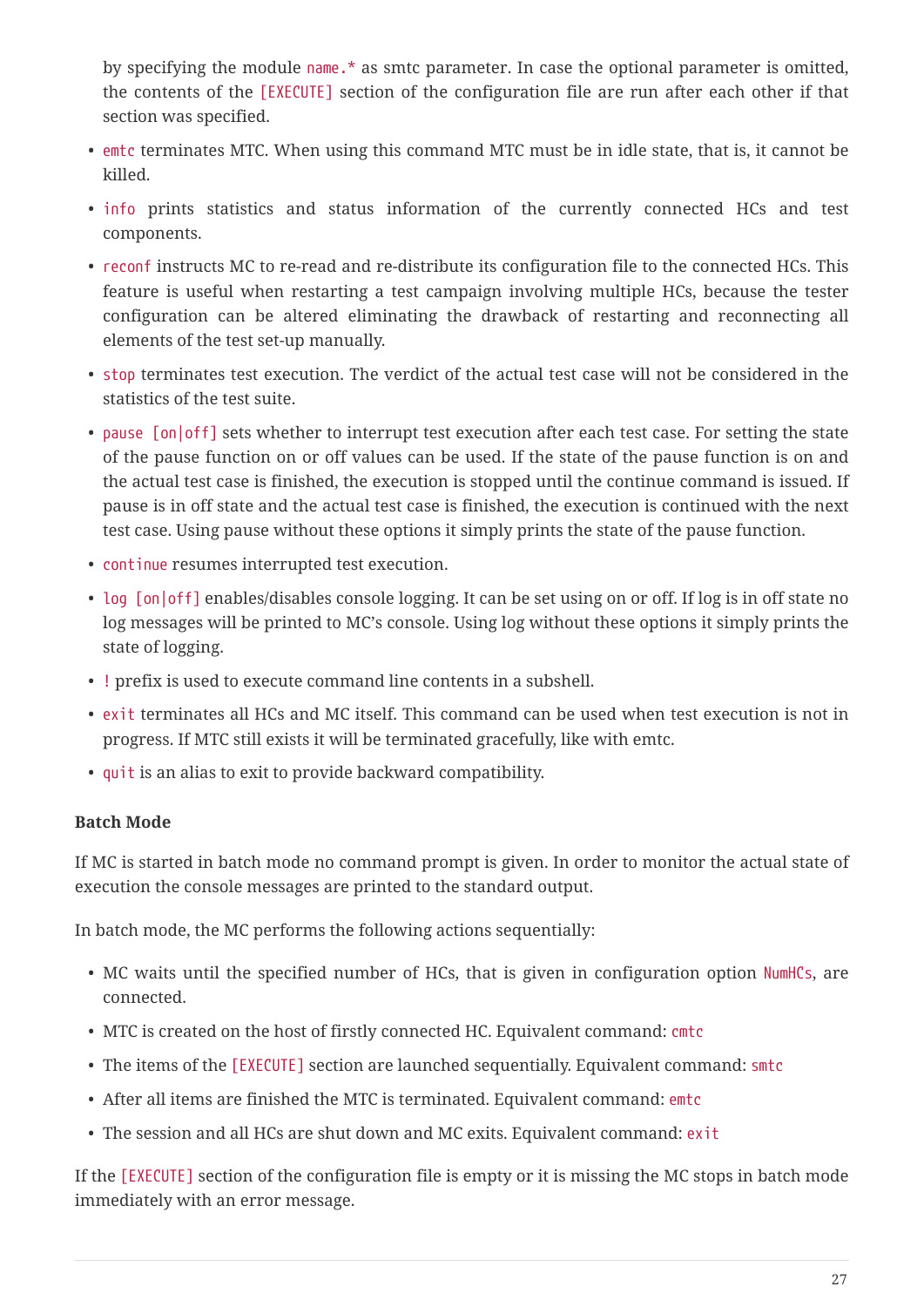If a fatal error is encountered during initialization, for example due to an error in the configuration file, no MTC is created and the session stops immediately. If an error happens within a test case the normal error recovery routines are activated and the execution continues with the next test case.

#### **Performance Hints**

**NOTE** if performance tests are executed with a large number of test components, MC can be a performance bottleneck in the test executor system. If performance problems occur around the test executor, the first thing that should be checked is the operating environment of MC. Running MC on a dedicated computer with a powerful CPU can help in the most cases.

<span id="page-29-1"></span><span id="page-29-0"></span>MC maintains a control TCP connection with all other components (HCs, MTC and PTCs). Each of these connections use an open file descriptor, which is a limited resource in the operating system. If many test components should be run simultaneously, this limitation can be a bottleneck. However, the number of open files per process can be increased up to a so called hard limit (for example 1024 on Solaris and unlimited $^{\rm [11]}$  $^{\rm [11]}$  $^{\rm [11]}$  on Linux). The limit can be increased by a built-in shell command $^{\rm [12]}$  $^{\rm [12]}$  $^{\rm [12]}$ , of course, before starting MC. On the other hand, the license key also limits the number of simultaneously active PTCs, which is considered in MC when processing TTCN–3 create operations.

#### **Displaying ASCII Art on Startup**

The command line main controller displays an ASCII art file that is located in the \$TTCN3\_DIR/etc/asciiart directory. There can be any number of ASCII art text files in that directory, a random file will be chosen from those. The file name can contain special filtering instructions, if such instructions are detected in the file name then the file is grouped into the special files group, all other files are in the normal group. If there is at least one file in the special group that was not filtered out by the condition(s) given in the file name then the file to be displayed will be chosen randomly from the list of special files. If there are no such special files or all of these were filtered out by their filtering instructions then a normal file will be displayed. The filtering instructions in the file name are separated by dots, one instruction consists of a name and a value which are separated by a dash. If the value is of numerical type then it can be a single number or an interval, an interval consists of 2 numbers separated by an underscore. Currently the following filtering condition name and value pairs can be used:

| <b>Filter condition name</b> | Value, type of value  | <b>Example</b> |
|------------------------------|-----------------------|----------------|
| user                         | User name, string     | user-edmdeli   |
| weekday                      | Number/interval, 1-7  | weekday-6_7    |
| day                          | Number/interval, 1-31 | $day-1$        |
| month                        | Number/interval, 1-12 | month-12       |
| year                         | Number/interval       | year-2013      |
| hour                         | Number/interval, 0-23 | hour-18 23     |
| minute                       | Number/interval, 0-59 | minute-30      |
| second                       | Number/interval, 0-61 | second-0 30    |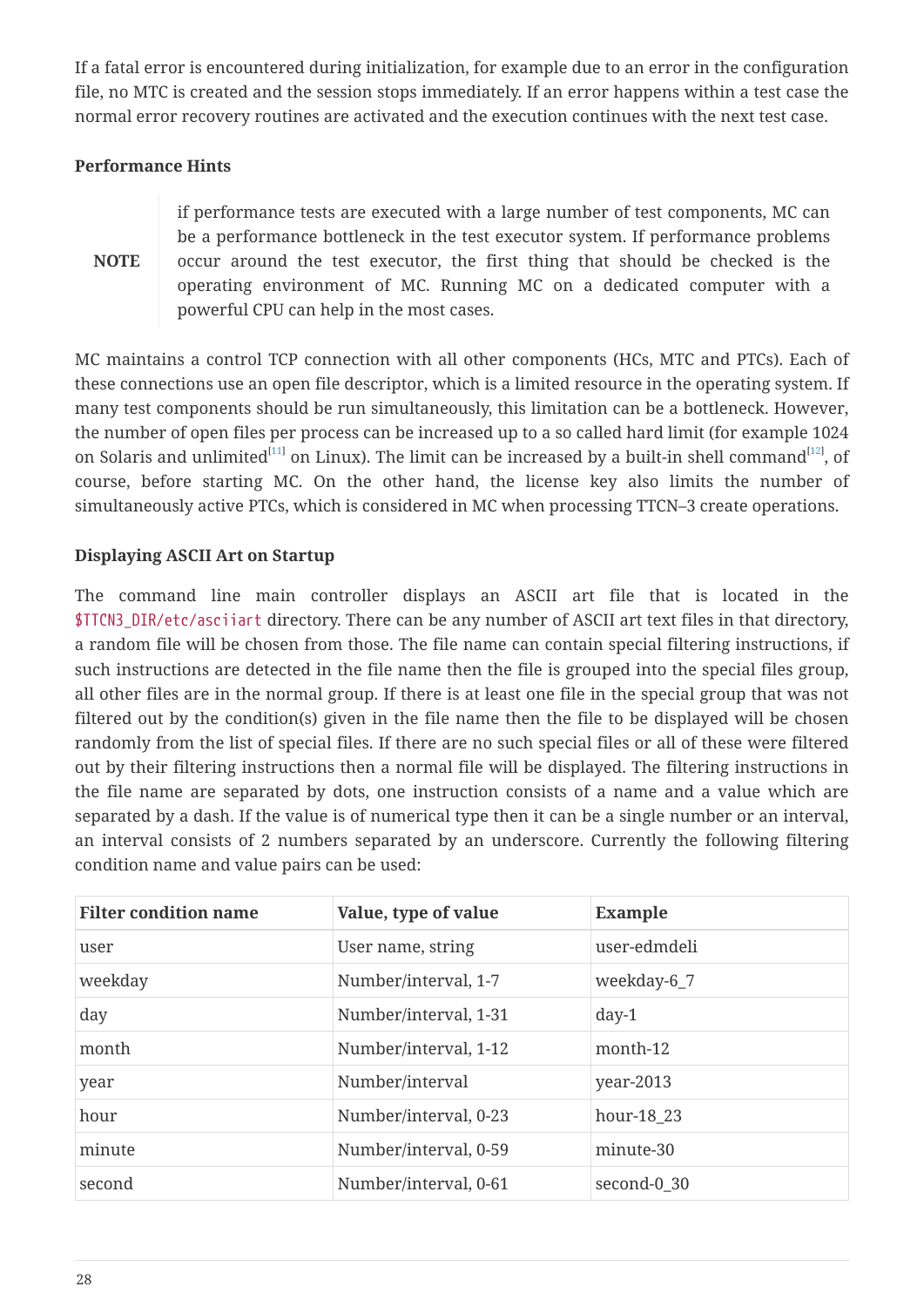Example file names: xmasparty.month-12.day-24\_26.txt weekendwork.weekday-6\_7.txt

Displaying ASCII art can be prevented by deleting all files from the directory. Adding some filtering conditions can be done by renaming the file according to the above described naming rules.

## <span id="page-30-0"></span>**4.4.3. The TTCN–3 Host Controller**

The ETS built for parallel operation mode will act as Host Controller. After starting up it establishes a TCP connection to MC (which must be started prior to HC) and waits for requests. The executable takes two mandatory arguments, the host name or IP address and the TCP port number that MC listens on  $^{\left[13\right]}$ .

<span id="page-30-1"></span>The optional command line switch -s can be used to specify the source address of control connections towards MC. Either an IP address or a DNS name can be given after the switch. Only such IP address is accepted that is assigned to one of the local network interfaces. This option can be useful on multi-homed hosts, that is, computers with more than one network interfaces, in order to route all traffic of control connections to a separate network path to avoid disturbances in the communication with SUT. If the option is omitted the local IP address is chosen automatically based on MC's IP address and the kernel routing table. The test components, child processes of HC, will use the same local IP address for their connections as the HC independent if it was set manually or automatically.

The command line synopsis for HC is the following:

**<executable\_program\_name> [-s <local\_address>] <MC\_host> <MC\_port>**

**NOTE**

In earlier versions, the HCs accepted an optional third command line argument specifying the configuration file name. From version 1.3 (MC version 2), the MC distributes configuration data to all participating HCs. Consequently, the configuration file became a command line argument of the MC.

The ETS linked in parallel mode accepts the command line switches -l and -v like in single mode (see [Running Non-parallel Test Suites\)](#page-22-2). If the test execution is performed in a distributed environment and file synchronization between computers is not automatic (for example you use FTP instead of a shared NFS directory), it is useful to check the module checksums and versions with flag -v on each computer before starting the HCs.

From version 1.3.pl0 the MC checks the version of each connected HC automatically in order to ensure the consistency of the distributed test system. If the ETSes used in the same test campaign contain different TTCN–3 modules or different versions of the same TTCN–3 modules the HC connections, except the firstly connected one, will be refused by the MC.

## **4.4.4. Logging in Parallel Mode**

During test execution all test components create separate log files. Each log file has the same format as presented in non-parallel mode. Logging into the same, NFS shared directory makes the log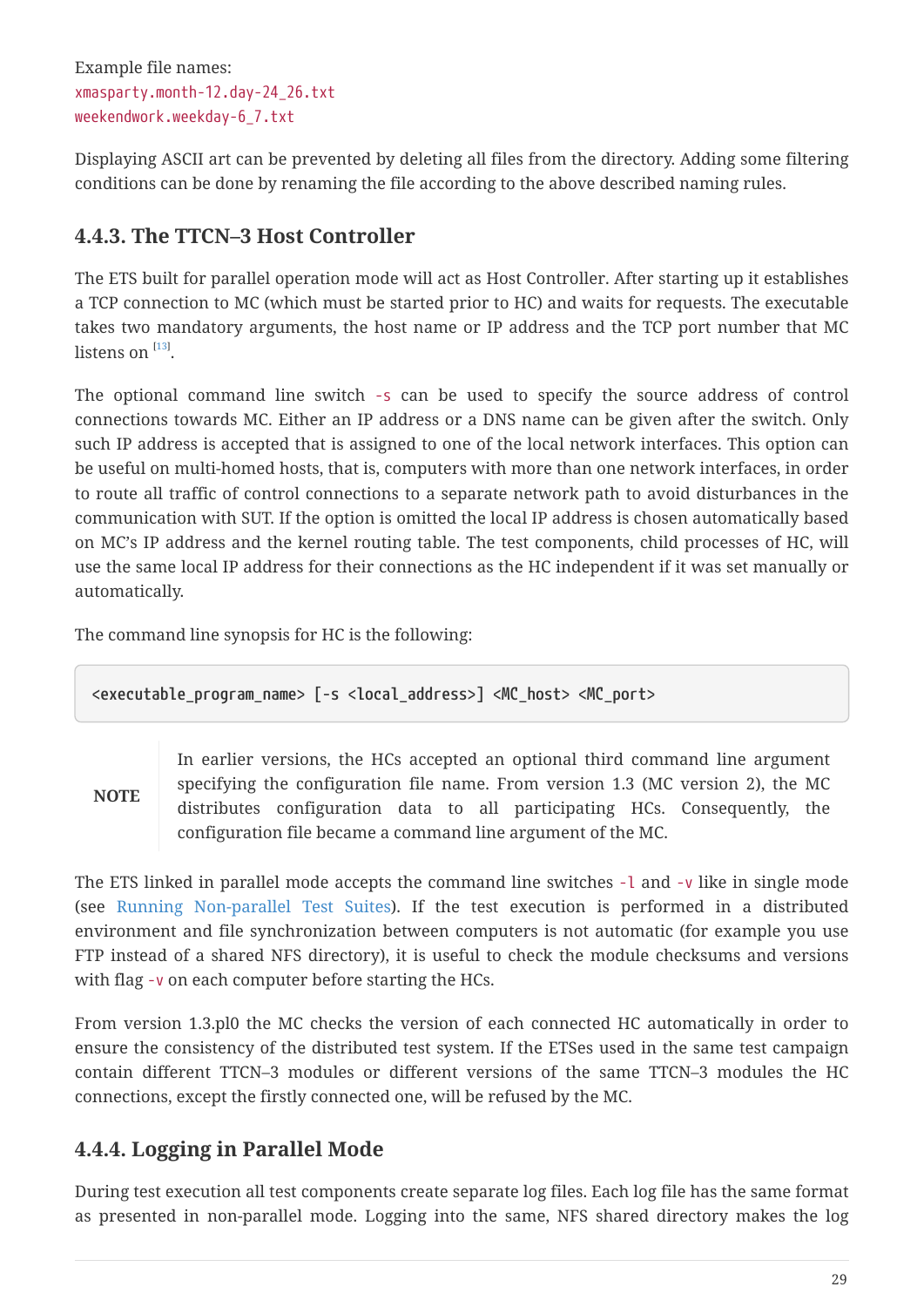analysis easier.

The name of log files can be explicitly set in the configuration file using a metacharacter substitution mechanism. If the file names are not set, the backward compatible default naming convention is used. It is important to ensure that every component has its own unique log file name. Refer to the [TITAN Programmer's Technical Reference for TITAN TTCN-3 Test Executor](https://gitlab.eclipse.org/eclipse/titan/titan.core/tree/master/usrguide/referenceguide) for more details.

In parallel mode the log messages sent to the console are transmitted through the network and printed on the user interface of MC in normal cases. Thus it is an unwise thing to log all messages to the console without filtering when the test suite is used for load generation. If the control connection from a TC or HC to MC is broken due to any error, the console log messages are written to the standard error of the ETS locally.

### **4.4.5. Automation of Testing in Parallel Mode**

The starting procedure of TTCN–3 tests in parallel mode can be a tiring task if it has to be repeated the tests several times. We have developed a small script that can do this work for you. It is based on the expect command, which is an extension of the TCL scripting language. The script is called ttcn3\_start and is located in \$TTCN3\_DIR/bin. In order to use it a working expect interpreter must be in the \$PATH.

The script itself is very simple, it takes one mandatory and one or more optional arguments. The first mandatory argument is the name of the ETS that is launched. The second argument can be the name of the configuration file that will be passed to MC during execution. If this argument is omitted or the second argument does not resemble to a file name, the script will look for file <ETS name>.cfg in its current working directory. If such file exists, it will be used as configuration file. Otherwise MC will be launched without configuration file.

Additionally, the IP address of the interface used for communication between the MC and the ETS can be specified. The syntax is  $\mathbb{I}$  ip followed by the IP address in dotted decimal format, for example 192.168.0.1. If not specified explicitly, the address defaults to the IP address of the local machine.

The rest of arguments are the list of test cases to be executed in format <modulename>.<testcase name>. They are passed to MC command smtc sequentially, see [The TTCN–3 Main Controller](#page-26-0) for details. If these arguments are missing and a configuration file is present the items of section [EXECUTE] will be executed, that is, smtc will be called without arguments. If neither configuration file nor test cases are specified the control part of the main TTCN–3 module, that is, the module that has the same name as the ETS, is executed.

The script works the following way: first it launches the MC. If the environment variable TTCN3\_DIR is set the MC is started from directory \$TTCN3\_DIR/bin (to find the right one multiple versions are present), otherwise the command mctr cli is invoked using your search path. If the configuration file is present it is passed to MC as a command line argument. After that ttcn3\_start launches the ETS, that is, the HC, locally with the appropriate arguments. That is, the script guesses the host name and extracts the TCP port number from the output of MC automatically. Then the script issues the cmtc and the appropriate smtc commands in the MC command prompt and waits until test execution is finished. Finally it terminates the programs by issuing emtc and quit. It also takes care of MC's answers and issues the commands in the right state.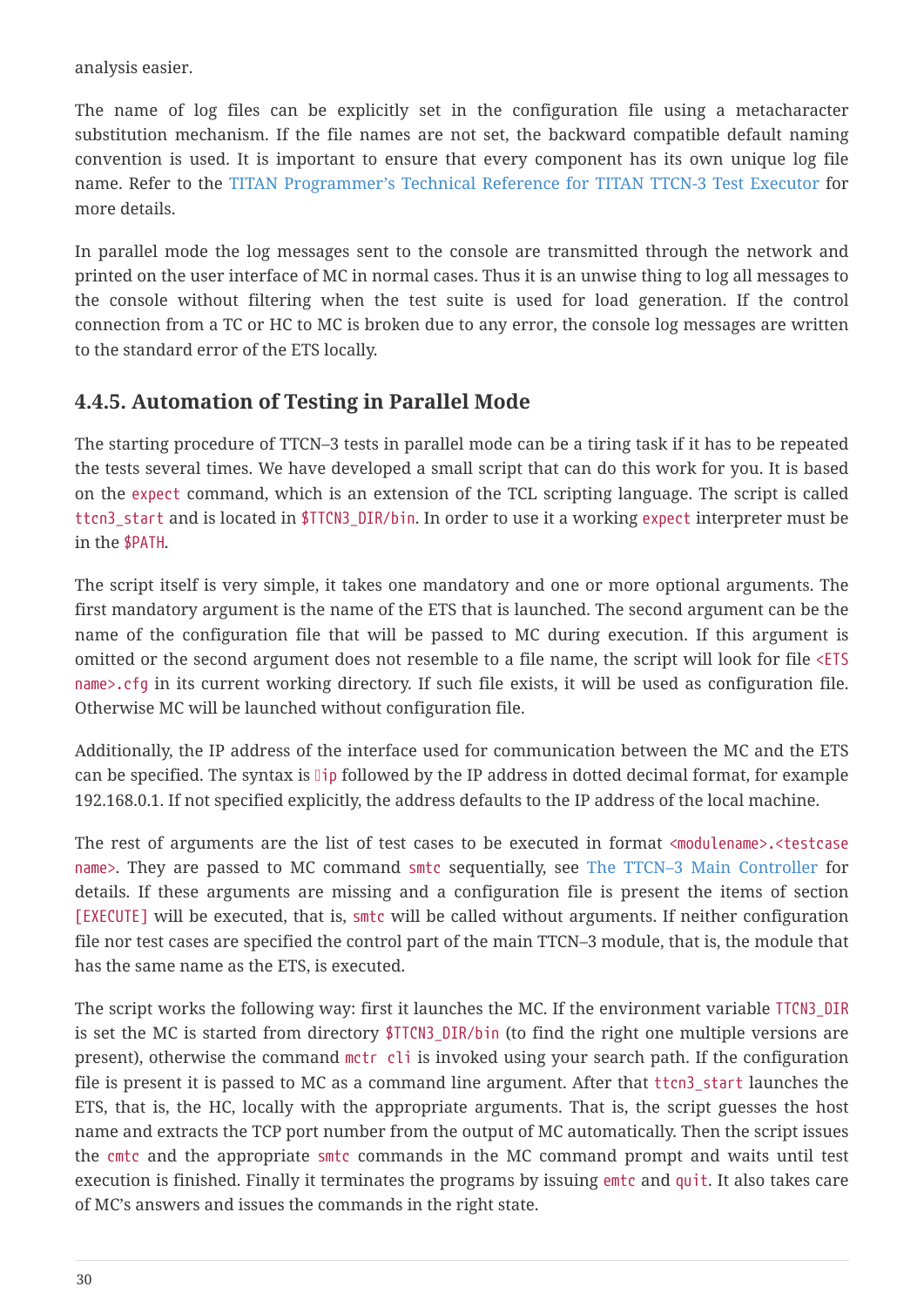The messages coming from the standard output or standard error of MC, HC and the test components are continuously displayed in the output of ttcn3\_start.

> This script does not support distributed test execution when more than one HC has to be started.

**NOTE** From TITAN version 7.2.1, ttcn3\_start script also accepts executable JAR file type as the first input parameter. The JAR file shall contain a TITAN Java project, more specifically TTCN-3 codes are compiled by the TITAN Java compiler and packed into an executable JAR that starts in parallel mode. For more information please refer to [User Guide of the TITAN Executor for the Eclipse IDE plug-in](https://gitlab.eclipse.org/eclipse/titan/titan.EclipsePlug-ins/tree/master/org.eclipse.titan.executor/docs/Eclipse_Executor_userguide).

Examples for the invocation of ttcn3\_start:

\$ ttcn3\_start Main\_Control \$ ttcn3 start Main Control multi.cfg \$ ttcn3\_start Main\_Control Dip 10.10.10.10 multi.cfg \$ ttcn3 start Main Control SNMP Testcases.tc 110 SNMP Testcases.tc 113 SNMP Testcases.tc 114 \$ ttcn3\_start Main\_Control multi.cfg SNMP\_Testcases.tc\_110 \_Testcases.tc\_113 SNMP\_Testcases.tc\_114

The script returns different exit codes which can be used by user written software which invokes it. In case of success the return code is 0, in error cases the return codes are the following:

| <b>Return code</b> | <b>Error description</b>                                                                                     |
|--------------------|--------------------------------------------------------------------------------------------------------------|
| 1                  | The expect tool was not found.                                                                               |
| 2                  | Parameters are missing.                                                                                      |
| 3                  | Cannot find the given executable.                                                                            |
| 4                  | The script cannot be used when MC is run in<br>batch mode.                                                   |
| 5                  | The MC has terminated unexpectedly.                                                                          |
| 6                  | The given executable is not a TTCN-3 executable<br>in parallel mode.                                         |
| 7                  | The executable could not connect to the MC.                                                                  |
| 8                  | The MTC cannot be created.                                                                                   |
| 9                  | The MTC cannot be created on an unknown host.                                                                |
| 10                 | The MTC terminated unexpectedly.                                                                             |
| 11                 | The second parameter is neither a configuration<br>file nor an existing test case.                           |
| 12                 | Java is not in the PATH or not installed. (When<br>Titan Java project is executed via runnable JAR<br>file.) |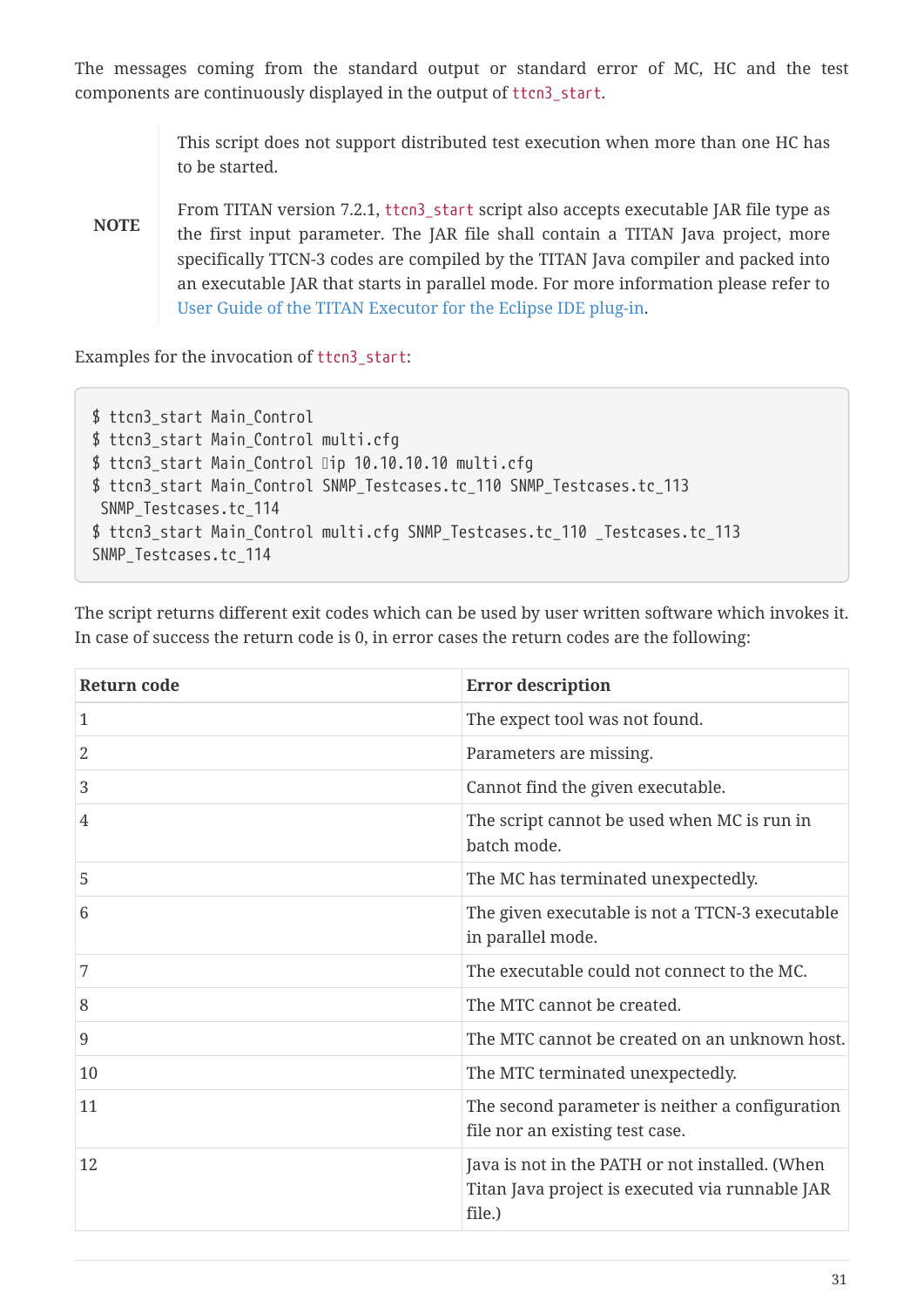## <span id="page-33-0"></span>**4.5. Strange Behavior of the Executable**

If modular test suites are executed, sometimes the executable test program can do strange things, for example, the execution terminates without any reason or the send functions of the Test Port is not called, and so on. This is because out-of-date C++ header files are used for translating the C++ modules, that is, there is a wrong Makefile.

This may happen when the Test Port files are renamed, so the compiler regenerates them. Thus the C++ source files generated by the compiler see an empty Test Port header file, but the fully functional Test Port object file is linked to the executable. In this case, the linking will be successful, but during the execution strange things can happen. The reason behind this phenomenon is that the modules consider the raw binary structure of the same C++ class different, for example they fetch the virtual function pointer from a wrong place.

Avoid these situations and re-compile all C++ files before reporting such bugs, and the use of makedepend utility is strongly recommended.

<span id="page-33-1"></span>[\[10](#page-27-0)] TTCN–3 assumes to have a single control part within an ETS. Our Test Executor, however, removed this limitation and permits multiple module control parts within the ETS. The smtc command can be used to select between the available control parts, which one needs to be executed. Moreover, it can be specified to execute a number of different control parts, too.

<span id="page-33-2"></span>[\[11](#page-29-0)] The total number of open files can also be a bottleneck on Linux kernel, which can be changed through the /proc file system.

<span id="page-33-3"></span>[\[12](#page-29-1)] Called limit on tcsh and ulimit on bash. For more details please consult the manual page of the used shell.

<span id="page-33-4"></span>[\[13](#page-30-1)] If MC and HC runs on the same computer and you run Host Controllers on other computers as well, never use localhost or 127.0.0.1 as host name argument to HC. The IP address that the HC's connection comes from may be transferred by MC to TCs running on other hosts. Giving out the local IP address may result in incorrect behavior.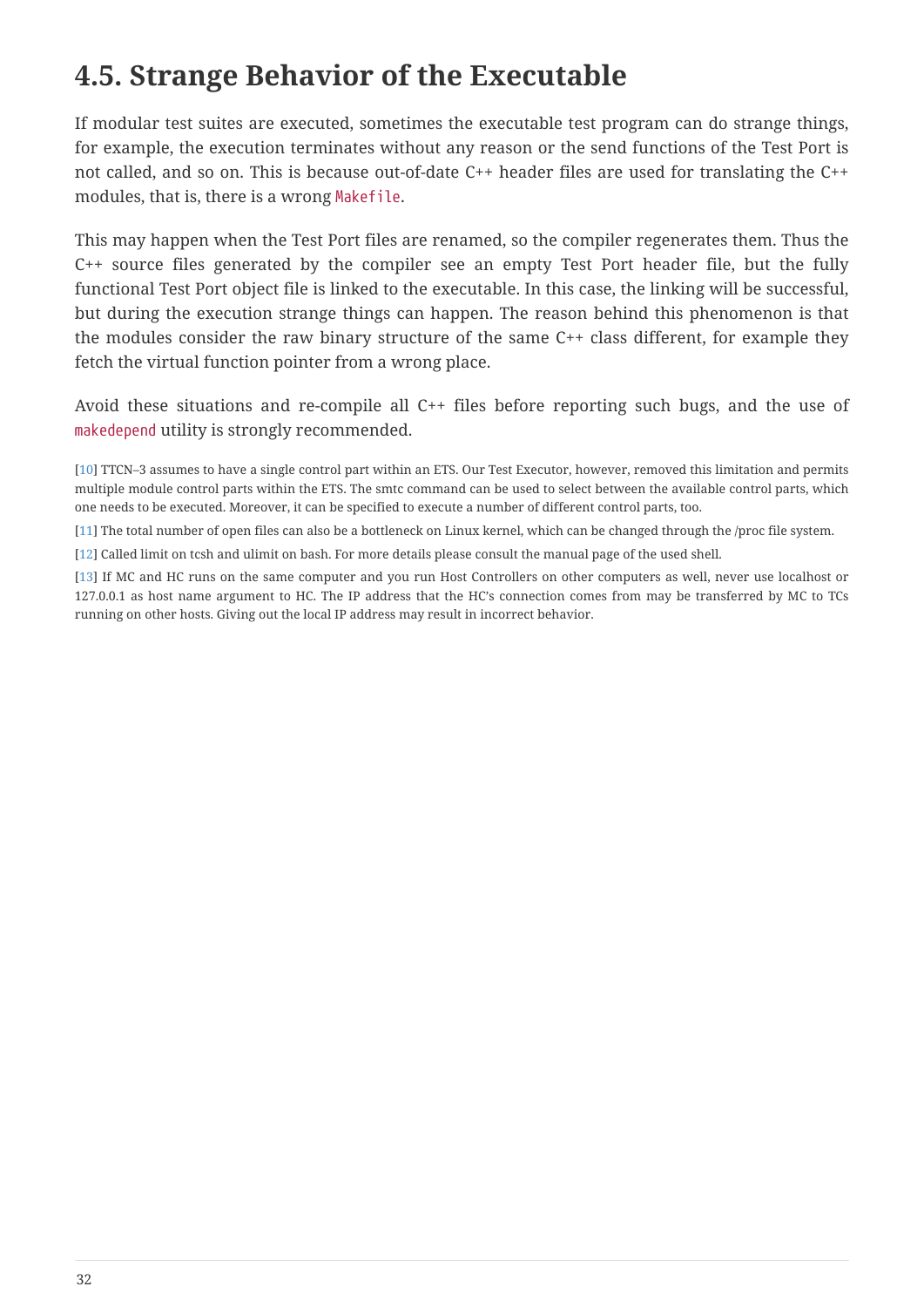# <span id="page-34-0"></span>**Chapter 5. Log Processing**

The logs generated by the test executor, although they are ASCII text files, are perfect for machine processing, but not for analyzing by humans. To make these log files more readable log formatting tools are provided. All of these programs require the same license feature, LOGFORMAT. The programs are designed so that they can be used either individually or bundled together with UNIX pipelines.

- Logmerge is useful for test suites that are run in parallel mode. It can merge the logs of different PTC into one single file based on the timestamps.
- Logfilter can be used for post filtering large log files based on the kind of logged events. It can be specified to keep or remove the event type(s).
- Logformat breaks the sent and received data structures into lines and indents the fields according to their hierarchy. Moreover, if the test suite was executed in single mode, the log formatter splits the logs of each test case into separate files.
- Repgen can present not only the formatted log files but the description and TTCN–3 source code of test cases as well as the output of other network monitor programs, like tcpdump, in HTML format. The test results can be easily viewed by any JavaScript capable Web browser.

## <span id="page-34-1"></span>**5.1. The** logmerge **Utility**

The logmerge utility, which can be found in \$TTCN3\_DIR/bin, merges all files given in the command argument into a single output file. The output of logmerge is sorted based on the timestamps found in the log files.

The command line syntax is:

**ttcn3\_logmerge [ -o** *outfile* **] [ file.log ] …**

or

**ttcn3\_logmerge -v**

Available command line switches are:

• **-o** *outfile*

Merges all input log files into outfile. If the outfile exists its contents will be overwritten. This switch is optional, if it is omitted, merged logs will be printed to standard output.

• **-v**

Prints version and license key information and exits. Each line of the input files should contain an event in the following format:

<timestamp> <rest of the event>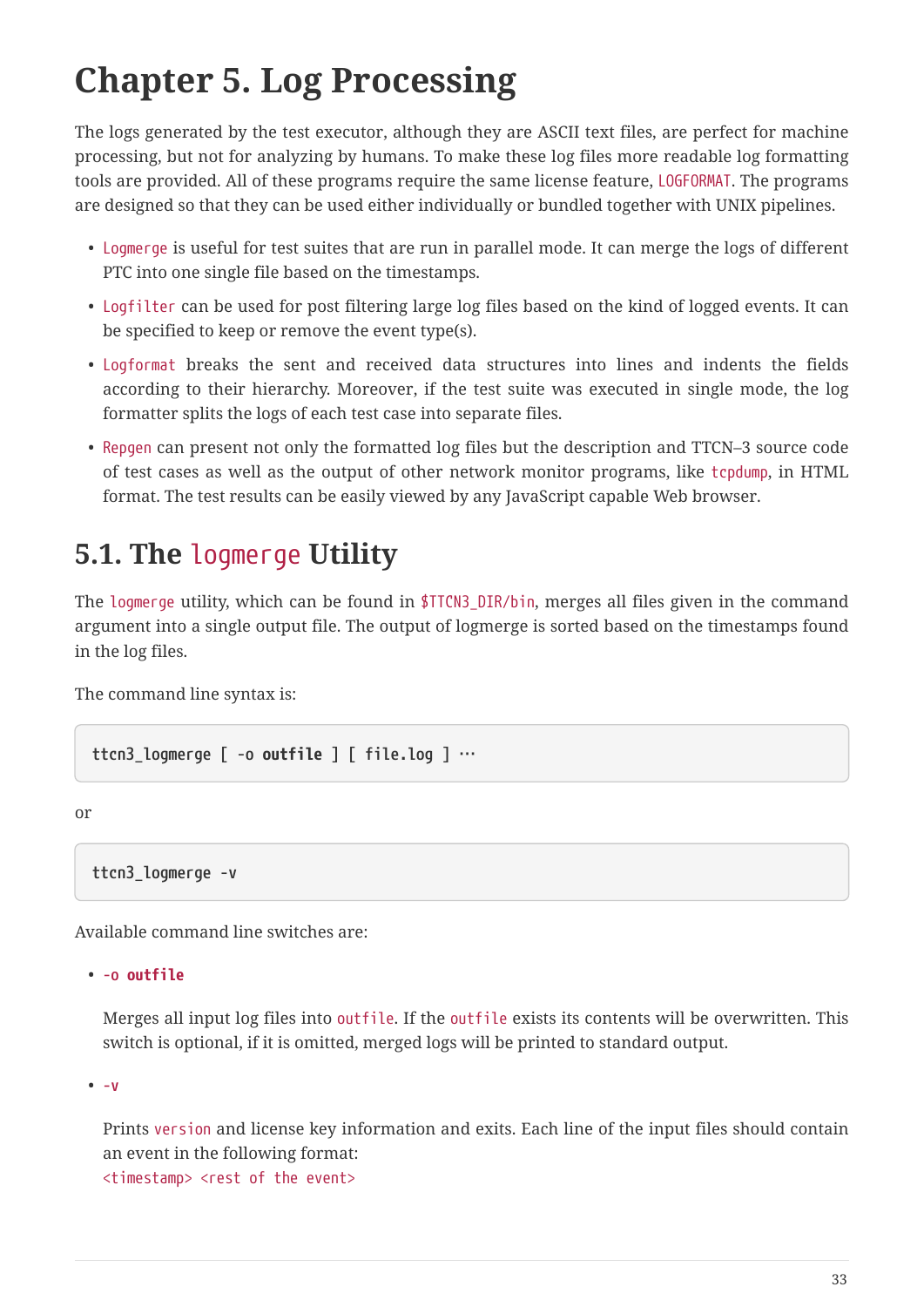Merging log files with different types of timestamps, for example with timestamp format Time and DateTime, results in warning message(s), and only files with same format are merged. Merging log files with timestamp format Seconds is not. If a file contains one or more timestamp(s) that is in wrong order, the resulting order will be incorrect too. In this case a warning message will be printed to the standard error.

The output of the utility is the following:

<timestamp> <component id> <rest of the event>

where <component id> is taken from the name of the respective input file. If the name of the input file is not in the format <ets name>.<host>-<component id>.log, the whole input file name will be used as <component id>. Events spreading over multiple lines are also handled properly.

## <span id="page-35-0"></span>**5.2. The** logfilter **Utility**

The logfilter utility, which can be found in \$TTCN3\_DIR/bin, filters the input log file given in the command line argument based on the event types in the file, and filter parameters given in the program argument. The output is then written to an output file if specified, or to the standard output. The program is useful only if the variable LogEventTypes is set to yes in section [LOGGING] of the configuration file.

The command line syntax is:

**ttcn3\_logfilter [ -o** *outfile* **] {eventtype(+***|***-)}[input.log]**

or

```
ttcn3_logfilter -v | -h | -l
```
Available command line switches are:

• **-h**

Prints help on using the utility.

```
• -l
```
Prints the list of supported event types.

• **-o** *outfile*

Puts its output into outfile. If the outfile exists, its contents will be overwritten. This switch is optional, if it is omitted, the output will be printed to standard output.

• **-v**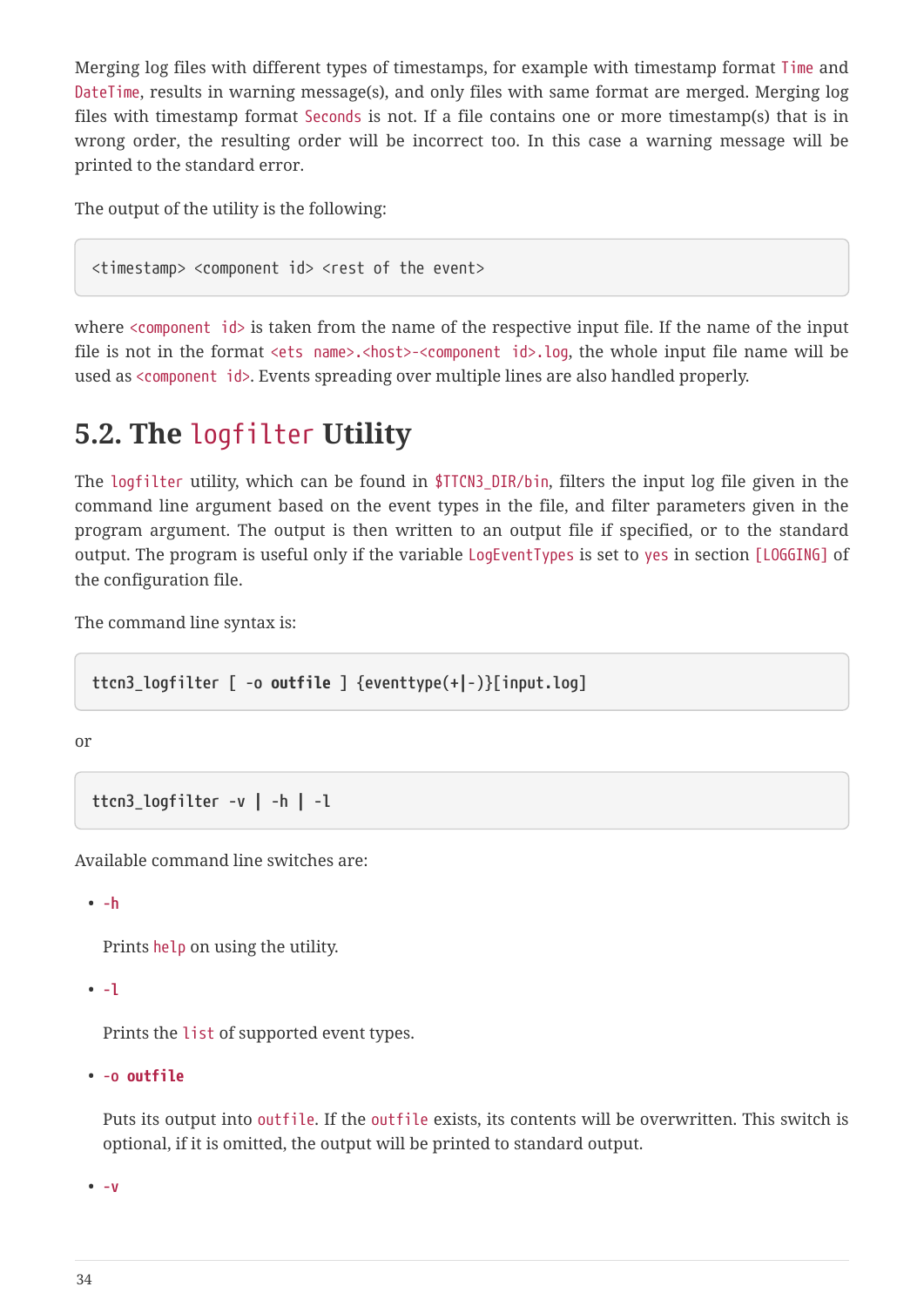Prints version and license key information and exits.

The utility can handle one file at a time, giving more input files results an error. If no input file is given, it reads the log from standard input. Logfilter can be efficiently used as the middle stage of a pipeline, combined with logmerge and logformat.

Event types to be included or excluded should be given without the TTCN prefix, that is, as they appear in the log file. Undefined event type(s), that are not listed in the [TITAN Programmer's](https://gitlab.eclipse.org/eclipse/titan/titan.core/tree/master/usrguide/referenceguide) [Technical Reference for TITAN TTCN-3 Test Executor,](https://gitlab.eclipse.org/eclipse/titan/titan.core/tree/master/usrguide/referenceguide) specified as filter parameters will cause warning message(s), but will not cause the utility to quit. If there are parameters specified both to include and to exclude one or more event types, the program will quit with an error message, because in this case it is not well defined how to handle other event types. All possible error and warning messages will be printed to standard error.

## <span id="page-36-0"></span>**5.3. The** logformat **Utility**

The logformat utility, which can be found in \$TTCN3\_DIR/bin, reads the unformatted log file generated by test executor from its standard input. It can split up the log into several files based on the lines that are automatically logged at the beginning or end of each test case. Furthermore, logformat formats the sent and received messages in the log file. The structured values are indented and each field is put into a new line according to the braces and commas.

The command line syntax is:

**ttcn3 logformat [ -i** *n* **] [ -o** *outfile* **] [ -s ] [ -n ][ file.log ] …**

or

**ttcn3 logformat -v**

The switches denoted by square brackets are optional. The following command line options are available (listed in alphabetical order):

• **-i** *n*

Sets the depth of each indentation level to *n* characters. The default value is *4*. If the sent or received PDU is too complex and has too deeply nested fields, this number can be decreased to get more readable output.

• **-o** *outfile*

Places the output into file outfile. If the -s flag is also set, only those parts of the log files will be written into this file that were logged outside the test cases, that is, in control part or on PTCs. If this option is omitted, the formatted log will be printed to standard output.

• **-s**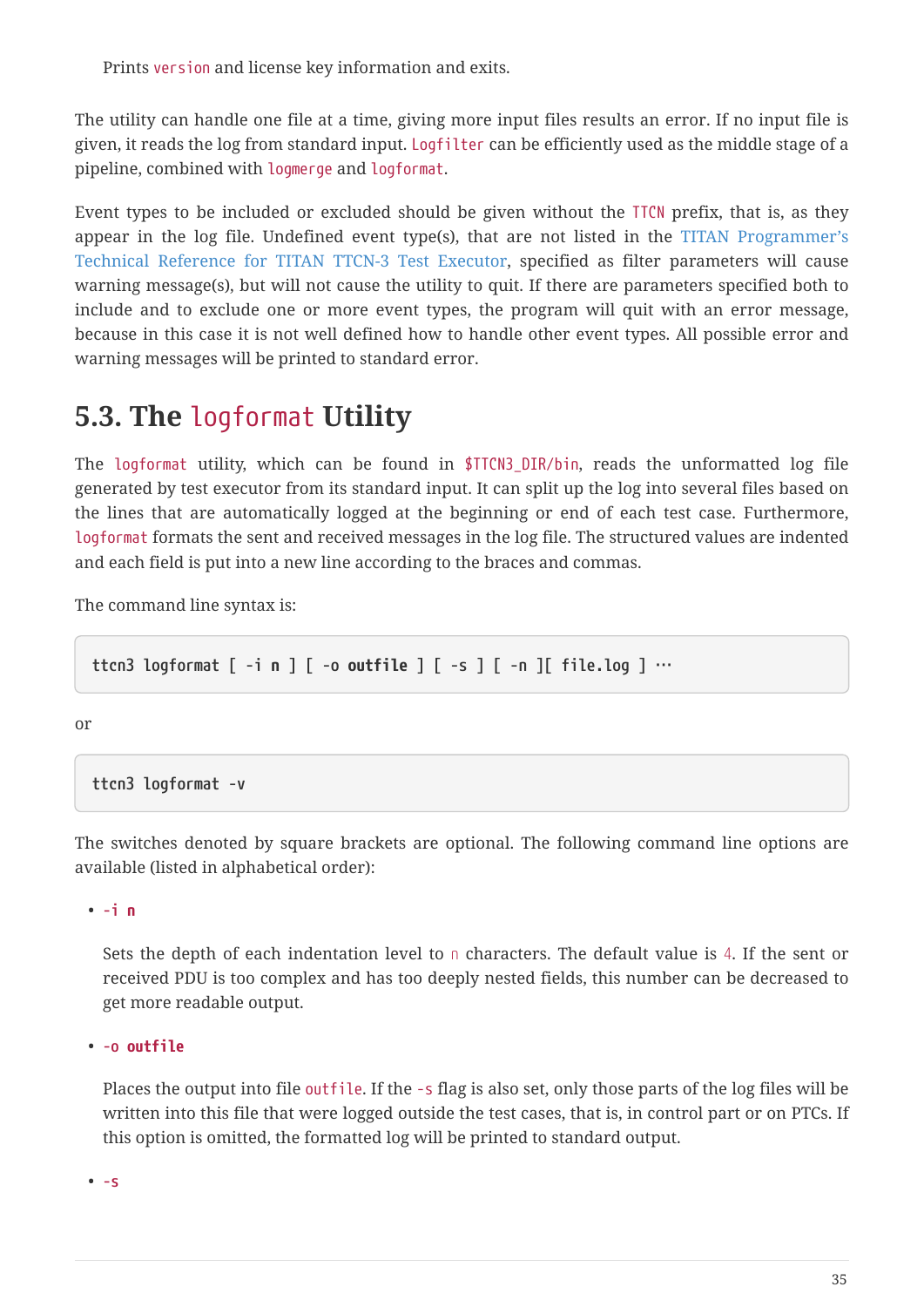If this option is set, the entries that were recorded during the execution of a particular test case will be saved in a separate file in logformat's working directory. The name of this file will be identical to the name of the test case. If the same test case is executed several times after each other, the results of repeated test runs will be collected after each other. If the output file contained some data before logformat was started, for example the results of previous test run, the output file will be emptied and the old logs will be destroyed.

logformat recognizes any types of timestamps that can be set in the [LOGGING] section of the configuration file.

**WARNING** This option is useless when formatting the log files of PTCs, because these logs do not contain the name of the testcase the PTC belongs to.

• **-n**

If this option is set, newline and tab control characters are not modified, they are printed as  $\ln$ and \t.

• **-v**

Prints version and license key information and exits.

logformat formats all files that are given as arguments and concatenates them after each other. If no files are given, it reads the log from standard input.

## <span id="page-37-0"></span>**5.4. The HTML Report Generator**

The HTML report generator called repgen can be found in \$TTCN3\_DIR/bin. The program requires one command line argument that contains the name of its configuration file. The behavior of repgen can be configured only through this file. If the switch -h is given instead of the name of the configuration file, repgen prints a sample configuration file to its standard output.

The configuration file of repgen is a simple text file which contains a sequence of directives. Its usual suffix is .ts. Each directive starts with a special keyword beginning with a hash mark (#) character. The first part of configuration file should contain global settings, the description of test cases can be added after that.

| Keyword     | <b>Meaning</b>                                                                                                                                                                                                                  |
|-------------|---------------------------------------------------------------------------------------------------------------------------------------------------------------------------------------------------------------------------------|
| #Title      | The name of the ETS. This string will be used as title in the resulting<br>HTML pages.                                                                                                                                          |
| #Tab length | The report generator replaces all tabulator characters with spaces in<br>the TTCN–3 test cases and log files. This parameter sets how many<br>spaces a single tab character should be replaced with. The default<br>value is 8. |

The following table summarizes all global settings: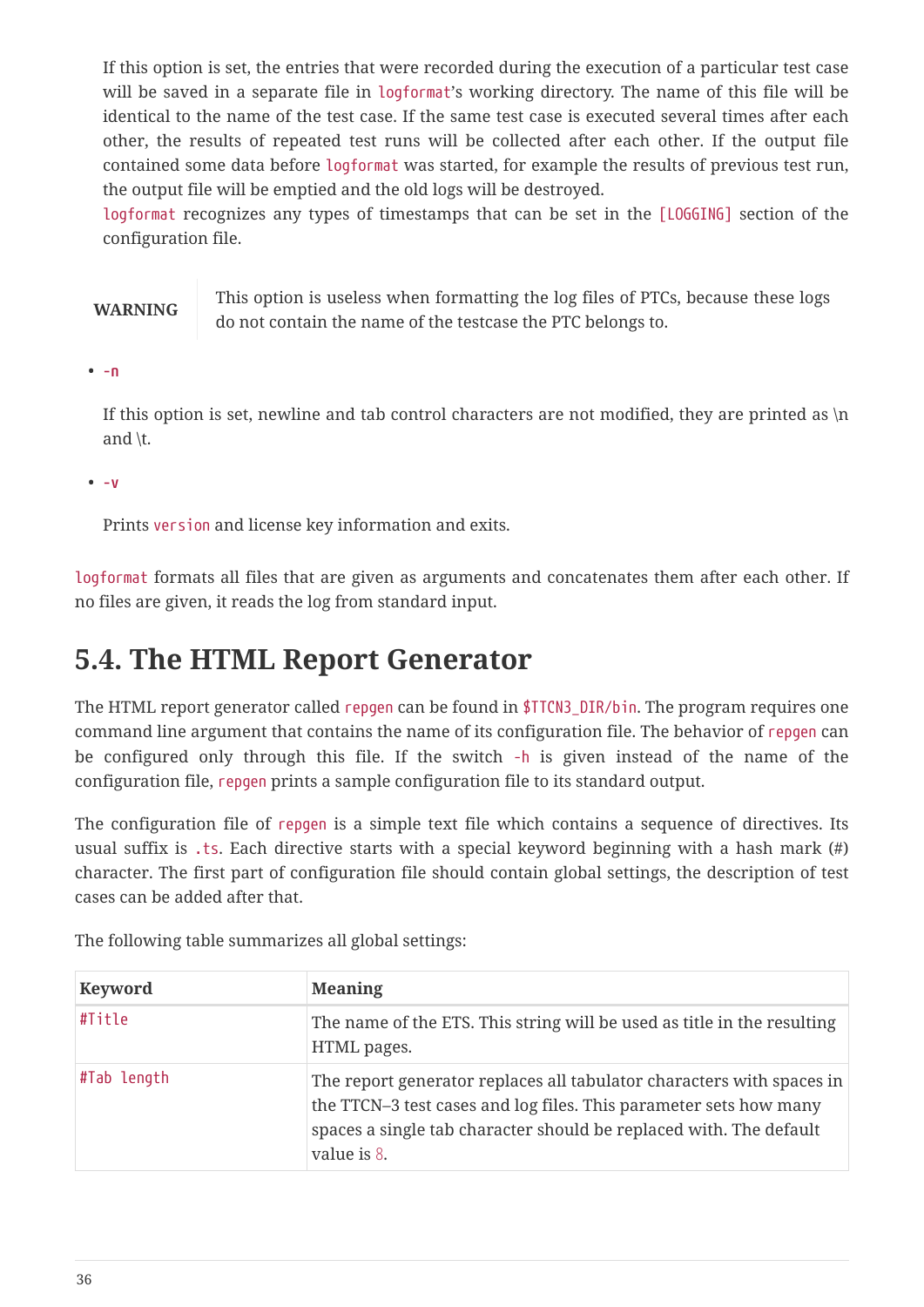| <b>Keyword</b> | <b>Meaning</b>                                                                                                                                                                                                                                                                                                                                                                                                                                                                                                                                                                                                             |
|----------------|----------------------------------------------------------------------------------------------------------------------------------------------------------------------------------------------------------------------------------------------------------------------------------------------------------------------------------------------------------------------------------------------------------------------------------------------------------------------------------------------------------------------------------------------------------------------------------------------------------------------------|
| #Column width  | The report generator breaks the long lines of the ATS and the<br>external monitor logs. The resulting lines in HTML output will not be<br>longer than this limit. The default value is 80 characters.                                                                                                                                                                                                                                                                                                                                                                                                                      |
| #TTCN-3 code   | The name of the directory that contains the TTCN-3 source files of<br>the test suite. All files will be searched in this directory whose name<br>ends with .ttcn. repgen collects the source code of test cases that are<br>listed in the remainder of this configuration file. The referenced<br>functions, templates and other definitions are not collected. An<br>absolute or a relative path may be entered, the starting point is<br>always the repgen's working directory, for this and the following<br>three parameters. The same directory may be used for many<br>purposes because the file names do not clash. |
| #TTCN-3 log    | The name of the directory that contains the log file(s) of the test<br>executor. The report generator splits and formats the log files using<br>the log formatter logformat. All files will be formatted in this<br>directory whose name ends with .log. If the log of one test case can<br>be found more than once in the log file(s), for example, because of<br>repeated test execution, the resulting HTML page will contain the log<br>of one execution. The others will be lost.                                                                                                                                     |
| #Other log     | The name of the directory that contains the log files of the external<br>monitor programs, for example tcpdump. Each file should contain the<br>messages (network packets) recorded during the execution of one<br>test case. The log files in this directory must be named as <testcase<br>name&gt;.dump where <testcase name=""> stands for the name of the<br/>corresponding test case. All files must be in ASCII format. logformat<br/>will simply copy them into the destination directory and will not<br/>change their content.</testcase></testcase<br>                                                           |
| #Destination   | The name of the destination directory where the files of the<br>resulting HTML report should be stored by repgen. The starting page<br>will be <title>-report.html in this directory and the other files will<br/>be stored under sub-directory <title>-report, where <title> stands<br/>for the string set as the value of parameter #Title. Note that each<br/>space and dash in this name will be replaced by an underscore<br/>character.</title></title></title>                                                                                                                                                      |

After the global settings, the name and description of all test cases after each other (in arbitrary order) can be listed.

|             | repgen processes the source code and logs only for those test cases that are listed in |
|-------------|----------------------------------------------------------------------------------------|
| <b>NOTE</b> | the configuration file. The TTCN-3 code and logs of other test cases will be silently  |
|             | ignored. A test case can be specified using the following keywords:                    |

| Keyword    | <b>Meaning</b>                                                        |
|------------|-----------------------------------------------------------------------|
| ∣#Testcase | The name of the test case. It must be the same as in the TTCN-3 code. |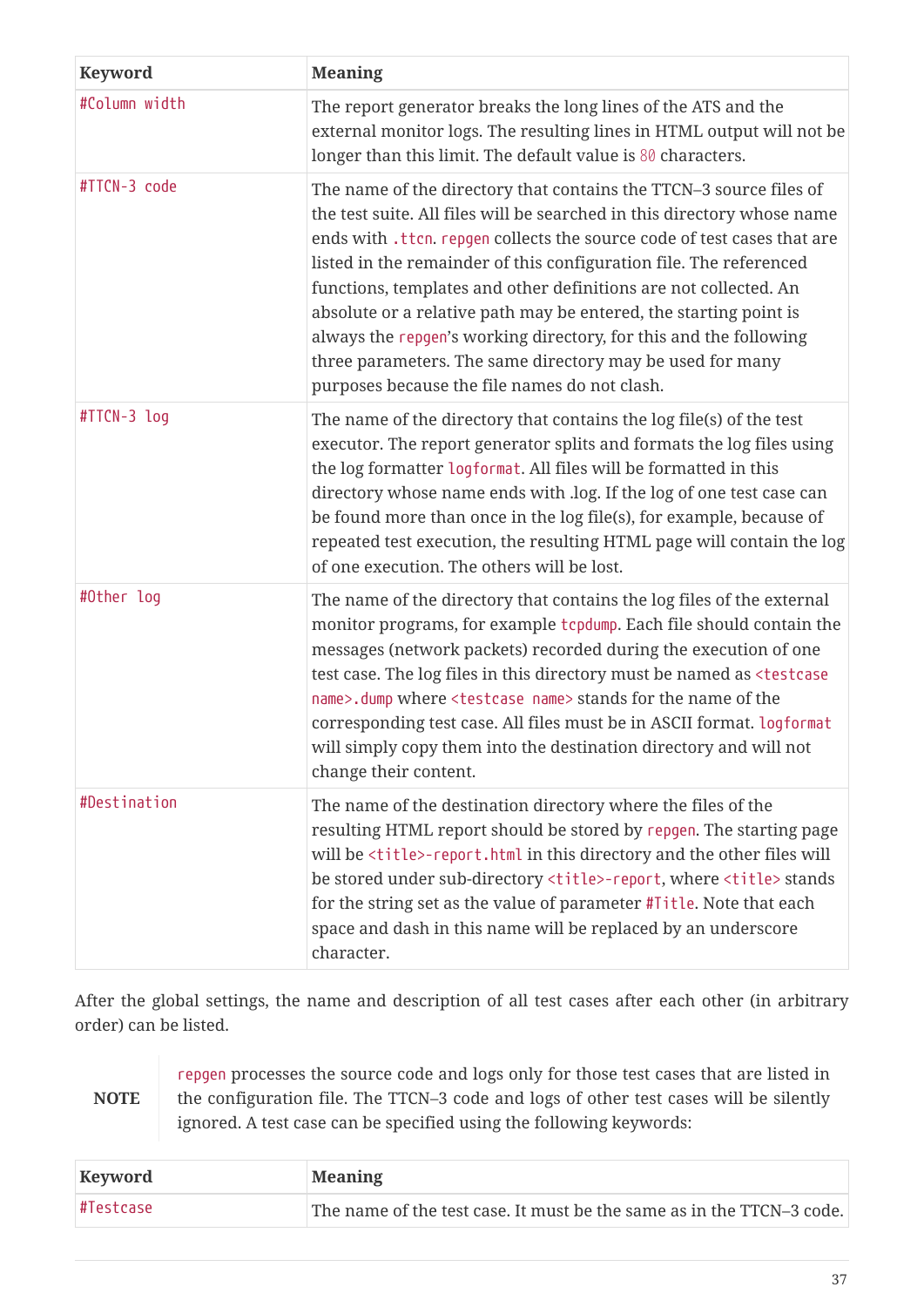| <b>Keyword</b> | <b>Meaning</b>                                                                                                                                                                                                                                                    |
|----------------|-------------------------------------------------------------------------------------------------------------------------------------------------------------------------------------------------------------------------------------------------------------------|
| #Purpose       | A short summary of the test case describing in one sentence what it<br>does. It must not be longer than one line. These short descriptions<br>will be listed on the HTML page that lists the results of all test cases<br>in one table.                           |
| #Description   | This section should contain the detailed description of the test case.<br>It may continue through several lines, until the next #Testcase<br>directive. Figures or message sequence charts can be drawn using<br>ASCII characters, but images cannot be embedded. |

For browsing the HTML reports the only thing needed is to open the starting page, the file <title> report.html in the destination directory, with a JavaScript capable web browser. The reports should work with any versions of Netscape and Microsoft Internet Explorer on any platforms. The reports can be viewed locally or remotely using any web server.

The starting page consists of two list boxes and four buttons (in addition to the title and the Ericsson logo). The test case can be selected in the left list box. After selecting a test case the available descriptions and logs will be shown on the right list box. The following items can be selected:

- **Detailed description**
- **TTCN–3 code**
- **TTCN–3 executor's log**
- **Other type of log**

If one or more items for the test case are missing from input files, the missing option will not be shown. Select or unselect the available descriptions and logs one-by-one independently by clicking on them.

After selecting a test case and its items the "Show" button at bottom should be pressed to view the selected logs and descriptions. A new browser window will be opened for each test case and the selected items will be shown in vertically split frames. The text in each frame can be scrolled independently. Of course, the logformat tool is unable to figure out the relation between the TTCN–3 source code and the produced log events.

In the root window, it is possible to walk through the available test cases step-by-step using the buttons **Previous** and **Next**. The button **Summary** will bring up another window that lists all test cases, their short descriptions and verdicts in a single table to get a quick overview about the test results.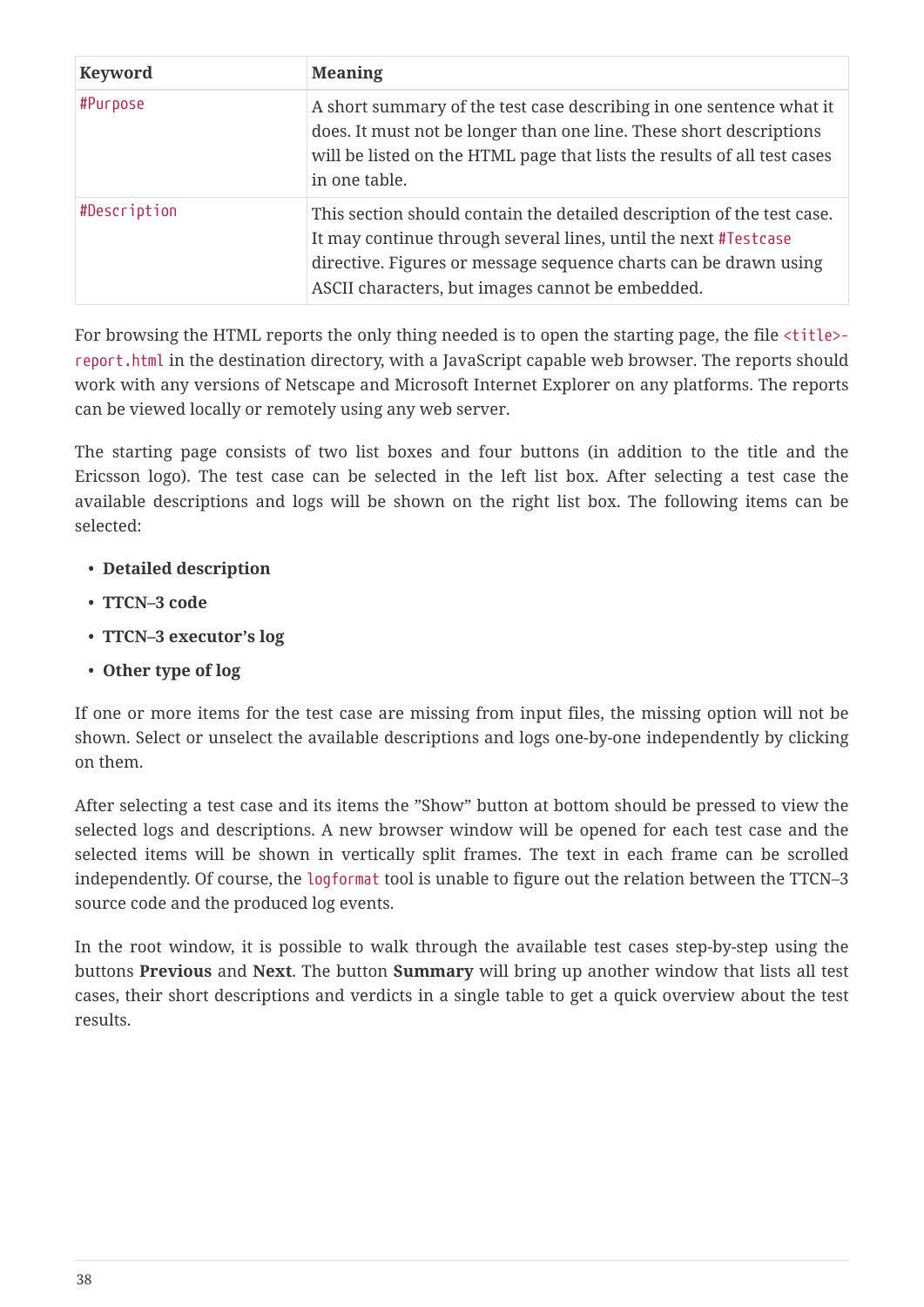**Example:** *In the following is an example configuration file of* logformat*. We included the descriptions of the first three test cases only.*

#Title ROHC #Tab length 8 #Column width 80 #TTCN-3 code /home/ethpkr/ROHC #TTCN-3 log /home/ethpkr/ROHC/log #Other log ./ #Destination ./ #Testcase CTC01 #Purpose Mode transition from Unidirectional to Optimistic mode. #Description Comp->IRs, Comp->IR\_DYNs, Comp->UO-0s, Decomp->Feedback(mode transition u->o), Comp->UO-0s #Testcase CTC02 #Purpose Feedback processing in Unidirectional mode. #Description Testing the compressor<sup>[]</sup>s feedback processing capabilities in U mode. #Testcase CTC03 #Purpose Operation in Optimistic mode (NACK). #Description Testing the compressor<sup>ns</sup> operation in Bidirectional Optimistic mode. Preamble: taking the compressor to SO state and O mode. After that a NACK is sent as an answer to a received compressed packet. The answer for that should be an IR with dynamic chain or UOR-2 or an IR-DYN packet. [...]

**NOTE** repgen was designed to present the results of non-parallel test cases. In case of parallel test execution, the logs of PTCs cannot be browsed, only the MTC log.

**WARNING**

During its run repgen will start the other log formatter program logformat. That is why repgen works correctly only if the directory \$TTCN3\_DIR/bin is included to the path.